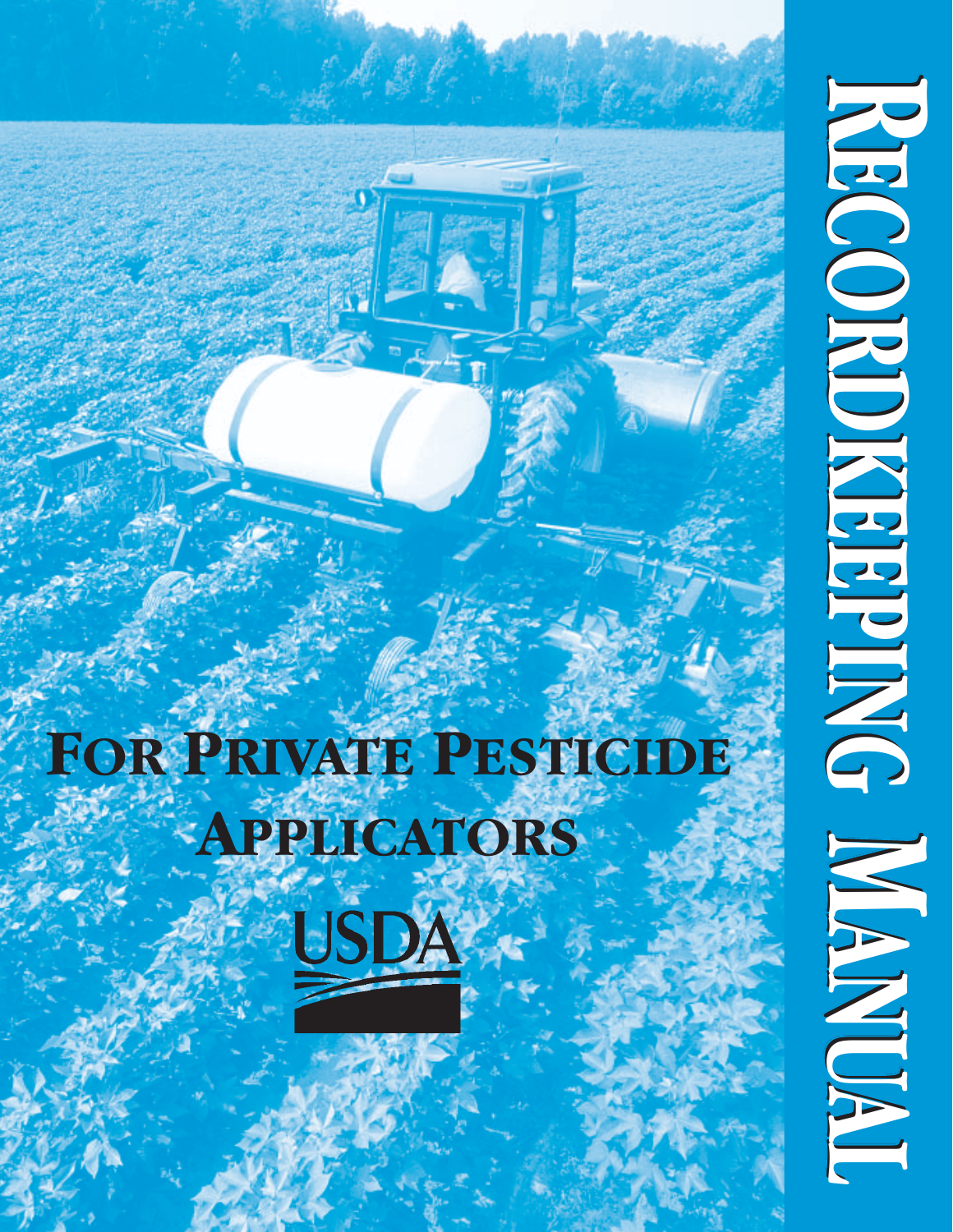### **Important Phone Numbers for Pesticide Applicators**

#### *Emergency Phone Numbers*



- **National Poison Control Center**..................................................... (800) 222-1222 • For aid in human poisoning cases.
- 
- **State or County Police**.................................................................... • To report accidents on roadways involving pesticides.



| • To report accidents (spills and leaks) involving pesticides. |  |
|----------------------------------------------------------------|--|



| (National Chemical Response and Information Center) |  |
|-----------------------------------------------------|--|
|                                                     |  |

• For help involving spills, leaks, fires, and accidents involving hazardous chemicals.

#### *Other Phone Numbers*



#### **State Regulatory Agency** ...............................................................

- For pesticide labeling, licensing, and compliance information.
- For pesticide disposal assistance.



**Local Cooperative Extension Service** ...........................................

• For information on safe and proper pesticide use.



**NPIC** (National Pesticide Information Center) .................................. (800) 858-7378 Monday through Friday. 8 a.m. until 6 p.m., CT. Web address: **<http://npic.orst.edu>**

• For medical and consumer information on pesticides.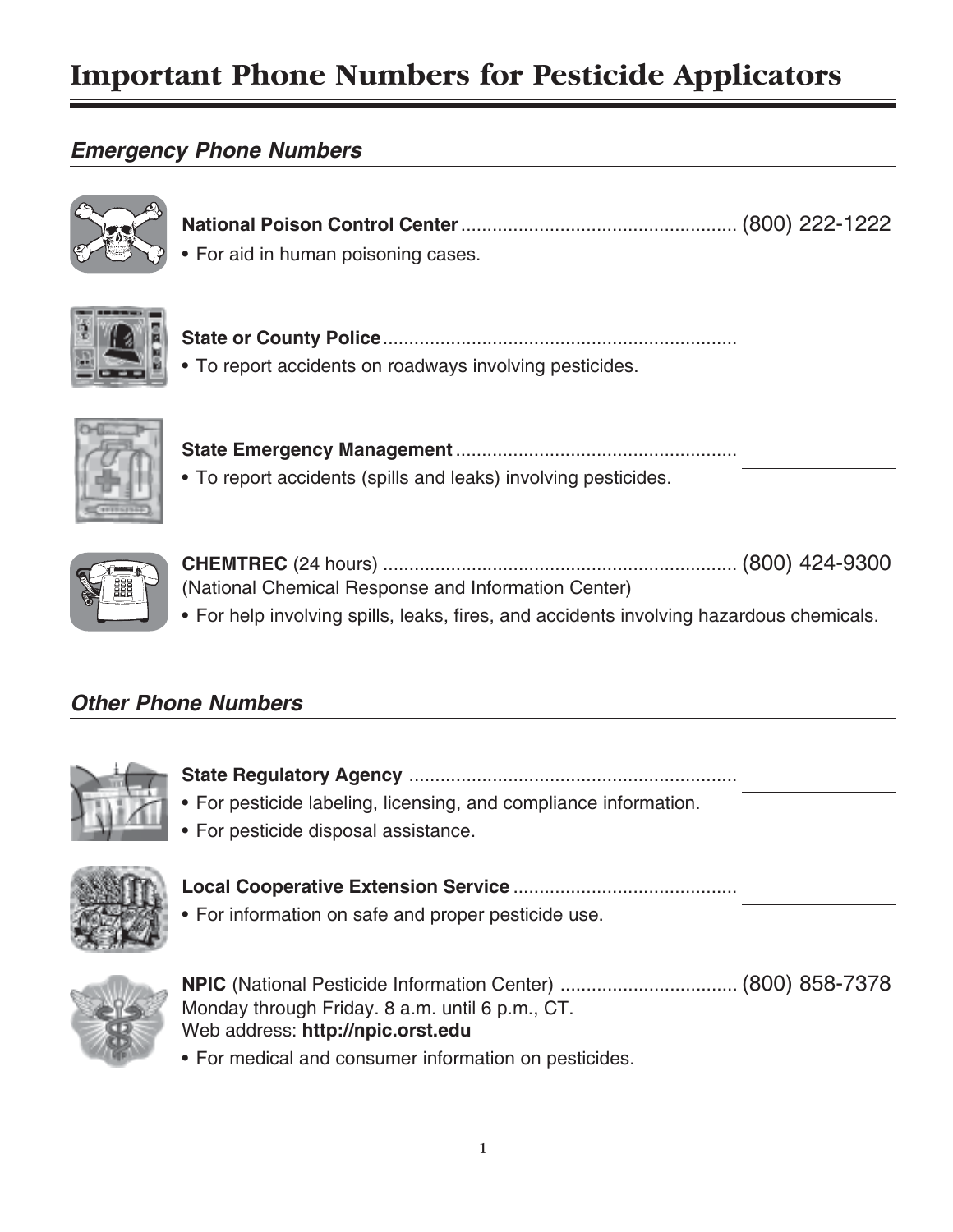## **Table of Contents**

| Quick Reference Chart of Pesticide Recordkeeping Requirements for Private Applicators  9 |  |
|------------------------------------------------------------------------------------------|--|
|                                                                                          |  |
|                                                                                          |  |

#### **Appendixes**

#### *If You Need More Recordkeeping Manuals*

If you want more copies of this manual please contact the United States Department of Agriculture, Pesticide Records Branch at (703) 330-7826.

- Or e-mail us at: **amspesticide.records@usda.gov**
- Or you may write to: USDA, Pesticide Records Branch 8609 Sudley Road, Suite 203 Manassas, VA 20110-4582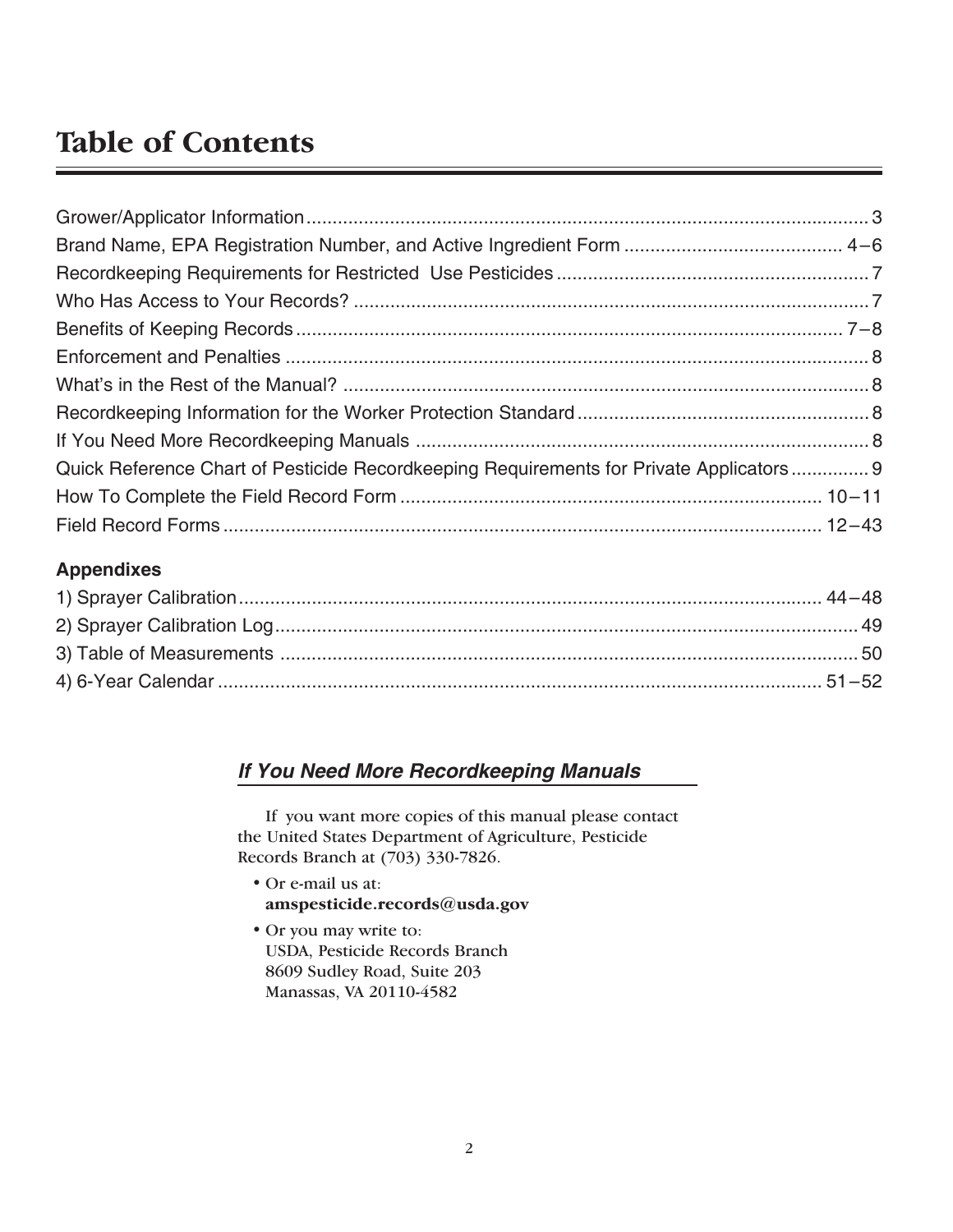## **Recordkeeping Manual**

## for Private Pesticide Applicators

#### **Applicator Name**

**Certification Number** 

|  |  | C. |
|--|--|----|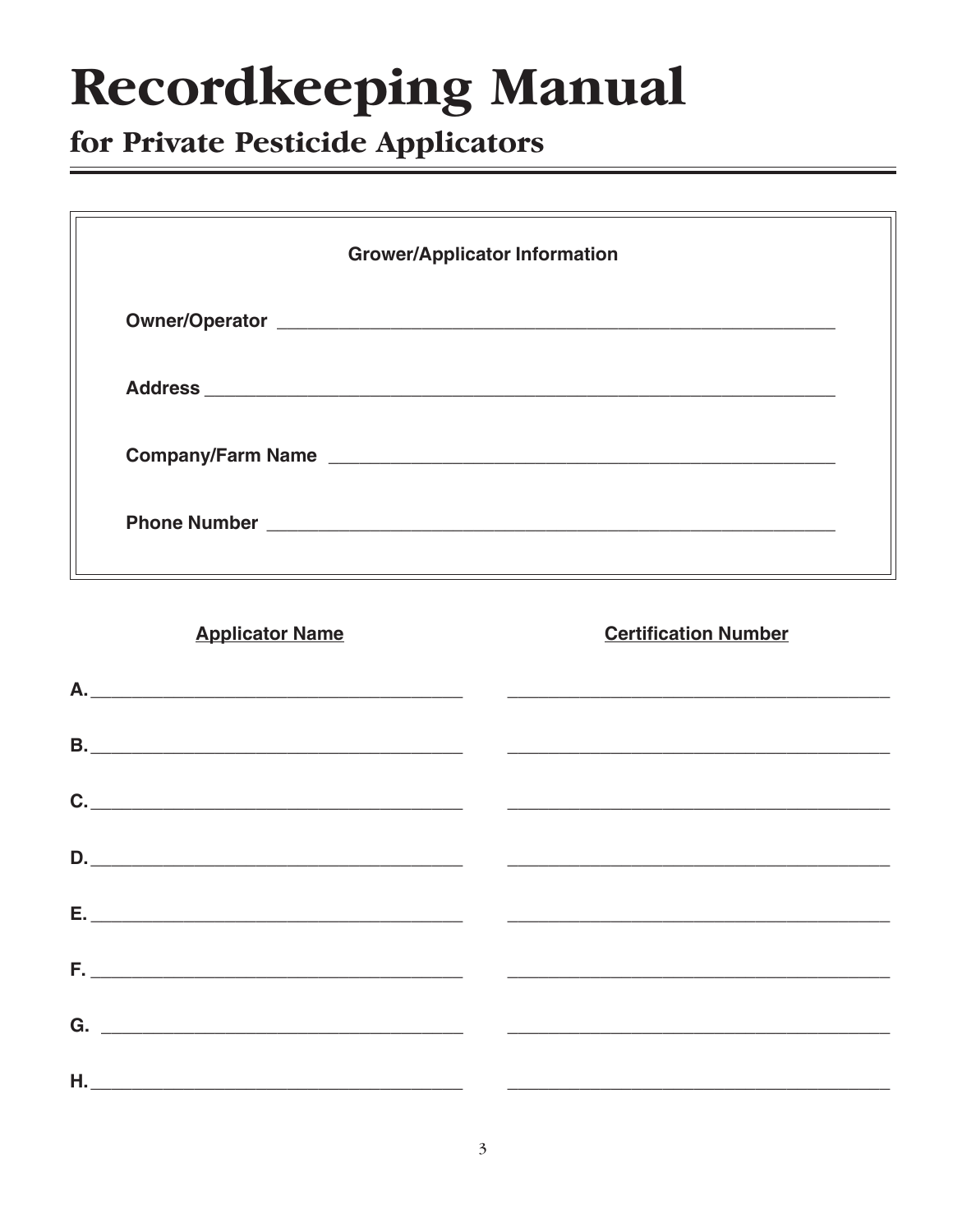The Federal recordkeeping regulation requires the certified private applicator to record the brand name and the Environmental Protection Agency (EPA) registration number of the federally restricted-use pesticides he/she applies. The Federal recordkeeping regulation does not require the certified private applicator to record active ingredient(s). You will be able to save time by listing the brand/product name, EPA registration number, and active ingredient(s) of the pesticides you apply on this page and then entering the corresponding number(s) to complete your record form. **Use of this page is voluntary.**

| <b>Brand Name</b>                                                                                                                                                                                                                                                                                                                                                                                                                                                              | <b>EPA Registration Number 4 Active Ingredients</b>                                                                                                                                                                                                                                                                                                                                                                                                                                                                   |                                                                                                                                                                                                                                                                                                                                                                                                                           |
|--------------------------------------------------------------------------------------------------------------------------------------------------------------------------------------------------------------------------------------------------------------------------------------------------------------------------------------------------------------------------------------------------------------------------------------------------------------------------------|-----------------------------------------------------------------------------------------------------------------------------------------------------------------------------------------------------------------------------------------------------------------------------------------------------------------------------------------------------------------------------------------------------------------------------------------------------------------------------------------------------------------------|---------------------------------------------------------------------------------------------------------------------------------------------------------------------------------------------------------------------------------------------------------------------------------------------------------------------------------------------------------------------------------------------------------------------------|
|                                                                                                                                                                                                                                                                                                                                                                                                                                                                                |                                                                                                                                                                                                                                                                                                                                                                                                                                                                                                                       | $\begin{picture}(20,10)(-10,-10) \put(0,0){\line(1,0){10}} \put(10,0){\line(1,0){10}} \put(10,0){\line(1,0){10}} \put(10,0){\line(1,0){10}} \put(10,0){\line(1,0){10}} \put(10,0){\line(1,0){10}} \put(10,0){\line(1,0){10}} \put(10,0){\line(1,0){10}} \put(10,0){\line(1,0){10}} \put(10,0){\line(1,0){10}} \put(10,0){\line(1,0){10}} \put(10$                                                                         |
|                                                                                                                                                                                                                                                                                                                                                                                                                                                                                |                                                                                                                                                                                                                                                                                                                                                                                                                                                                                                                       |                                                                                                                                                                                                                                                                                                                                                                                                                           |
|                                                                                                                                                                                                                                                                                                                                                                                                                                                                                |                                                                                                                                                                                                                                                                                                                                                                                                                                                                                                                       | $1b) \underline{\hspace{2cm} \underbrace{\qquad \qquad }$                                                                                                                                                                                                                                                                                                                                                                 |
|                                                                                                                                                                                                                                                                                                                                                                                                                                                                                | $2) \underline{\hspace{2cm} 2) \underline{\hspace{2cm} 2) \underline{\hspace{2cm} 2) \underline{\hspace{2cm} 2) \underline{\hspace{2cm} 2) \underline{\hspace{2cm} 2) \underline{\hspace{2cm} 2) \underline{\hspace{2cm} 2) \underline{\hspace{2cm} 2) \underline{\hspace{2cm} 2) \underline{\hspace{2cm} 2) \underline{\hspace{2cm} 2) \underline{\hspace{2cm} 2) \underline{\hspace{2cm} 2) \underline{\hspace{2cm} 2) \underline{\hspace{2cm} 2) \underline{\hspace{2cm} 2) \underline{\hspace{2cm} 2) \underline$ | $2) \underline{\hspace{2cm}}$                                                                                                                                                                                                                                                                                                                                                                                             |
|                                                                                                                                                                                                                                                                                                                                                                                                                                                                                |                                                                                                                                                                                                                                                                                                                                                                                                                                                                                                                       |                                                                                                                                                                                                                                                                                                                                                                                                                           |
|                                                                                                                                                                                                                                                                                                                                                                                                                                                                                |                                                                                                                                                                                                                                                                                                                                                                                                                                                                                                                       |                                                                                                                                                                                                                                                                                                                                                                                                                           |
|                                                                                                                                                                                                                                                                                                                                                                                                                                                                                | $3)$ 3)                                                                                                                                                                                                                                                                                                                                                                                                                                                                                                               | $\begin{tabular}{c} 3) \end{tabular}$                                                                                                                                                                                                                                                                                                                                                                                     |
|                                                                                                                                                                                                                                                                                                                                                                                                                                                                                |                                                                                                                                                                                                                                                                                                                                                                                                                                                                                                                       |                                                                                                                                                                                                                                                                                                                                                                                                                           |
|                                                                                                                                                                                                                                                                                                                                                                                                                                                                                |                                                                                                                                                                                                                                                                                                                                                                                                                                                                                                                       |                                                                                                                                                                                                                                                                                                                                                                                                                           |
|                                                                                                                                                                                                                                                                                                                                                                                                                                                                                | $4)$ (4)                                                                                                                                                                                                                                                                                                                                                                                                                                                                                                              | $\left( \begin{array}{ccc} 4 \end{array} \right)$                                                                                                                                                                                                                                                                                                                                                                         |
|                                                                                                                                                                                                                                                                                                                                                                                                                                                                                |                                                                                                                                                                                                                                                                                                                                                                                                                                                                                                                       | $\mathsf{4a) \!\!\!\!\!\!\perp\!\!\!\!\perp\!\!\!\!\perp\!\!\!\!\perp\!\!\!\!\perp\!\!\!\!\perp\!\!\!\!\perp\!\!\!\!\perp\!\!\!\!\perp\!\!\!\!\perp\!\!\!\!\perp\!\!\!\!\perp\!\!\!\!\perp\!\!\!\!\perp\!\!\!\!\perp\!\!\!\!\perp\!\!\!\!\perp\!\!\!\!\perp\!\!\!\!\perp\!\!\!\!\perp\!\!\!\!\perp\!\!\!\!\perp\!\!\!\!\perp\!\!\!\!\perp\!\!\!\!\perp\!\!\!\!\perp\!\!\!\!\perp\!\!\!\!\perp\!\!\!\!\perp\!\!\!\!\perp\$ |
|                                                                                                                                                                                                                                                                                                                                                                                                                                                                                |                                                                                                                                                                                                                                                                                                                                                                                                                                                                                                                       |                                                                                                                                                                                                                                                                                                                                                                                                                           |
| $\mathsf{5)} \hspace*{20mm} \overbrace{\qquad \qquad }^{5} \hspace*{20mm} \overbrace{\qquad \qquad }^{5} \hspace*{20mm} \overbrace{\qquad \qquad }^{5} \hspace*{20mm} \overbrace{\qquad \qquad }^{5} \hspace*{20mm} \overbrace{\qquad \qquad }^{5} \hspace*{20mm} \overbrace{\qquad \qquad }^{5} \hspace*{20mm} \overbrace{\qquad \qquad }^{5} \hspace*{20mm} \overbrace{\qquad \qquad }^{5} \hspace*{20mm} \overbrace{\qquad \qquad }^{5} \hspace*{20mm} \overbrace{\qquad \$ | $\begin{tabular}{ c c c c } \hline 5) & \quad \quad & \quad \quad & \quad \quad \\ \hline \end{tabular}$                                                                                                                                                                                                                                                                                                                                                                                                              |                                                                                                                                                                                                                                                                                                                                                                                                                           |
|                                                                                                                                                                                                                                                                                                                                                                                                                                                                                |                                                                                                                                                                                                                                                                                                                                                                                                                                                                                                                       |                                                                                                                                                                                                                                                                                                                                                                                                                           |
|                                                                                                                                                                                                                                                                                                                                                                                                                                                                                |                                                                                                                                                                                                                                                                                                                                                                                                                                                                                                                       |                                                                                                                                                                                                                                                                                                                                                                                                                           |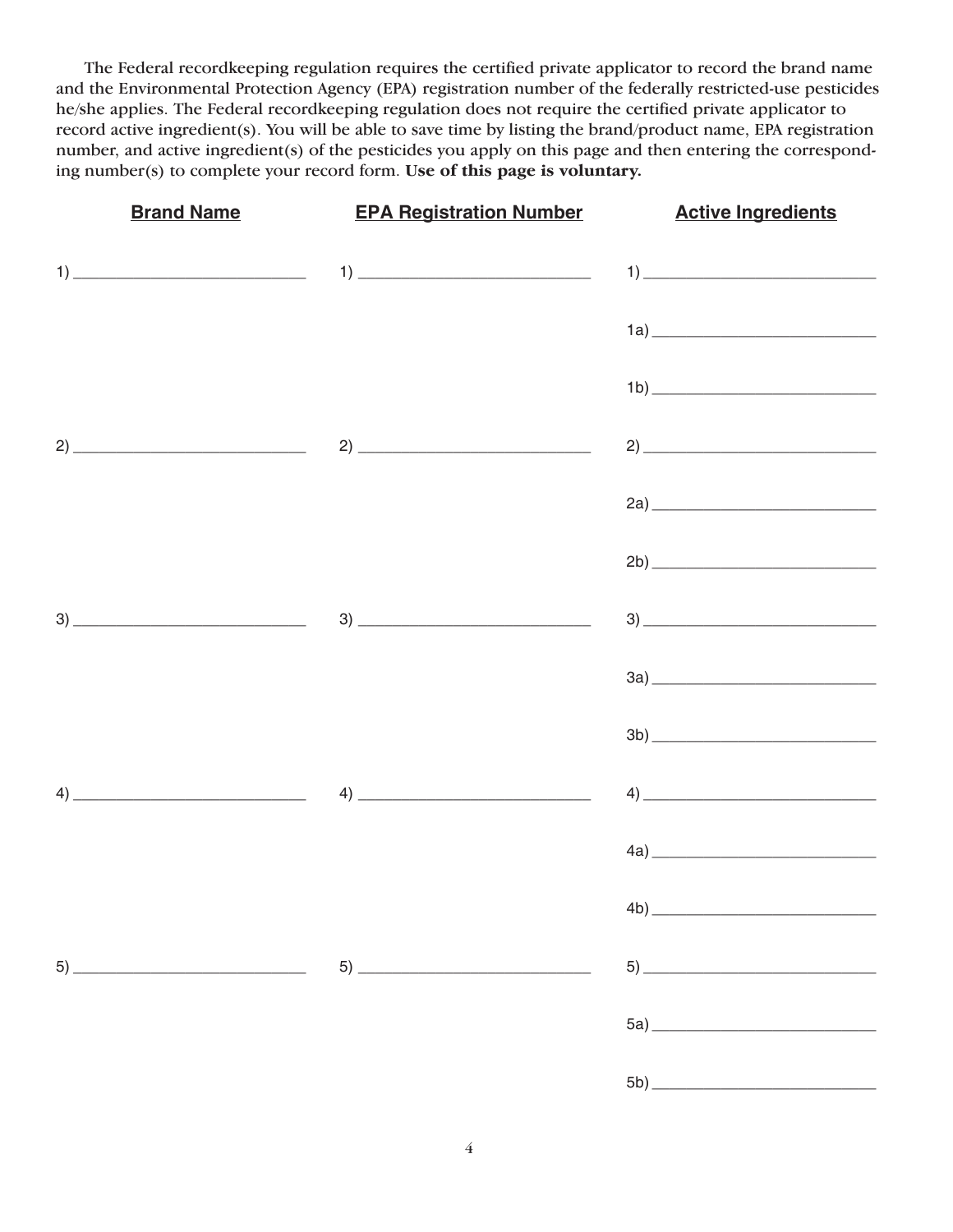| <b>Brand Name</b> | <b>EPA Registration Number 4 Active Ingredients</b>                                                                                                                                                                                                                                                                                                            |                                                                                                                                                                                                                                                                                                                                                                                                                                                                                                                                                   |
|-------------------|----------------------------------------------------------------------------------------------------------------------------------------------------------------------------------------------------------------------------------------------------------------------------------------------------------------------------------------------------------------|---------------------------------------------------------------------------------------------------------------------------------------------------------------------------------------------------------------------------------------------------------------------------------------------------------------------------------------------------------------------------------------------------------------------------------------------------------------------------------------------------------------------------------------------------|
|                   |                                                                                                                                                                                                                                                                                                                                                                | $6) \underline{\hspace{2cm} \quad \  \  } \qquad \qquad \  \  } \underline{\hspace{2cm} \quad \  \  } \qquad \qquad \  \  } \underline{\hspace{2cm} \quad \  } \qquad \qquad \  \  } \underline{\hspace{2cm} \quad \  } \underline{\hspace{2cm} \quad \  } \qquad \qquad \  \  } \underline{\hspace{2cm} \quad \  } \underline{\hspace{2cm} \quad \  } \underline{\hspace{2cm} \quad \  } \underline{\hspace{2cm} \quad \  } \underline{\hspace{2cm} \quad \  } \underline{\hspace{2cm} \quad \  } \underline{\hspace{2cm} \quad \  } \underline$ |
|                   |                                                                                                                                                                                                                                                                                                                                                                |                                                                                                                                                                                                                                                                                                                                                                                                                                                                                                                                                   |
|                   |                                                                                                                                                                                                                                                                                                                                                                |                                                                                                                                                                                                                                                                                                                                                                                                                                                                                                                                                   |
|                   | $7) \underline{\hspace{1.5cm}7) \hspace{1.5cm}1.5cm}$                                                                                                                                                                                                                                                                                                          | $\begin{picture}(20,10) \put(0,0){\dashbox{0.5}(5,0){ }} \put(15,0){\circle{1}} \put(15,0){\circle{1}} \put(15,0){\circle{1}} \put(15,0){\circle{1}} \put(15,0){\circle{1}} \put(15,0){\circle{1}} \put(15,0){\circle{1}} \put(15,0){\circle{1}} \put(15,0){\circle{1}} \put(15,0){\circle{1}} \put(15,0){\circle{1}} \put(15,0){\circle{1}} \put(15,0){\circle{1}} \put(15,0){\circle{1}} \put(15,0$                                                                                                                                             |
|                   |                                                                                                                                                                                                                                                                                                                                                                |                                                                                                                                                                                                                                                                                                                                                                                                                                                                                                                                                   |
|                   |                                                                                                                                                                                                                                                                                                                                                                |                                                                                                                                                                                                                                                                                                                                                                                                                                                                                                                                                   |
|                   | $8) \begin{tabular}{@{}c@{}} \hline \rule{0.2cm}{0.2cm} \rule{0.2cm}{0.2cm} \rule{0.2cm}{0.2cm} \rule{0.2cm}{0.2cm} \rule{0.2cm}{0.2cm} \rule{0.2cm}{0.2cm} \rule{0.2cm}{0.2cm} \rule{0.2cm}{0.2cm} \rule{0.2cm}{0.2cm} \rule{0.2cm}{0.2cm} \rule{0.2cm}{0.2cm} \rule{0.2cm}{0.2cm} \rule{0.2cm}{0.2cm} \rule{0.2cm}{0.2cm} \rule{0.2cm}{0.2cm} \rule{0.2cm}{$ | $8) \begin{tabular}{@{}c@{}} \hline \multicolumn{3}{c }{\textbf{8}} & \multicolumn{3}{c }{\textbf{8}} \\ \multicolumn{3}{c }{\textbf{9}} & \multicolumn{3}{c }{\textbf{9}} \\ \multicolumn{3}{c }{\textbf{10}} & \multicolumn{3}{c }{\textbf{11}} \\ \multicolumn{3}{c }{\textbf{12}} & \multicolumn{3}{c }{\textbf{13}} \\ \multicolumn{3}{c }{\textbf{14}} & \multicolumn{3}{c }{\textbf{15}} \\ \multicolumn{3}{c }{\textbf{16}} & \multicolumn{3}{c $                                                                                         |
|                   |                                                                                                                                                                                                                                                                                                                                                                |                                                                                                                                                                                                                                                                                                                                                                                                                                                                                                                                                   |
|                   |                                                                                                                                                                                                                                                                                                                                                                |                                                                                                                                                                                                                                                                                                                                                                                                                                                                                                                                                   |
|                   | $9)$ 9)                                                                                                                                                                                                                                                                                                                                                        | $9) \begin{tabular}{@{}c@{}} \hline \rule{0.2cm}{0.2cm} \rule{0.2cm}{0.2cm} \rule{0.2cm}{0.2cm} \rule{0.2cm}{0.2cm} \rule{0.2cm}{0.2cm} \rule{0.2cm}{0.2cm} \rule{0.2cm}{0.2cm} \rule{0.2cm}{0.2cm} \rule{0.2cm}{0.2cm} \rule{0.2cm}{0.2cm} \rule{0.2cm}{0.2cm} \rule{0.2cm}{0.2cm} \rule{0.2cm}{0.2cm} \rule{0.2cm}{0.2cm} \rule{0.2cm}{0.2cm} \rule{0.2cm}{$                                                                                                                                                                                    |
|                   |                                                                                                                                                                                                                                                                                                                                                                |                                                                                                                                                                                                                                                                                                                                                                                                                                                                                                                                                   |
|                   |                                                                                                                                                                                                                                                                                                                                                                |                                                                                                                                                                                                                                                                                                                                                                                                                                                                                                                                                   |
|                   |                                                                                                                                                                                                                                                                                                                                                                |                                                                                                                                                                                                                                                                                                                                                                                                                                                                                                                                                   |
|                   |                                                                                                                                                                                                                                                                                                                                                                |                                                                                                                                                                                                                                                                                                                                                                                                                                                                                                                                                   |
|                   |                                                                                                                                                                                                                                                                                                                                                                |                                                                                                                                                                                                                                                                                                                                                                                                                                                                                                                                                   |
|                   |                                                                                                                                                                                                                                                                                                                                                                |                                                                                                                                                                                                                                                                                                                                                                                                                                                                                                                                                   |
|                   |                                                                                                                                                                                                                                                                                                                                                                |                                                                                                                                                                                                                                                                                                                                                                                                                                                                                                                                                   |
|                   |                                                                                                                                                                                                                                                                                                                                                                | $11b) \qquad \qquad \overbrace{\qquad \qquad }$                                                                                                                                                                                                                                                                                                                                                                                                                                                                                                   |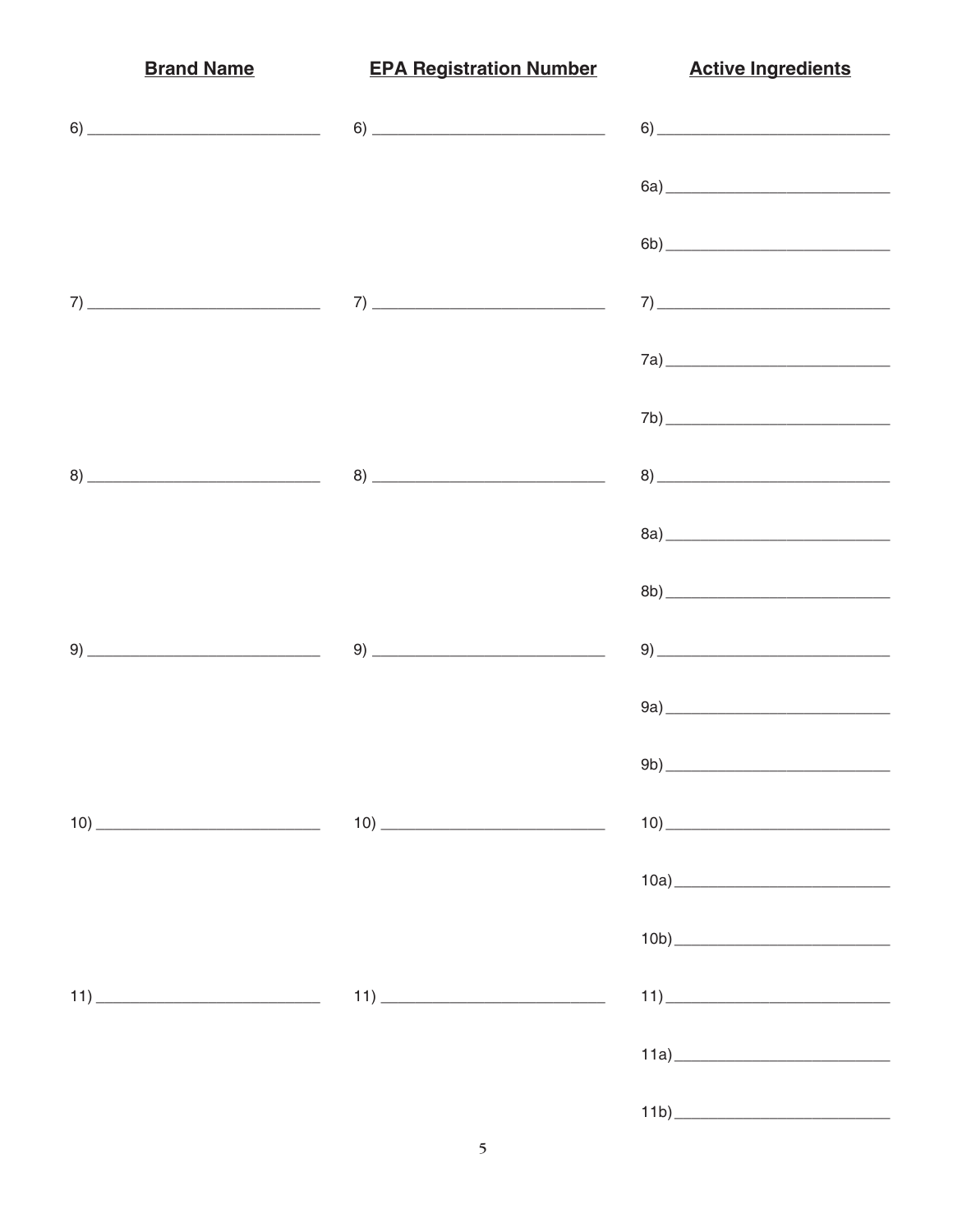**Brand Name EPA Registration Number Active Ingredients**  $12a)$  $13)$  $13)$  $14)$  $14)$  $14)$  $14a)$  $14b)$  $15b)$  $16a)$  $17) \qquad \qquad \overbrace{\qquad \qquad }$  $17a$ )  $17b)$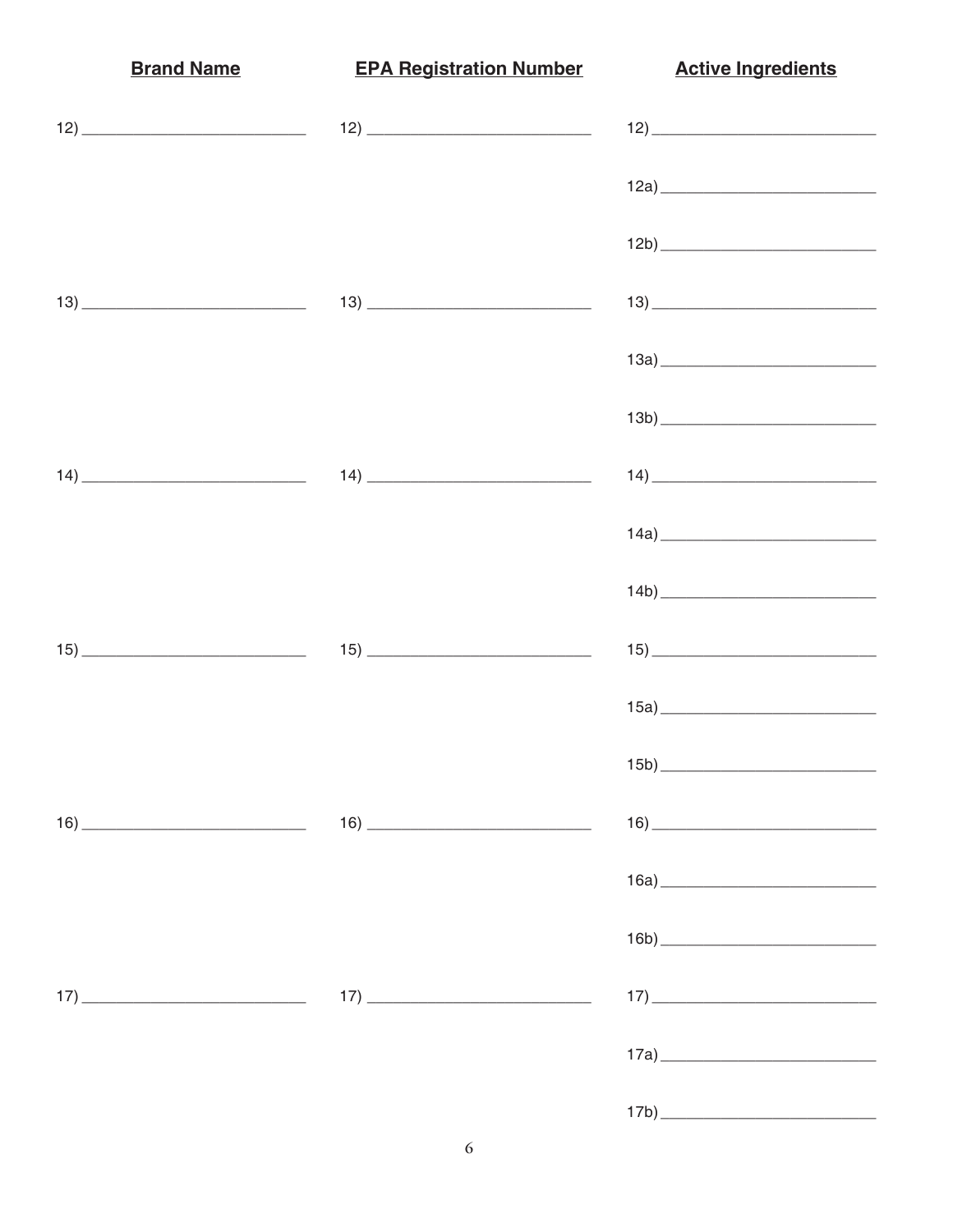## **Recordkeeping Manual**

**for Private Pesticide Applicators**

This manual contains forms that will help you  $\blacksquare$  keep the records required by Federal regulations for restricted use pesticides and for compliance with the Worker Protection Standard. These forms are intended for use by private pesticide applicators. They are not intended for use by applicators licensed as commercial pesticide applicators.

These forms are designed for your convenience. The information you write here becomes the official record for your compliance with the law. This manual was designed for use in the field or office. If you use a sharp, dark pencil to write on the forms, your marks are less likely to be destroyed by rain, coffee spills, or other accidents. Please write clearly so that those who inspect your records can easily understand them.

You may keep your records in other ways as long as they contain the required information. Either handwritten notes, computer-generated records, or other recordkeeping systems are acceptable. The forms in this manual are also available from the following Internet Web site:

**[http://www.ams.usda.gov/science/sdpr.htm.](http://www.ams.usda.gov/science/sdpr.htm)**

#### *Recordkeeping Requirements for Restricted Use Pesticides*

The 1990 Farm Bill requires private certified pesticide applicators to keep records of all applications of federally restricted use pesticides. The U.S. Department of Agriculture (USDA) Agricultural Marketing Service carries out the provisions of the Federal recordkeeping requirements. The information required by the Federal legislation is shown on page 9. These records must be kept for 2 years; however, you may want to keep them longer for reference in making future management decisions.

Although applicators have 14 days to record information related to applications, it is a good idea to fill out the recordkeeping form immediately after application to be sure that you have an accurate and detailed record.

If you hire a commercial applicator to apply a restricted use pesticide, you should obtain the necessary recordkeeping information from the applicator. Commercial applicators are required to provide their clients with a copy of the record within 30 days of application. Application information is also required for fields receiving spot treatments.

**On the field record form "USDA" will appear under each column heading that is required by the Federal pesticide recordkeeping regulation.**

#### *Who Has Access to Your Records?*

Your records can be inspected at any time by authorized representatives of the U.S. Department of Agriculture and State pesticide regulatory agencies who present identification. In addition, a licensed health-care professional, or someone working under a licensed health-care professional's supervision, can request the record information at any time following an application when treating individuals who may have been exposed to restricted use pesticides.

#### *Benefits of Keeping Records*

The records you keep on pesticide use are not only required by the law, they will also help you improve your farming operation.

**•** Records help you evaluate how well a chemical worked, particularly if you have used reduced rates or alternative application techniques.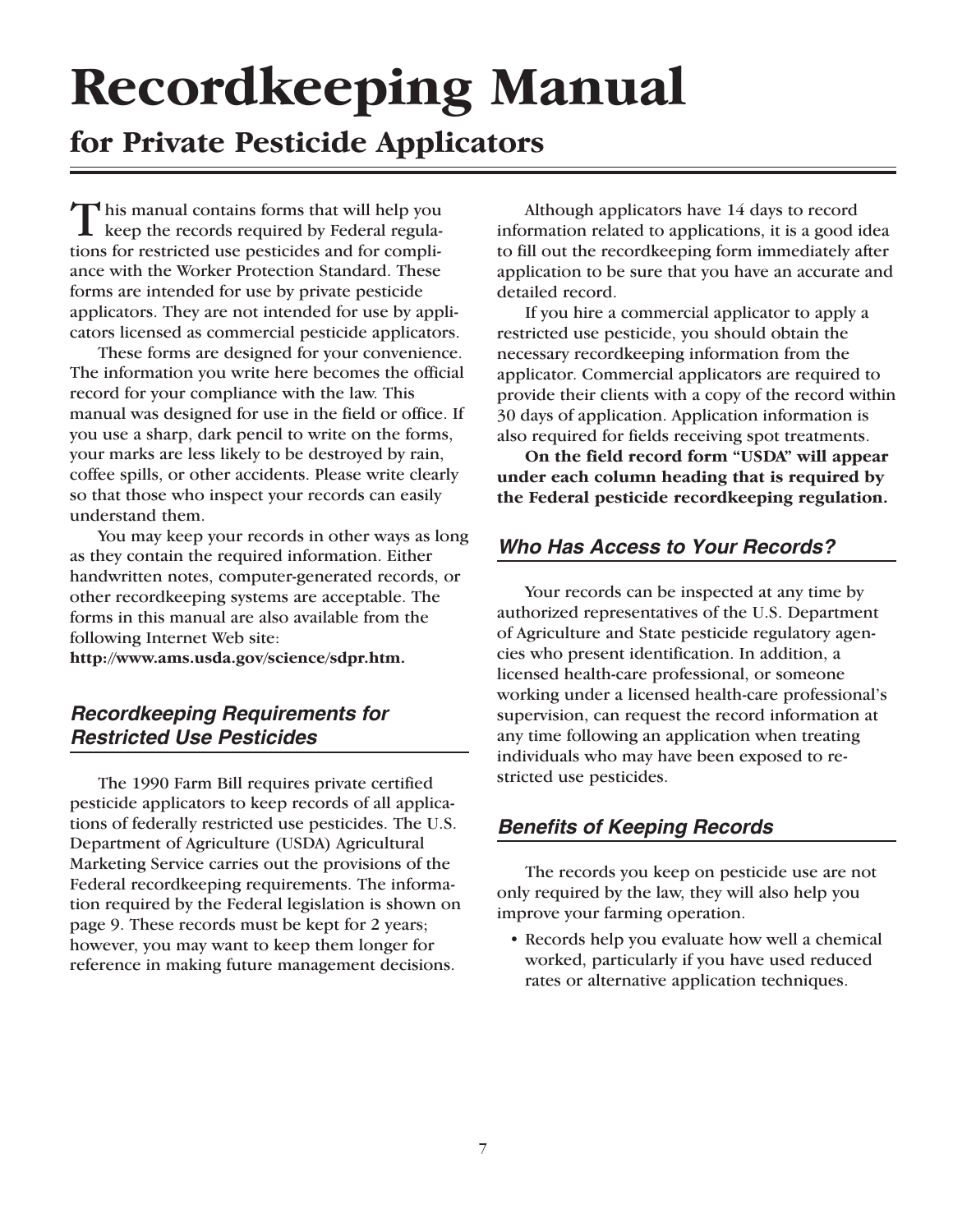- **•** Records help you figure out how much pesticide you will need in a future year, so that you will not have to store or dispose of extra chemicals.
- **•** Records help to prevent carry-over injury and improve rotation decisions.
- **•** Records may protect you from legal action if you are accused of improper pesticide use.
- **•** Food processors may require pesticide records to evaluate the potential for residues.
- **•** Lenders and land developers often require records to evaluate potential environmental liability before lending money or buying land.
- **•** Records provide data to respond to surveys conducted by Federal agencies and universities that can impact future availability of some pesticides through re-registration. They may also be used to respond to the public's concern regarding pesticide use.
- **•** Records can save money by helping a farmer determine the best pesticide management program. Records are the key to a successful integrated pest management program.

#### *Enforcement and Penalties*

USDA's Agricultural Marketing Service (AMS) administers the Federal recordkeeping regulations. The AMS Administrator is responsible for the enforcement actions taken against violators of this standard. Any private applicator who violates the recordkeeping requirements of the USDA shall be liable for a civil penalty of not more than \$550 for the first offense and not less than \$1,100 for any subsequent offense.

#### *What's in the Rest of the Manual?*

- **•** Summary table of pesticide recordkeeping requirements.
- **•** 16 field forms to record your pesticide applications.
- **•** Instructions for accurate sprayer calibration.
- **•** Sample sprayer calibration log form.
- **•** 6-year calendar.

#### *Recordkeeping Information for the Worker Protection Standard*

The Worker Protection Standard (WPS) is a Federal regulation that is intended to reduce the risk of pesticide poisoning and injury among agricultural workers. Private applicators who hire pesticide handlers and/or workers must display application information in a centrally located area accessible to all employees *before* a pesticide is applied. This display of information applies to *all* pesticides with "Agricultural Use Requirements" printed on the label, not just restricted use pesticides.

The Hand/Head Keep Out symbol appears in the column headings on the field record sheets to mark information required for worker protection. This includes the location and crop/commodity treated; brand name;



EPA registration number; active ingredients of pesticide applied; the month, day, year, and time of application; and the Restricted Entry Interval (REI). Most of this information can be found on the pesticide label. Workers, handlers, government officials, health care workers, and employers of commercial handlers hired to work on the farm or business must have access to this information. Commercial applicators must provide this information to the agricultural employer before making pesticide applications. Information must be displayed for 30 days after the end of the REI. If there is no REI on the label, the information should be displayed for 30 days after the application.

#### *If You Need More Recordkeeping Manuals*

If you want more copies of this manual please contact the United States Department of Agriculture, Pesticide Records Branch at (703) 330-7826.

- Or e-mail us at: **amspesticide.records@usda.gov**
- Or you may write to: USDA, Pesticide Records Branch 8609 Sudley Road, Suite 203 Manassas, VA 20110-4582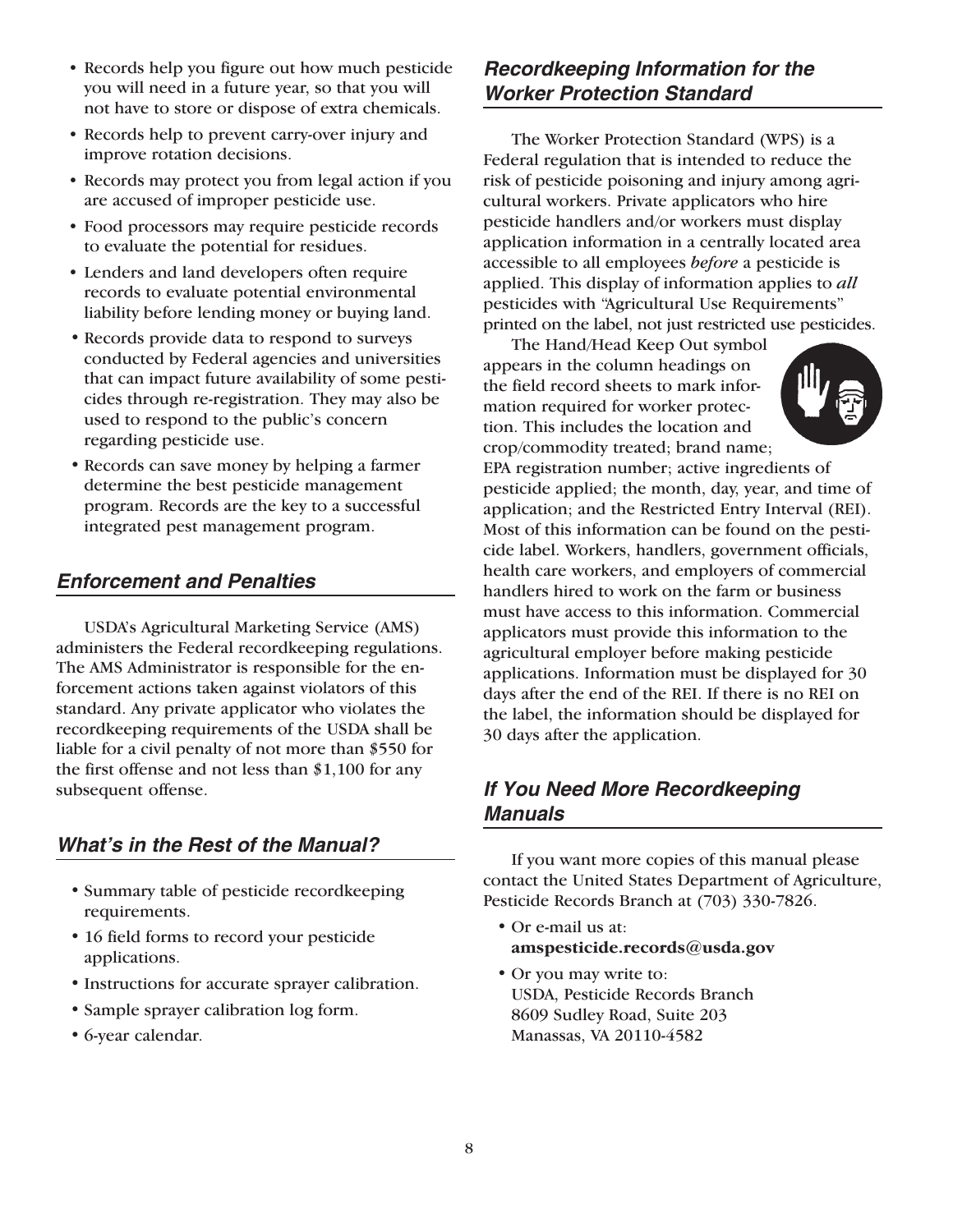|                                       | <b>Restricted Use Pesticides</b><br><b>USDA Requirements</b><br>for Private | <b>Agricultural Use Pesticides</b><br><b>Worker Protection Standard</b><br><b>Requirements for</b> |
|---------------------------------------|-----------------------------------------------------------------------------|----------------------------------------------------------------------------------------------------|
| <b>REQUIRED ITEMS</b>                 | <b>Applicators</b>                                                          | <b>Agricultural Employers</b>                                                                      |
| <b>Brand Name/Product Name</b>        |                                                                             |                                                                                                    |
| <b>EPA Registration Number</b>        |                                                                             |                                                                                                    |
| <b>Total Amount of Pesticide Used</b> |                                                                             |                                                                                                    |
| Date of Application                   |                                                                             | plus time of application                                                                           |
| Description/Location of Treated Area  |                                                                             |                                                                                                    |
| Crop, Commodity, or Stored Product    |                                                                             |                                                                                                    |
| Size of Area Treated                  |                                                                             |                                                                                                    |
| Name of Certified Applicator          |                                                                             |                                                                                                    |
| <b>Certification Number</b>           |                                                                             |                                                                                                    |
| Active Ingredients                    |                                                                             |                                                                                                    |
| Restricted Entry Interval (REI)       |                                                                             |                                                                                                    |
| Complete Record                       | Within 14 days of application;<br>keep 2 years.                             | Before application; keep 30 days<br>after the REI expiration.                                      |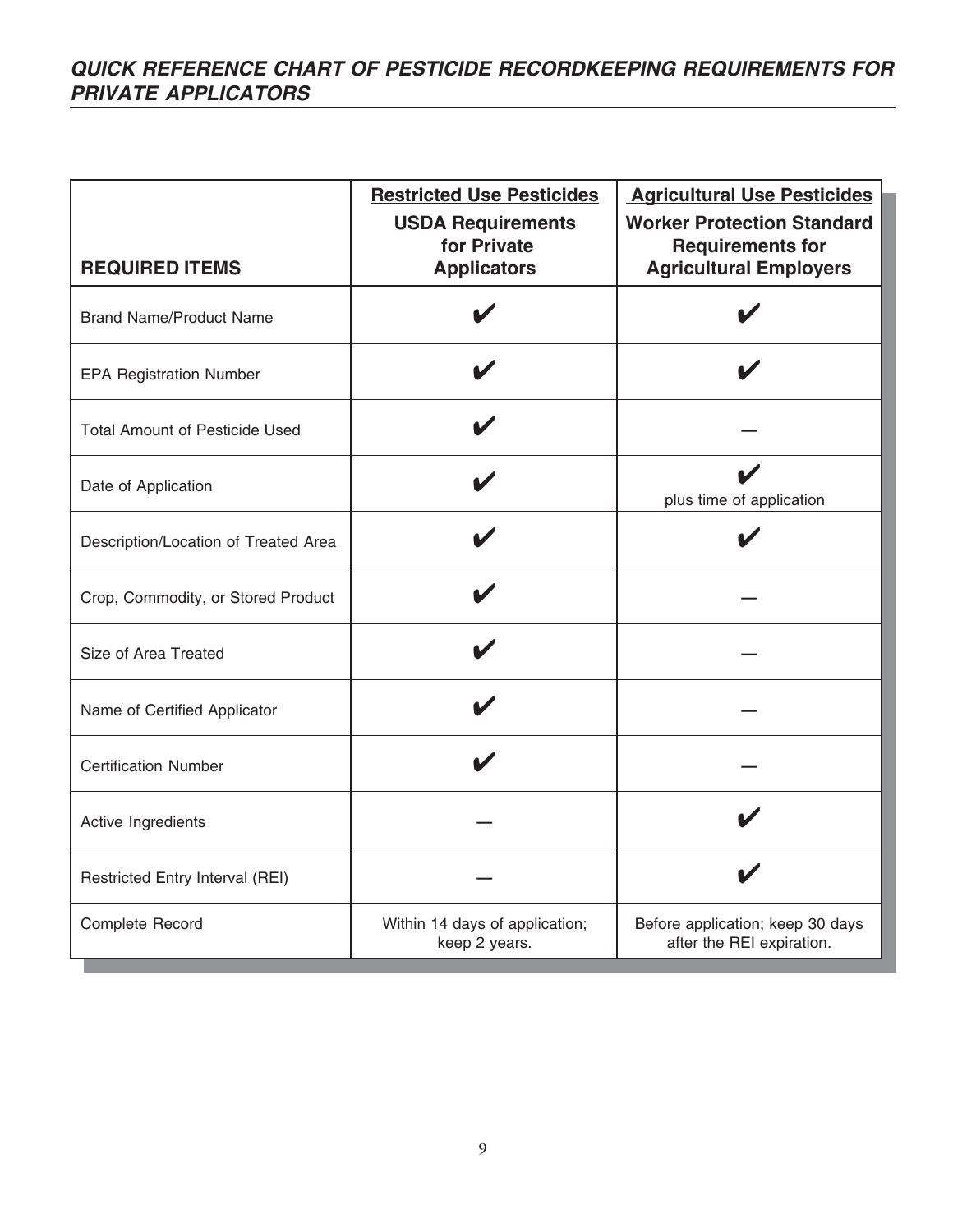**• "USDA" will appear under each column heading that is required by the Federal pesticide recordkeeping regulation.**



- **•** The information in columns marked with the Hand/Head Keep Out symbol must be provided to field workers/handlers for *all pesticides with "Agricultural Use Requirements" on the label* to meet the WPS requirement.
- **•** This information must be posted *before application and remain for 30 days after the end of the REI* for the WPS requirement.

| <b>Applicator Name</b><br>and Certification<br><b>Number</b><br>"USDA" | Mo/Day/Year<br><b>Time</b><br>"USDA" | EPA Reg.<br><b>Number</b><br><b>I</b> "USDA" | <b>Active Ingredients</b> | <b>Brand Name</b><br><b>"USDA"</b> | <b>Restricted</b><br><b>Entry Interval Commodity</b><br>(REI)<br>心香 | Crop,<br>or Site<br>"USDA" |
|------------------------------------------------------------------------|--------------------------------------|----------------------------------------------|---------------------------|------------------------------------|---------------------------------------------------------------------|----------------------------|
| <b>Bob B. Smith</b>                                                    | 5/3/02<br>$10$ am*                   | 241-337                                      | Pendimethalin             | Prowl 3.3EC                        | 24 hrs                                                              | cotton                     |
| 200028265                                                              | 5/3/02<br>10 $am*$                   | 100-642                                      | Fluometuron               | Cotoran 4L                         |                                                                     |                            |
| 2                                                                      | $\bf{(3)}$                           | 4.                                           | 5)                        | 6                                  |                                                                     | (8)                        |

\*Time is not required by the USDA pesticide recordkeeping regulation, but it is required by the WPS.

Write the **location of the field** (not the farm or business). The field may be identified on a farm map, by a USDA map and number, by a common field name (for example, 52-48 Old Creek Field), or by a legal description. If the site treated is a greenhouse or storage facility, give it a unique name or number.

**2** If the **name** and **certification number** are the same as the name and certification number of the person on the applicator information form on page 3, then you may record the letter listed for the applicator. If anyone else is applying the pesticide, record the applicator's name and certification number.

**3** Fill in the **month, day, and year** of application. WPS also requires you to post the **time** of application, so record time here as well.

**4** The **EPA Registration Number** is located below the ingredients statement on most labels. It is **not** the same as the EPA establishment number (for example, EPA Reg. No. 241-337). If you completed page 4 through 6 as suggested, you may write the appropriate number in space 4.

**5** Copy the **active ingredients** (common name) from the label for all products used in the application. If you completed page 4 through 6 as suggested, you may write the appropriate number in space 5.

**6** Write the **brand** or **product name** of the pesticide. Multiple lines may be used to record tank mixes. Information on all products used in a tank mix is required. If you completed page 4 through 6 as suggested, you may write the appropriate number in space 6.

**7** The pesticide label lists the **Restricted Entry Interval**. The application information for workers must remain posted until *30 days after the end of the REI.* When there is no REI, the notice must remain for 30 days after the application date. If you apply pesticides in a tank mix with different REIs, write down the longest REI.

**8** Fill in the **crop, commodity, or site**. If the location is a greenhouse, record crop and site location. If you are treating livestock, record the type of animals treated (hogs, cattle, etc.).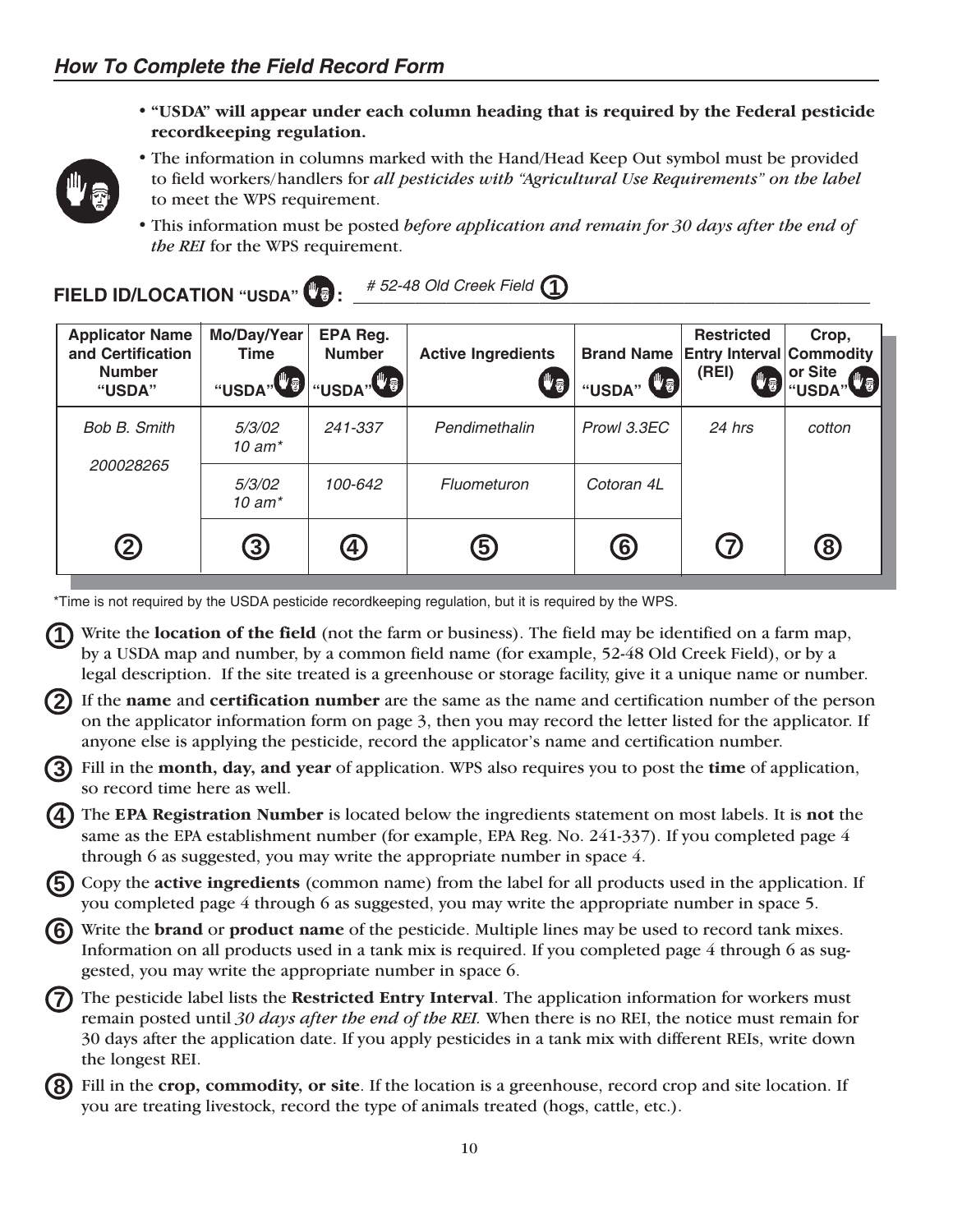- **9** The pesticide label will tell you the application **rate** per unit (for example, 1.5 pints per acre or 1 pound active ingredient per acre). Record the rate you actually use.
- **10** Record the number of **units treated**. This may be acres, linear feet, bushels, cubic feet, square feet, or number of animals, etc. For special applications (for example, alternate middles, weed wicks, band applications) record the total area covered. A 20-acre field treated using an alternate middle approach would still be recorded as 20 acres. See note on spot treatments below.

| Rate                    | Size of Area<br><b>Treated</b> | <b>Total Amount</b><br><b>Applied</b> | Field Notes: target pest(s); sprayer nozzles, speed,<br>pressure, gallonage; wind & weather; crop status |
|-------------------------|--------------------------------|---------------------------------------|----------------------------------------------------------------------------------------------------------|
|                         | "USDA"                         | <b>"USDA"</b>                         |                                                                                                          |
| 1.5 pints<br>per acre X | $20$ acres $=$                 | 3.75 gallons                          | Sunny, wind speed 3-5 mph.<br>Light grass infestation. 2002.                                             |
| 2 quarts<br>per acre X  | $20$ acres $=$                 | 10 gallons                            | Gallonage = 10 gallons per acre. Banded at planting.                                                     |
| $\boldsymbol{9}$        | (10                            | (11)                                  |                                                                                                          |

- The **total amount applied** is figured as the amount of product multiplied by the area treated. If you have filled out columns 9 and 10, multiply them to get the total amount. Record the total quantity of pesticide used—*not the quantity after water or carrier added.* **11**
- When you are filling out the application record, you may find it helpful to record information about the sprayer equipment, the pests, the weather (particularly wind speed and direction, but also temperature and humidity), and the crop status. This will help you know whether an application was effective and improve future pest-management decisions. It will also be helpful in problem solving if the pesticide fails to control the target pest or moves off target. **12**

*Note: "Spot Treatments"* are applications made to less than 1/10th of an acre. Application of a herbicide along a fence row or an insecticide applied to a fire ant mound would be examples of spot treatments. (*Note*: Greenhouse and nursery treatments do not qualify as spot treatments.) For spot treatments, describe location of area treated (for example, poison ivy along fence row of Baker Farm), indicate "spot treatment," and record:

- Brand name.
- EPA registration number.
- Month, day, and year.
- Total amount applied.
- Location.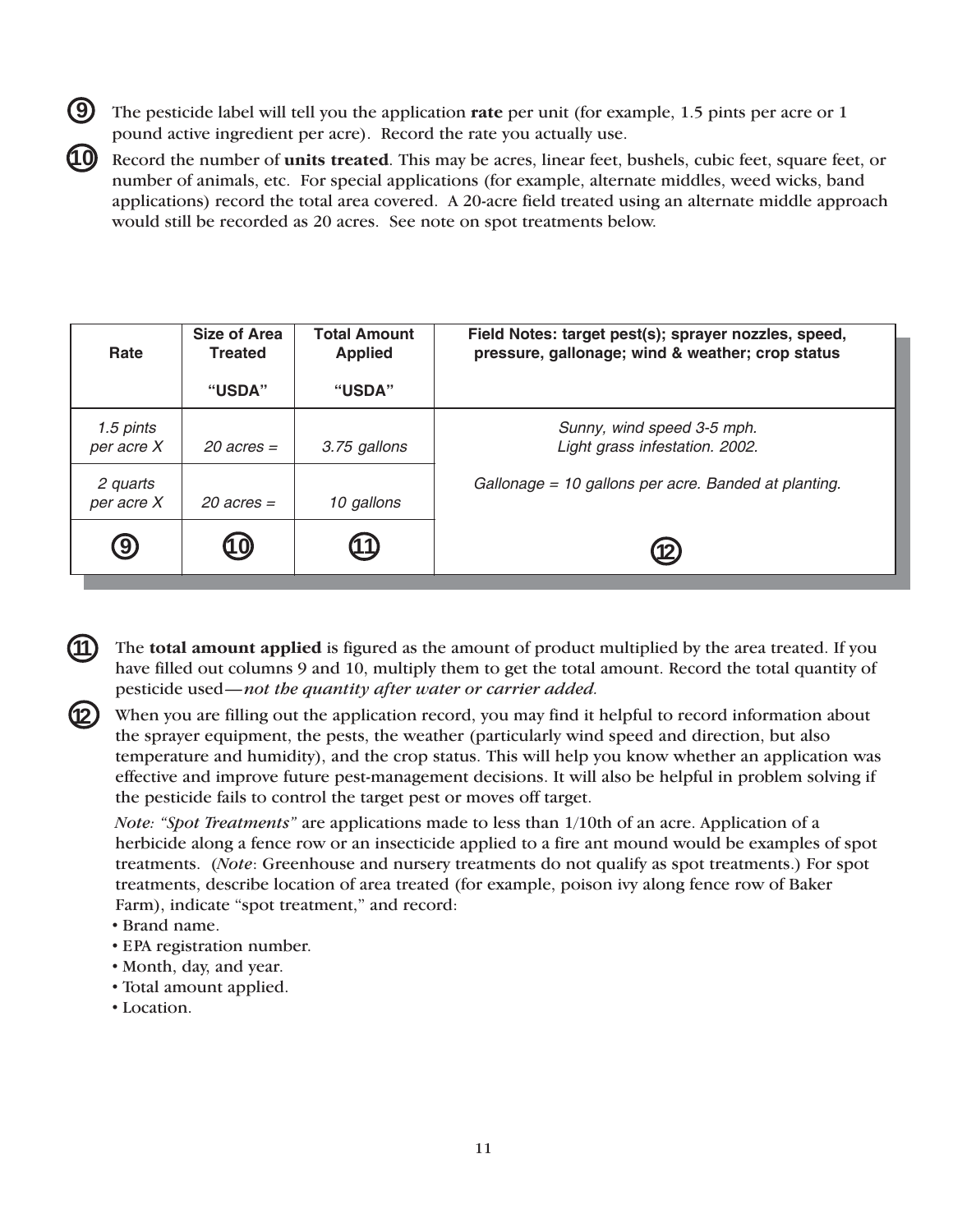| <b>Applicator Name</b><br>and Certification<br><b>Number</b><br>"USDA" | Mo/Day/Year<br><b>Time</b><br>"USDA" ( | EPA Reg.<br><b>Number</b><br>"USDA" 8 | <b>Active Ingredients</b><br>to a | "USDA" US | <b>Restricted</b><br><b>Brand Name Entry Interval</b><br>(REI) | Crop,<br><b>Commodity</b><br>or Site |
|------------------------------------------------------------------------|----------------------------------------|---------------------------------------|-----------------------------------|-----------|----------------------------------------------------------------|--------------------------------------|
|                                                                        |                                        |                                       |                                   |           |                                                                |                                      |
|                                                                        |                                        |                                       |                                   |           |                                                                |                                      |
|                                                                        |                                        |                                       |                                   |           |                                                                |                                      |
|                                                                        |                                        |                                       |                                   |           |                                                                |                                      |
|                                                                        |                                        |                                       |                                   |           |                                                                |                                      |
|                                                                        |                                        |                                       |                                   |           |                                                                |                                      |
|                                                                        |                                        |                                       |                                   |           |                                                                |                                      |
|                                                                        |                                        |                                       |                                   |           |                                                                |                                      |
|                                                                        |                                        |                                       |                                   |           |                                                                |                                      |
|                                                                        |                                        |                                       |                                   |           |                                                                |                                      |
|                                                                        |                                        |                                       |                                   |           |                                                                |                                      |
|                                                                        |                                        |                                       |                                   |           |                                                                |                                      |
|                                                                        |                                        |                                       |                                   |           |                                                                |                                      |
|                                                                        |                                        |                                       |                                   |           |                                                                |                                      |
|                                                                        |                                        |                                       |                                   |           |                                                                |                                      |
|                                                                        |                                        |                                       |                                   |           |                                                                |                                      |
|                                                                        |                                        |                                       |                                   |           |                                                                |                                      |
|                                                                        |                                        |                                       |                                   |           |                                                                |                                      |
|                                                                        |                                        |                                       |                                   |           |                                                                |                                      |
|                                                                        |                                        |                                       |                                   |           |                                                                |                                      |
|                                                                        |                                        |                                       |                                   |           |                                                                |                                      |
|                                                                        |                                        |                                       |                                   |           |                                                                |                                      |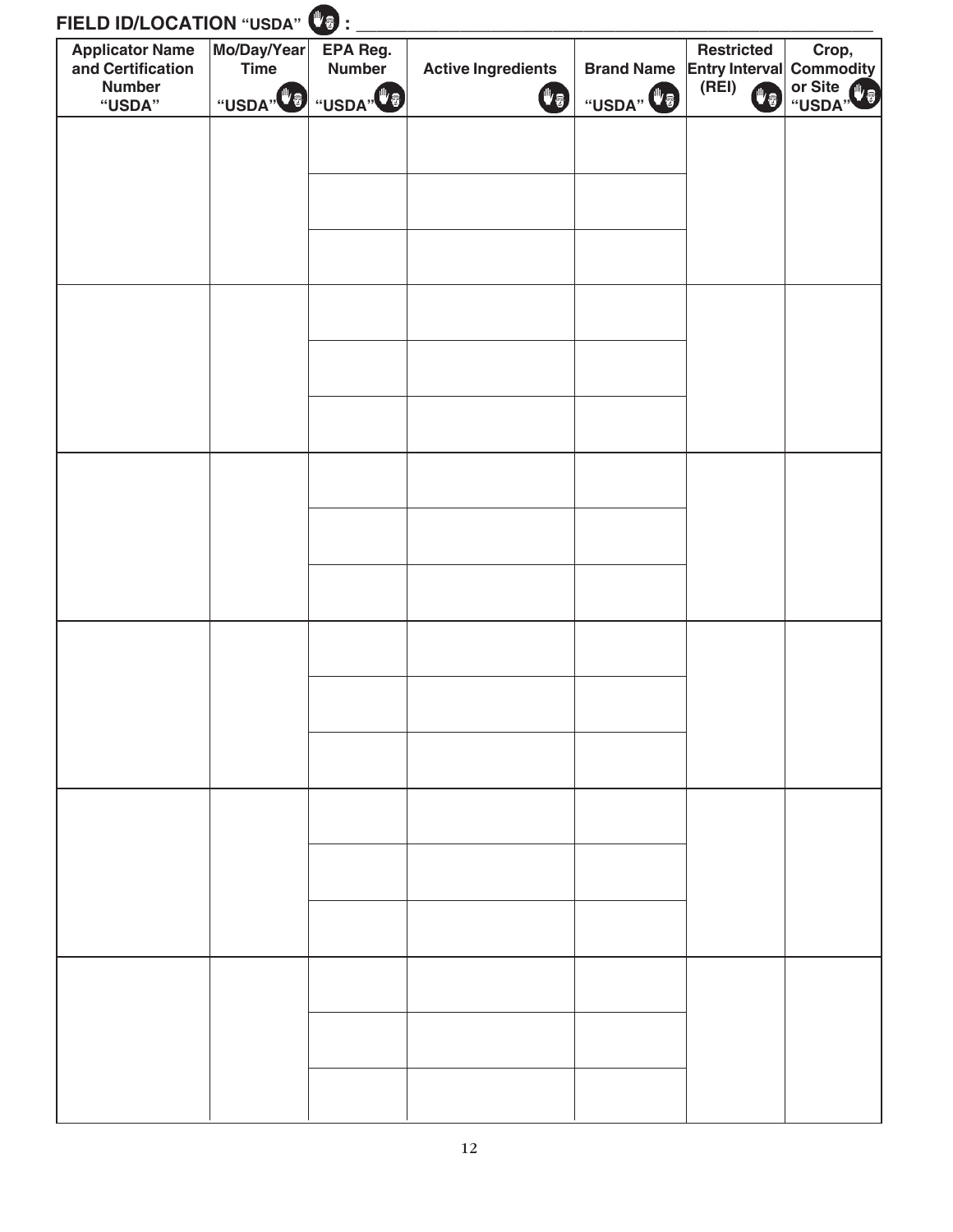| Rate                      | <b>Size of Area</b><br><b>Treated</b> | <b>Total Amount</b><br><b>Applied</b> | Field Notes: target pest(s); sprayer nozzles, speed,<br>pressure, gallonage; wind & weather; crop status |
|---------------------------|---------------------------------------|---------------------------------------|----------------------------------------------------------------------------------------------------------|
|                           | "USDA"                                | "USDA"                                |                                                                                                          |
| $\boldsymbol{\mathsf{X}}$ | $\equiv$                              |                                       |                                                                                                          |
| $\boldsymbol{\mathsf{X}}$ | $\equiv$                              |                                       |                                                                                                          |
| $\boldsymbol{\mathsf{X}}$ | $\equiv$                              |                                       |                                                                                                          |
| $\boldsymbol{\mathsf{X}}$ | $\equiv$                              |                                       |                                                                                                          |
| $\boldsymbol{\mathsf{X}}$ | $\equiv$                              |                                       |                                                                                                          |
| $\boldsymbol{\mathsf{X}}$ | $\equiv$                              |                                       |                                                                                                          |
| $\boldsymbol{\mathsf{X}}$ | $\equiv$                              |                                       |                                                                                                          |
| $\boldsymbol{\mathsf{X}}$ | $\equiv$                              |                                       |                                                                                                          |
| $\boldsymbol{\mathsf{X}}$ | $\equiv$                              |                                       |                                                                                                          |
| $\boldsymbol{\mathsf{X}}$ | $\equiv$                              |                                       |                                                                                                          |
| $\boldsymbol{\mathsf{X}}$ | $\equiv$                              |                                       |                                                                                                          |
| $\pmb{\mathsf{X}}$        | $\hspace{0.1cm} = \hspace{0.1cm}$     |                                       |                                                                                                          |
| $\pmb{\mathsf{X}}$        | $\quad \  \  =$                       |                                       |                                                                                                          |
| $\pmb{\mathsf{X}}$        | $\equiv$                              |                                       |                                                                                                          |
| $\pmb{\mathsf{X}}$        | $\quad \  \  =$                       |                                       |                                                                                                          |
| $\pmb{\mathsf{X}}$        | $\quad \  \  =$                       |                                       |                                                                                                          |
| $\mathbf{X}$              | $\quad \  \  =$                       |                                       |                                                                                                          |
| $\pmb{\mathsf{X}}$        | $\equiv$                              |                                       |                                                                                                          |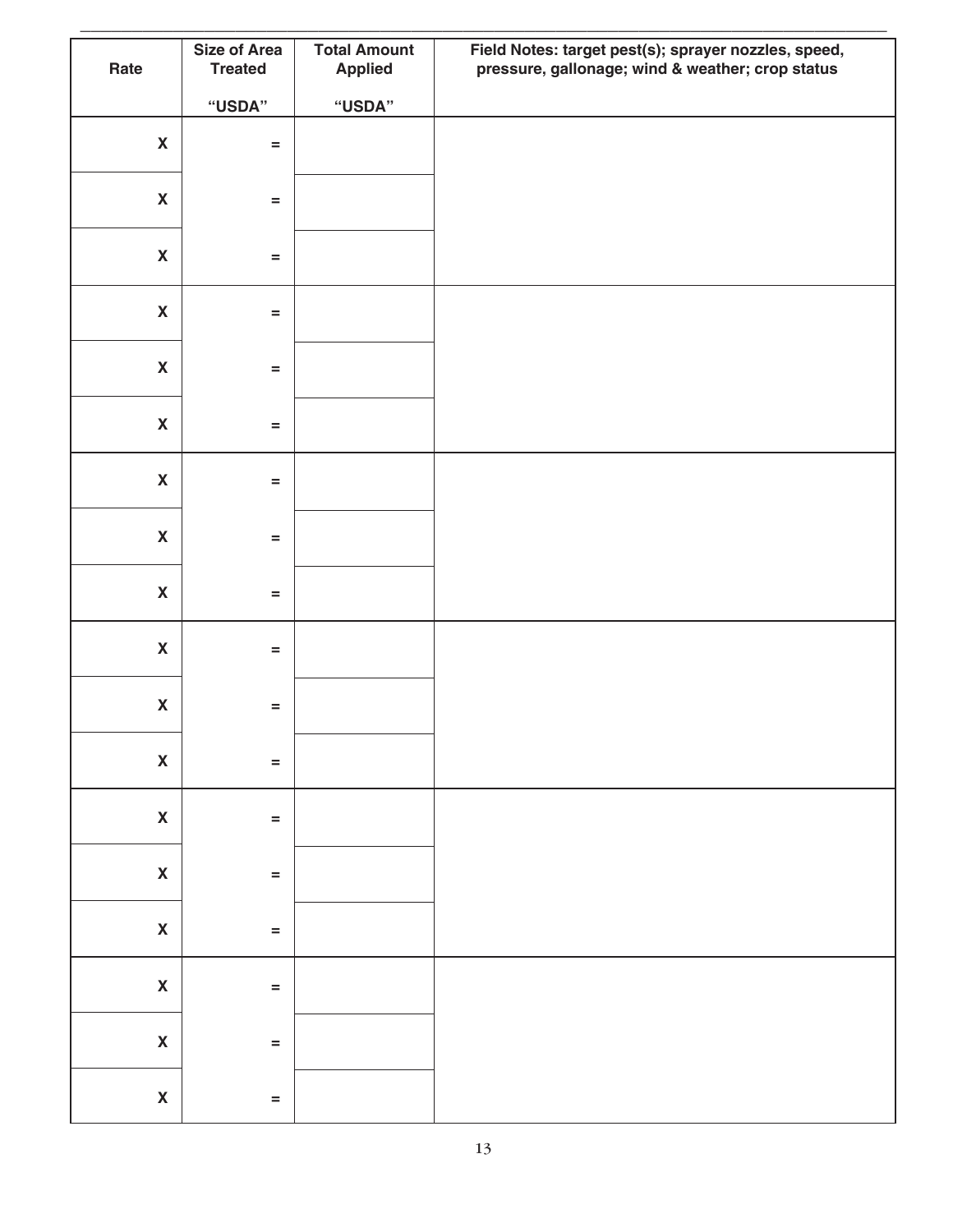| <b>Applicator Name</b><br>and Certification<br><b>Number</b><br>"USDA" | Mo/Day/Year<br><b>Time</b><br>"USDA" <sup>4</sup> | EPA Reg.<br><b>Number</b><br>"USDA" | <b>Active Ingredients</b><br>Ua | <b>Brand Name</b><br>"USDA" <sup>V</sup> | <b>Restricted</b><br><b>Entry Interval</b><br>(REI) | Crop,<br><b>Commodity</b><br>or Site |
|------------------------------------------------------------------------|---------------------------------------------------|-------------------------------------|---------------------------------|------------------------------------------|-----------------------------------------------------|--------------------------------------|
|                                                                        |                                                   |                                     |                                 |                                          |                                                     |                                      |
|                                                                        |                                                   |                                     |                                 |                                          |                                                     |                                      |
|                                                                        |                                                   |                                     |                                 |                                          |                                                     |                                      |
|                                                                        |                                                   |                                     |                                 |                                          |                                                     |                                      |
|                                                                        |                                                   |                                     |                                 |                                          |                                                     |                                      |
|                                                                        |                                                   |                                     |                                 |                                          |                                                     |                                      |
|                                                                        |                                                   |                                     |                                 |                                          |                                                     |                                      |
|                                                                        |                                                   |                                     |                                 |                                          |                                                     |                                      |
|                                                                        |                                                   |                                     |                                 |                                          |                                                     |                                      |
|                                                                        |                                                   |                                     |                                 |                                          |                                                     |                                      |
|                                                                        |                                                   |                                     |                                 |                                          |                                                     |                                      |
|                                                                        |                                                   |                                     |                                 |                                          |                                                     |                                      |
|                                                                        |                                                   |                                     |                                 |                                          |                                                     |                                      |
|                                                                        |                                                   |                                     |                                 |                                          |                                                     |                                      |
|                                                                        |                                                   |                                     |                                 |                                          |                                                     |                                      |
|                                                                        |                                                   |                                     |                                 |                                          |                                                     |                                      |
|                                                                        |                                                   |                                     |                                 |                                          |                                                     |                                      |
|                                                                        |                                                   |                                     |                                 |                                          |                                                     |                                      |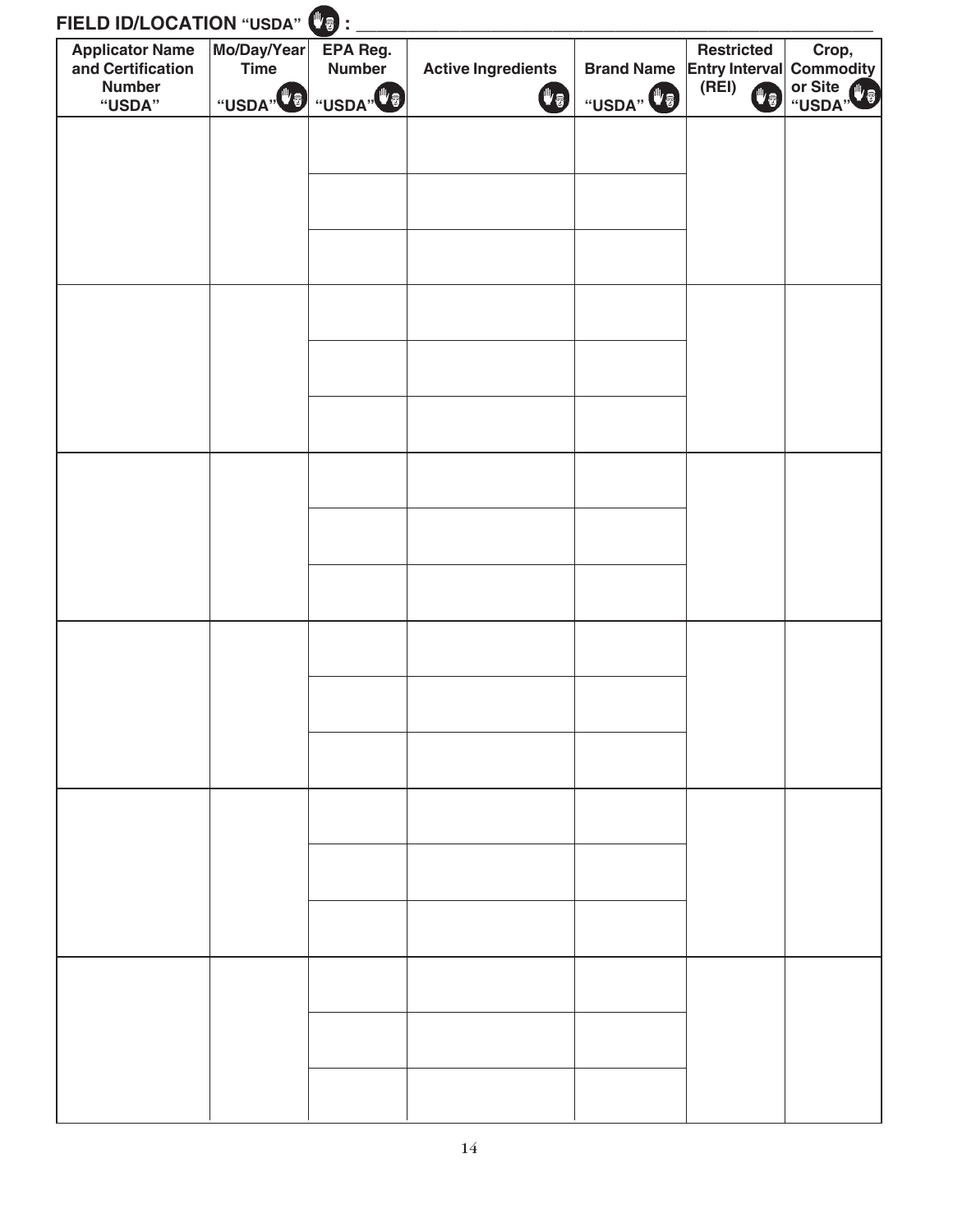| Rate                      | <b>Size of Area</b><br><b>Treated</b> | <b>Total Amount</b><br><b>Applied</b> | Field Notes: target pest(s); sprayer nozzles, speed,<br>pressure, gallonage; wind & weather; crop status |
|---------------------------|---------------------------------------|---------------------------------------|----------------------------------------------------------------------------------------------------------|
|                           | "USDA"                                | "USDA"                                |                                                                                                          |
| $\boldsymbol{\mathsf{X}}$ | $\equiv$                              |                                       |                                                                                                          |
| $\boldsymbol{\mathsf{X}}$ | $\equiv$                              |                                       |                                                                                                          |
| $\boldsymbol{\mathsf{X}}$ | $\equiv$                              |                                       |                                                                                                          |
| $\boldsymbol{\mathsf{X}}$ | $\equiv$                              |                                       |                                                                                                          |
| $\boldsymbol{\mathsf{X}}$ | $\equiv$                              |                                       |                                                                                                          |
| $\boldsymbol{\mathsf{X}}$ | $\equiv$                              |                                       |                                                                                                          |
| $\boldsymbol{\mathsf{X}}$ | $\equiv$                              |                                       |                                                                                                          |
| $\boldsymbol{\mathsf{X}}$ | $\equiv$                              |                                       |                                                                                                          |
| $\boldsymbol{\mathsf{X}}$ | $\equiv$                              |                                       |                                                                                                          |
| $\boldsymbol{\mathsf{X}}$ | $\equiv$                              |                                       |                                                                                                          |
| $\boldsymbol{\mathsf{X}}$ | $\equiv$                              |                                       |                                                                                                          |
| $\pmb{\mathsf{X}}$        | $\hspace{0.1cm} = \hspace{0.1cm}$     |                                       |                                                                                                          |
| $\pmb{\mathsf{X}}$        | $\quad \  \  =$                       |                                       |                                                                                                          |
| $\pmb{\mathsf{X}}$        | $\equiv$                              |                                       |                                                                                                          |
| $\pmb{\mathsf{X}}$        | $\quad \  \  =$                       |                                       |                                                                                                          |
| $\pmb{\mathsf{X}}$        | $\quad \  \  =$                       |                                       |                                                                                                          |
| $\mathbf{X}$              | $\quad \  \  =$                       |                                       |                                                                                                          |
| $\pmb{\mathsf{X}}$        | $\equiv$                              |                                       |                                                                                                          |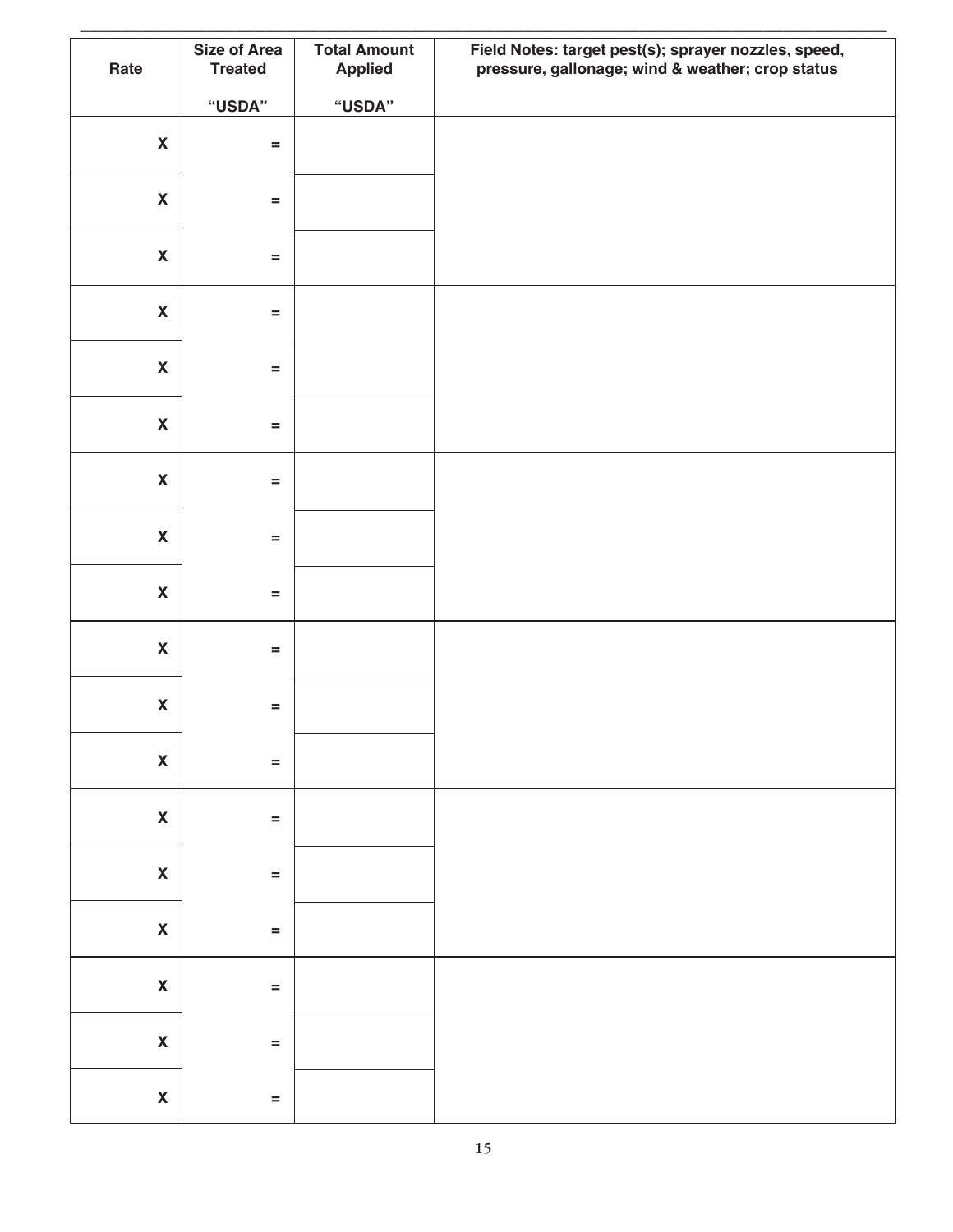| <b>Applicator Name</b><br>and Certification<br><b>Number</b><br>"USDA" | Mo/Day/Year<br><b>Time</b><br>"USDA" <sup>4</sup> | EPA Reg.<br><b>Number</b><br>"USDA" | <b>Active Ingredients</b><br>Ua | <b>Brand Name</b><br>"USDA" <sup>V</sup> | <b>Restricted</b><br><b>Entry Interval</b><br>(REI) | Crop,<br><b>Commodity</b><br>or Site<br>"USDA" |
|------------------------------------------------------------------------|---------------------------------------------------|-------------------------------------|---------------------------------|------------------------------------------|-----------------------------------------------------|------------------------------------------------|
|                                                                        |                                                   |                                     |                                 |                                          |                                                     |                                                |
|                                                                        |                                                   |                                     |                                 |                                          |                                                     |                                                |
|                                                                        |                                                   |                                     |                                 |                                          |                                                     |                                                |
|                                                                        |                                                   |                                     |                                 |                                          |                                                     |                                                |
|                                                                        |                                                   |                                     |                                 |                                          |                                                     |                                                |
|                                                                        |                                                   |                                     |                                 |                                          |                                                     |                                                |
|                                                                        |                                                   |                                     |                                 |                                          |                                                     |                                                |
|                                                                        |                                                   |                                     |                                 |                                          |                                                     |                                                |
|                                                                        |                                                   |                                     |                                 |                                          |                                                     |                                                |
|                                                                        |                                                   |                                     |                                 |                                          |                                                     |                                                |
|                                                                        |                                                   |                                     |                                 |                                          |                                                     |                                                |
|                                                                        |                                                   |                                     |                                 |                                          |                                                     |                                                |
|                                                                        |                                                   |                                     |                                 |                                          |                                                     |                                                |
|                                                                        |                                                   |                                     |                                 |                                          |                                                     |                                                |
|                                                                        |                                                   |                                     |                                 |                                          |                                                     |                                                |
|                                                                        |                                                   |                                     |                                 |                                          |                                                     |                                                |
|                                                                        |                                                   |                                     |                                 |                                          |                                                     |                                                |
|                                                                        |                                                   |                                     |                                 |                                          |                                                     |                                                |
|                                                                        |                                                   |                                     |                                 |                                          |                                                     |                                                |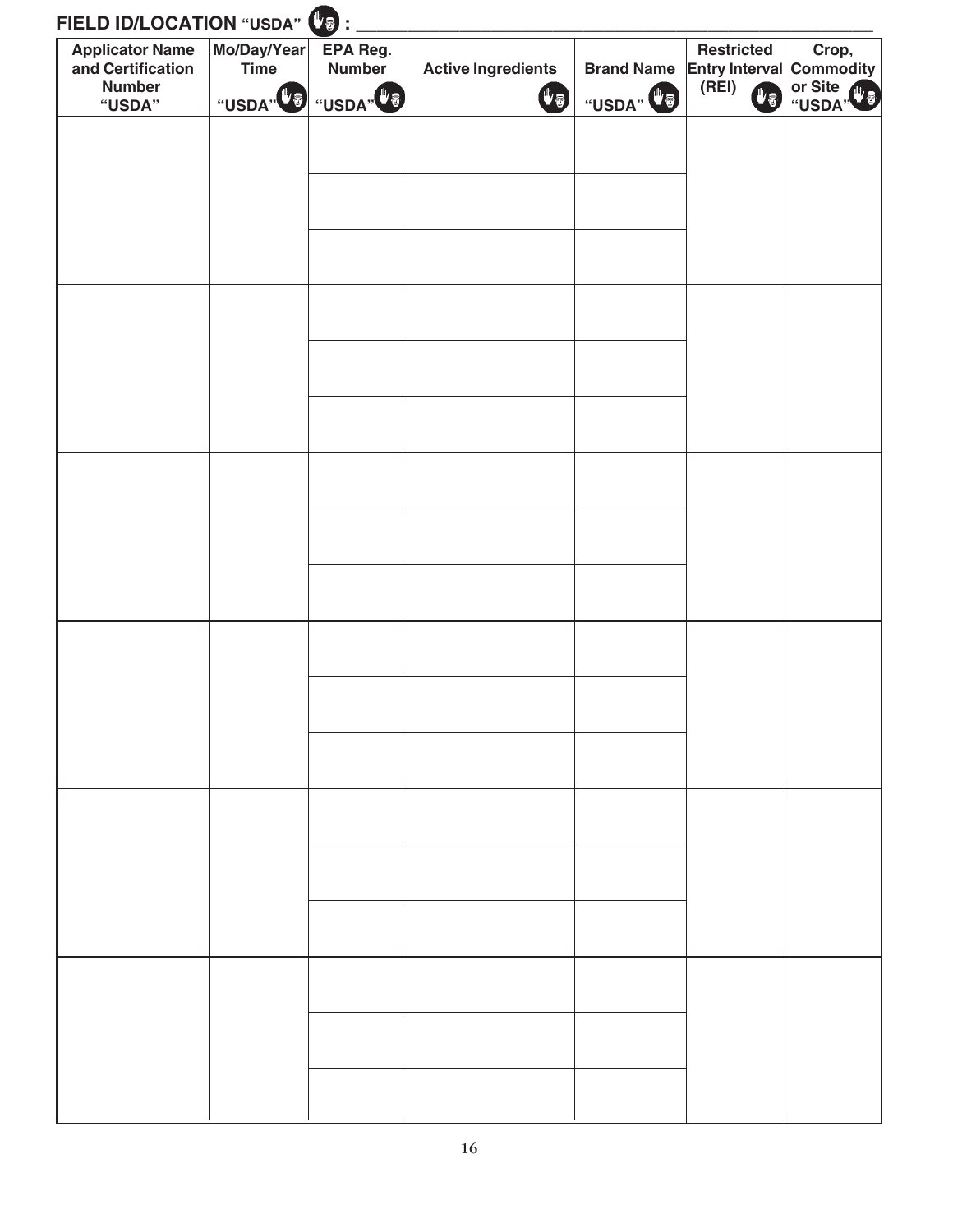| Rate                      | <b>Size of Area</b><br><b>Treated</b> | <b>Total Amount</b><br><b>Applied</b> | Field Notes: target pest(s); sprayer nozzles, speed,<br>pressure, gallonage; wind & weather; crop status |
|---------------------------|---------------------------------------|---------------------------------------|----------------------------------------------------------------------------------------------------------|
|                           | "USDA"                                | "USDA"                                |                                                                                                          |
| $\boldsymbol{\mathsf{X}}$ | $\equiv$                              |                                       |                                                                                                          |
| $\boldsymbol{\mathsf{X}}$ | $\equiv$                              |                                       |                                                                                                          |
| $\boldsymbol{\mathsf{X}}$ | $\equiv$                              |                                       |                                                                                                          |
| $\boldsymbol{\mathsf{X}}$ | $\equiv$                              |                                       |                                                                                                          |
| $\boldsymbol{\mathsf{X}}$ | $\equiv$                              |                                       |                                                                                                          |
| $\boldsymbol{\mathsf{X}}$ | $\equiv$                              |                                       |                                                                                                          |
| $\boldsymbol{\mathsf{X}}$ | $\equiv$                              |                                       |                                                                                                          |
| $\boldsymbol{\mathsf{X}}$ | $\equiv$                              |                                       |                                                                                                          |
| $\boldsymbol{\mathsf{X}}$ | $\equiv$                              |                                       |                                                                                                          |
| $\boldsymbol{\mathsf{X}}$ | $\equiv$                              |                                       |                                                                                                          |
| $\boldsymbol{\mathsf{X}}$ | $\equiv$                              |                                       |                                                                                                          |
| $\pmb{\mathsf{X}}$        | $\hspace{0.1cm} = \hspace{0.1cm}$     |                                       |                                                                                                          |
| $\pmb{\mathsf{X}}$        | $\quad \  \  =$                       |                                       |                                                                                                          |
| $\pmb{\mathsf{X}}$        | $\equiv$                              |                                       |                                                                                                          |
| $\pmb{\mathsf{X}}$        | $\quad \  \  =$                       |                                       |                                                                                                          |
| $\pmb{\mathsf{X}}$        | $\quad \  \  =$                       |                                       |                                                                                                          |
| $\mathbf{X}$              | $\quad \  \  =$                       |                                       |                                                                                                          |
| $\pmb{\mathsf{X}}$        | $\equiv$                              |                                       |                                                                                                          |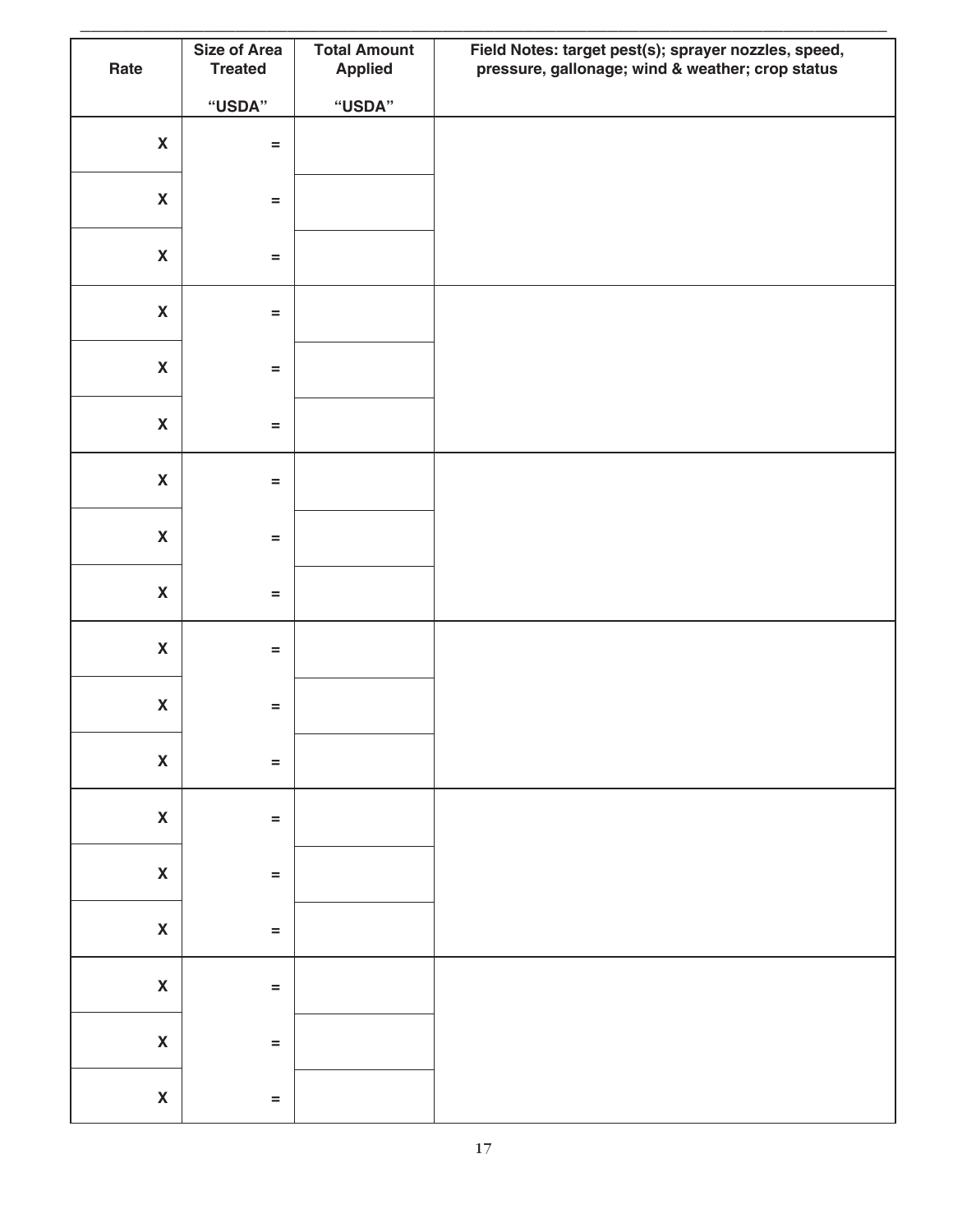| <b>Applicator Name</b><br>and Certification<br><b>Number</b><br>"USDA" | Mo/Day/Year<br><b>Time</b><br>"USDA" <sup>4</sup> | EPA Reg.<br><b>Number</b><br>"USDA" | <b>Active Ingredients</b><br>Ua | <b>Brand Name</b><br>"USDA" <sup>V</sup> | <b>Restricted</b><br><b>Entry Interval</b><br>(REI) | Crop,<br><b>Commodity</b><br>or Site<br>"USDA" |
|------------------------------------------------------------------------|---------------------------------------------------|-------------------------------------|---------------------------------|------------------------------------------|-----------------------------------------------------|------------------------------------------------|
|                                                                        |                                                   |                                     |                                 |                                          |                                                     |                                                |
|                                                                        |                                                   |                                     |                                 |                                          |                                                     |                                                |
|                                                                        |                                                   |                                     |                                 |                                          |                                                     |                                                |
|                                                                        |                                                   |                                     |                                 |                                          |                                                     |                                                |
|                                                                        |                                                   |                                     |                                 |                                          |                                                     |                                                |
|                                                                        |                                                   |                                     |                                 |                                          |                                                     |                                                |
|                                                                        |                                                   |                                     |                                 |                                          |                                                     |                                                |
|                                                                        |                                                   |                                     |                                 |                                          |                                                     |                                                |
|                                                                        |                                                   |                                     |                                 |                                          |                                                     |                                                |
|                                                                        |                                                   |                                     |                                 |                                          |                                                     |                                                |
|                                                                        |                                                   |                                     |                                 |                                          |                                                     |                                                |
|                                                                        |                                                   |                                     |                                 |                                          |                                                     |                                                |
|                                                                        |                                                   |                                     |                                 |                                          |                                                     |                                                |
|                                                                        |                                                   |                                     |                                 |                                          |                                                     |                                                |
|                                                                        |                                                   |                                     |                                 |                                          |                                                     |                                                |
|                                                                        |                                                   |                                     |                                 |                                          |                                                     |                                                |
|                                                                        |                                                   |                                     |                                 |                                          |                                                     |                                                |
|                                                                        |                                                   |                                     |                                 |                                          |                                                     |                                                |
|                                                                        |                                                   |                                     |                                 |                                          |                                                     |                                                |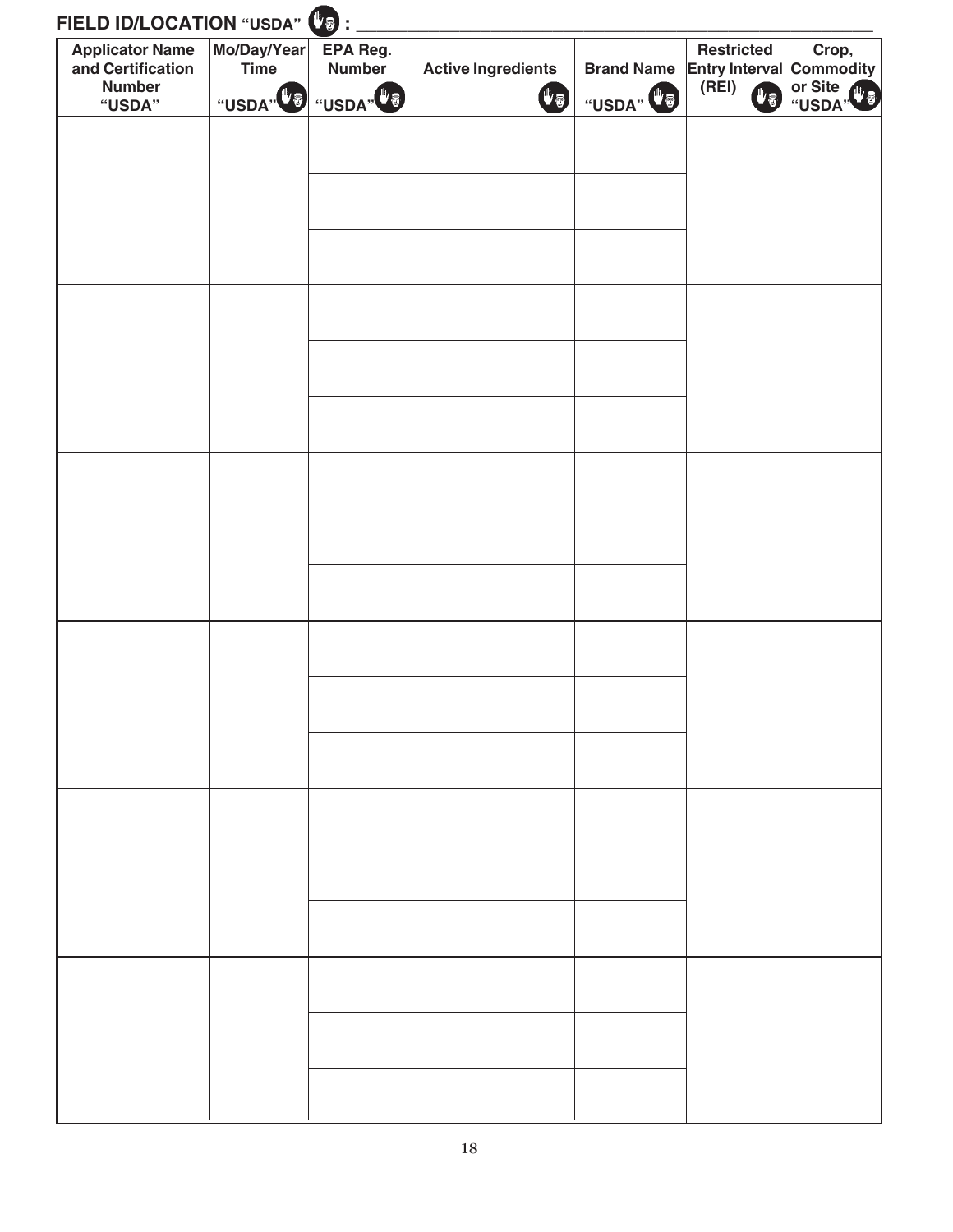| Rate                      | <b>Size of Area</b><br><b>Treated</b> | <b>Total Amount</b><br><b>Applied</b> | Field Notes: target pest(s); sprayer nozzles, speed,<br>pressure, gallonage; wind & weather; crop status |
|---------------------------|---------------------------------------|---------------------------------------|----------------------------------------------------------------------------------------------------------|
|                           | "USDA"                                | "USDA"                                |                                                                                                          |
| $\boldsymbol{\mathsf{X}}$ | $\equiv$                              |                                       |                                                                                                          |
| $\boldsymbol{\mathsf{X}}$ | $\equiv$                              |                                       |                                                                                                          |
| $\boldsymbol{\mathsf{X}}$ | $\equiv$                              |                                       |                                                                                                          |
| $\boldsymbol{\mathsf{X}}$ | $\equiv$                              |                                       |                                                                                                          |
| $\boldsymbol{\mathsf{X}}$ | $\equiv$                              |                                       |                                                                                                          |
| $\boldsymbol{\mathsf{X}}$ | $\equiv$                              |                                       |                                                                                                          |
| $\boldsymbol{\mathsf{X}}$ | $\equiv$                              |                                       |                                                                                                          |
| $\boldsymbol{\mathsf{X}}$ | $\equiv$                              |                                       |                                                                                                          |
| $\boldsymbol{\mathsf{X}}$ | $\equiv$                              |                                       |                                                                                                          |
| $\boldsymbol{\mathsf{X}}$ | $\equiv$                              |                                       |                                                                                                          |
| $\boldsymbol{\mathsf{X}}$ | $\equiv$                              |                                       |                                                                                                          |
| $\pmb{\mathsf{X}}$        | $\hspace{0.1cm} = \hspace{0.1cm}$     |                                       |                                                                                                          |
| $\pmb{\mathsf{X}}$        | $\quad \  \  =$                       |                                       |                                                                                                          |
| $\pmb{\mathsf{X}}$        | $\equiv$                              |                                       |                                                                                                          |
| $\pmb{\mathsf{X}}$        | $\quad \  \  =$                       |                                       |                                                                                                          |
| $\pmb{\mathsf{X}}$        | $\quad \  \  =$                       |                                       |                                                                                                          |
| $\mathbf{X}$              | $\quad \  \  =$                       |                                       |                                                                                                          |
| $\pmb{\mathsf{X}}$        | $\equiv$                              |                                       |                                                                                                          |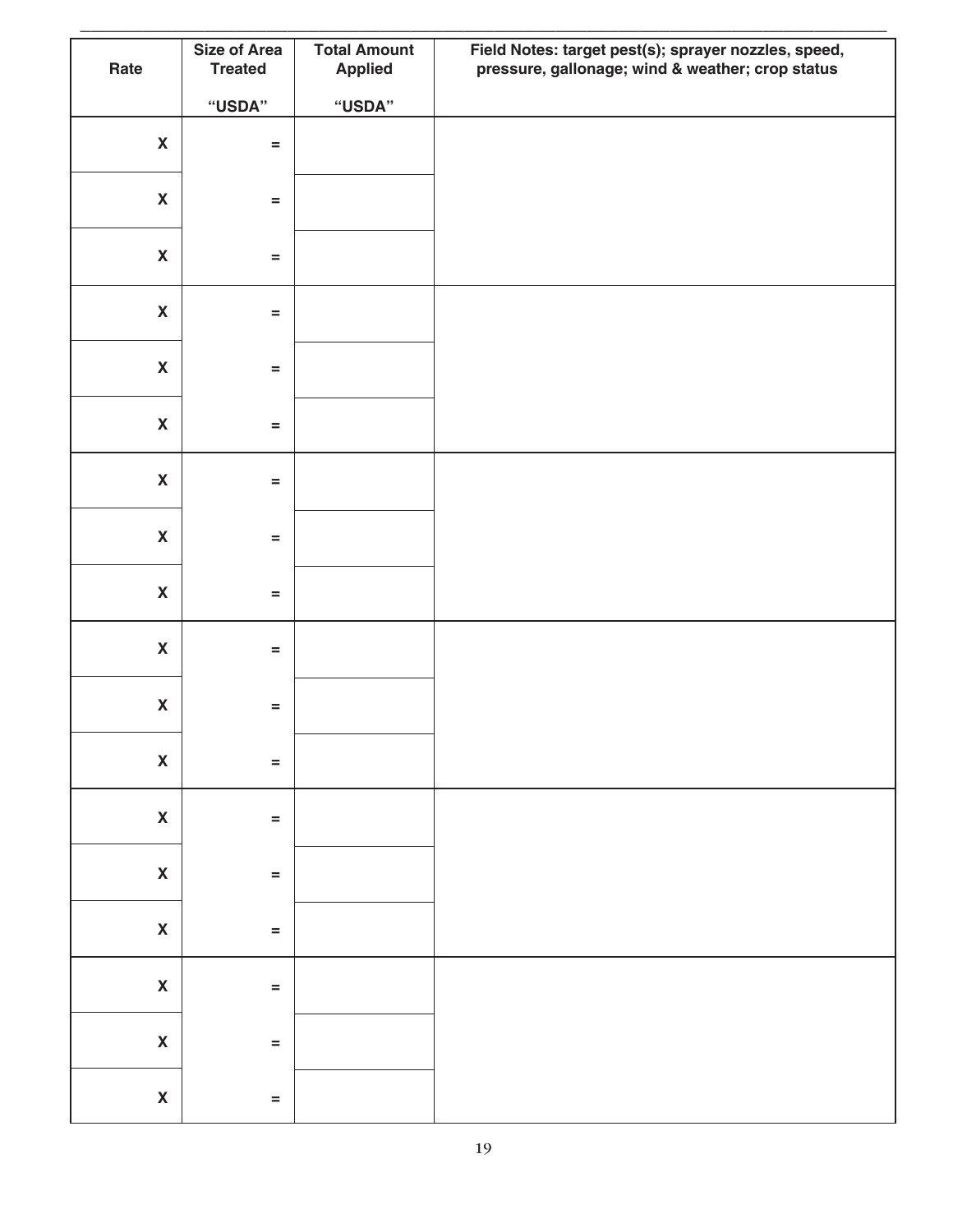| <b>Applicator Name</b><br>and Certification<br><b>Number</b><br>"USDA" | Mo/Day/Year<br><b>Time</b><br>"USDA" <sup>4</sup> | EPA Reg.<br><b>Number</b><br>"USDA" | <b>Active Ingredients</b><br>Ua | <b>Brand Name</b><br>"USDA" <sup>V</sup> | <b>Restricted</b><br><b>Entry Interval</b><br>(REI) | Crop,<br><b>Commodity</b><br>or Site<br>"USDA" |
|------------------------------------------------------------------------|---------------------------------------------------|-------------------------------------|---------------------------------|------------------------------------------|-----------------------------------------------------|------------------------------------------------|
|                                                                        |                                                   |                                     |                                 |                                          |                                                     |                                                |
|                                                                        |                                                   |                                     |                                 |                                          |                                                     |                                                |
|                                                                        |                                                   |                                     |                                 |                                          |                                                     |                                                |
|                                                                        |                                                   |                                     |                                 |                                          |                                                     |                                                |
|                                                                        |                                                   |                                     |                                 |                                          |                                                     |                                                |
|                                                                        |                                                   |                                     |                                 |                                          |                                                     |                                                |
|                                                                        |                                                   |                                     |                                 |                                          |                                                     |                                                |
|                                                                        |                                                   |                                     |                                 |                                          |                                                     |                                                |
|                                                                        |                                                   |                                     |                                 |                                          |                                                     |                                                |
|                                                                        |                                                   |                                     |                                 |                                          |                                                     |                                                |
|                                                                        |                                                   |                                     |                                 |                                          |                                                     |                                                |
|                                                                        |                                                   |                                     |                                 |                                          |                                                     |                                                |
|                                                                        |                                                   |                                     |                                 |                                          |                                                     |                                                |
|                                                                        |                                                   |                                     |                                 |                                          |                                                     |                                                |
|                                                                        |                                                   |                                     |                                 |                                          |                                                     |                                                |
|                                                                        |                                                   |                                     |                                 |                                          |                                                     |                                                |
|                                                                        |                                                   |                                     |                                 |                                          |                                                     |                                                |
|                                                                        |                                                   |                                     |                                 |                                          |                                                     |                                                |
|                                                                        |                                                   |                                     |                                 |                                          |                                                     |                                                |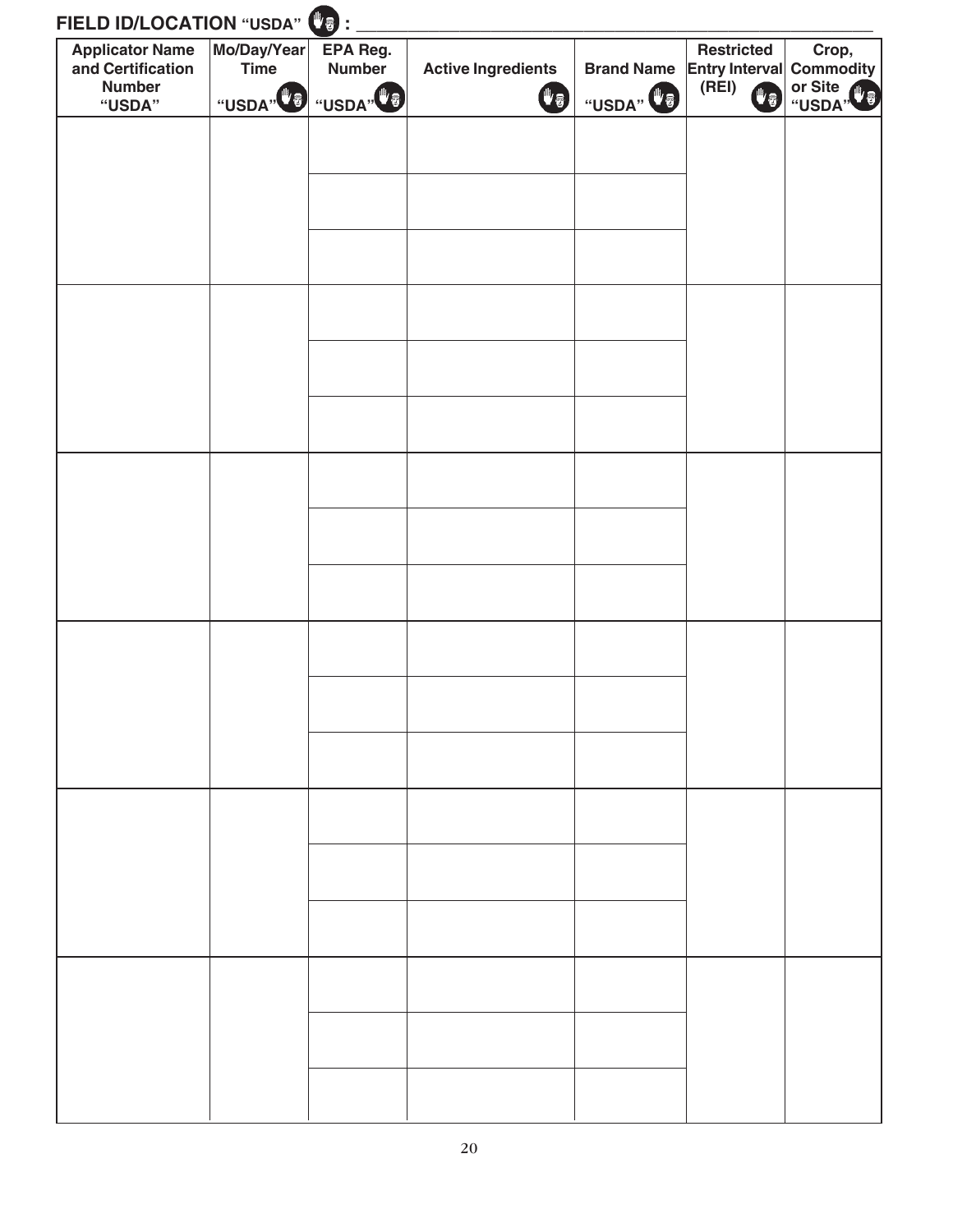| Rate                      | <b>Size of Area</b><br><b>Treated</b> | <b>Total Amount</b><br><b>Applied</b> | Field Notes: target pest(s); sprayer nozzles, speed,<br>pressure, gallonage; wind & weather; crop status |
|---------------------------|---------------------------------------|---------------------------------------|----------------------------------------------------------------------------------------------------------|
|                           | "USDA"                                | "USDA"                                |                                                                                                          |
| $\boldsymbol{\mathsf{X}}$ | $\equiv$                              |                                       |                                                                                                          |
| $\boldsymbol{\mathsf{X}}$ | $\equiv$                              |                                       |                                                                                                          |
| $\boldsymbol{\mathsf{X}}$ | $\equiv$                              |                                       |                                                                                                          |
| $\boldsymbol{\mathsf{X}}$ | $\equiv$                              |                                       |                                                                                                          |
| $\boldsymbol{\mathsf{X}}$ | $\equiv$                              |                                       |                                                                                                          |
| $\boldsymbol{\mathsf{X}}$ | $\equiv$                              |                                       |                                                                                                          |
| $\boldsymbol{\mathsf{X}}$ | $\equiv$                              |                                       |                                                                                                          |
| $\boldsymbol{\mathsf{X}}$ | $\equiv$                              |                                       |                                                                                                          |
| $\boldsymbol{\mathsf{X}}$ | $\equiv$                              |                                       |                                                                                                          |
| $\boldsymbol{\mathsf{X}}$ | $\equiv$                              |                                       |                                                                                                          |
| $\boldsymbol{\mathsf{X}}$ | $\equiv$                              |                                       |                                                                                                          |
| $\pmb{\mathsf{X}}$        | $\hspace{0.1cm} = \hspace{0.1cm}$     |                                       |                                                                                                          |
| $\pmb{\mathsf{X}}$        | $\quad \  \  =$                       |                                       |                                                                                                          |
| $\pmb{\mathsf{X}}$        | $\equiv$                              |                                       |                                                                                                          |
| $\pmb{\mathsf{X}}$        | $\quad \  \  =$                       |                                       |                                                                                                          |
| $\pmb{\mathsf{X}}$        | $\quad \  \  =$                       |                                       |                                                                                                          |
| $\mathbf{X}$              | $\quad \  \  =$                       |                                       |                                                                                                          |
| $\pmb{\mathsf{X}}$        | $\equiv$                              |                                       |                                                                                                          |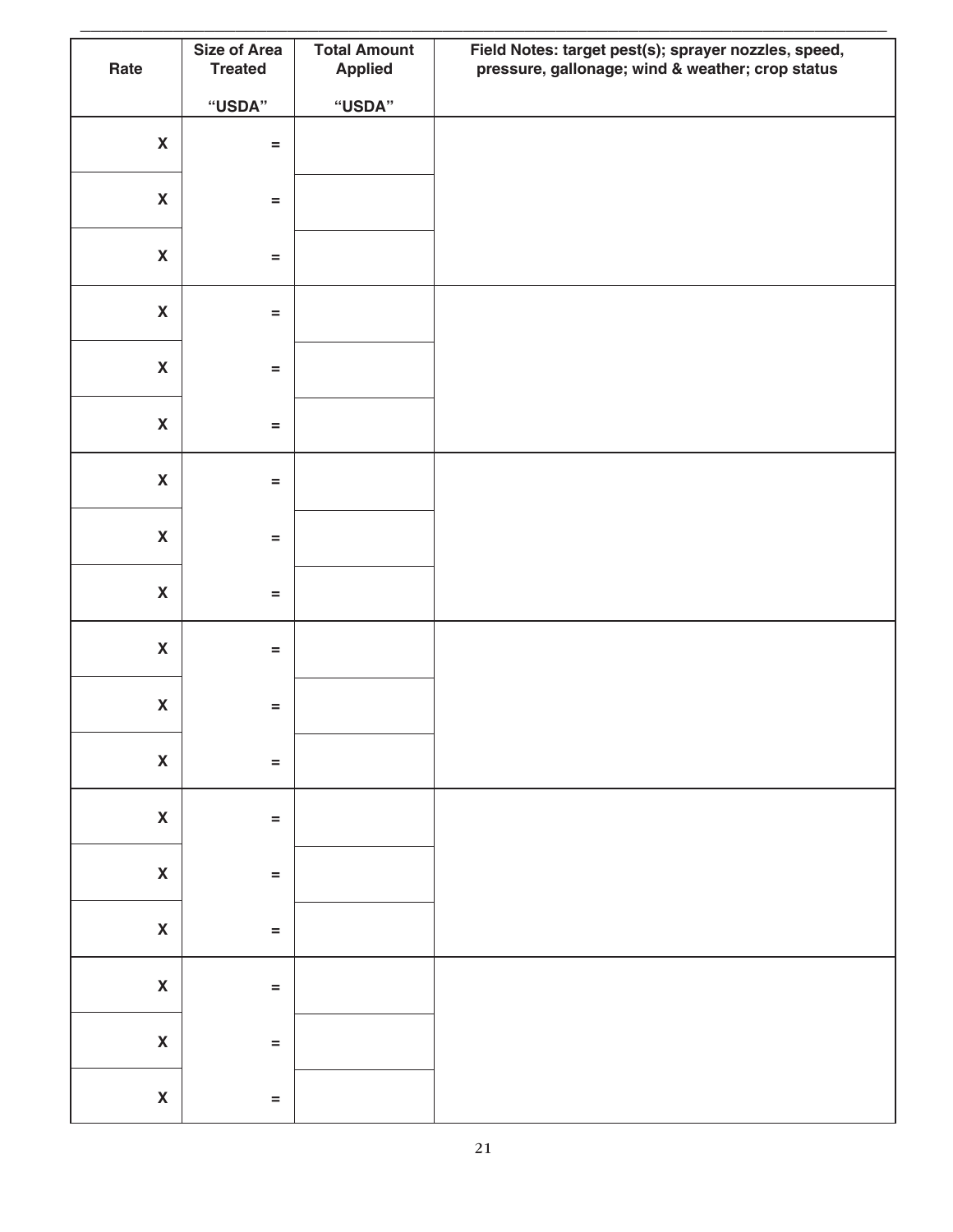| <b>Applicator Name</b><br>and Certification<br><b>Number</b><br>"USDA" | Mo/Day/Year<br><b>Time</b><br>"USDA" <sup>4</sup> | EPA Reg.<br><b>Number</b><br>"USDA" | <b>Active Ingredients</b><br>Ua | <b>Brand Name</b><br>"USDA" <sup>V</sup> | <b>Restricted</b><br><b>Entry Interval</b><br>(REI) | Crop,<br><b>Commodity</b><br>or Site<br>"USDA" |
|------------------------------------------------------------------------|---------------------------------------------------|-------------------------------------|---------------------------------|------------------------------------------|-----------------------------------------------------|------------------------------------------------|
|                                                                        |                                                   |                                     |                                 |                                          |                                                     |                                                |
|                                                                        |                                                   |                                     |                                 |                                          |                                                     |                                                |
|                                                                        |                                                   |                                     |                                 |                                          |                                                     |                                                |
|                                                                        |                                                   |                                     |                                 |                                          |                                                     |                                                |
|                                                                        |                                                   |                                     |                                 |                                          |                                                     |                                                |
|                                                                        |                                                   |                                     |                                 |                                          |                                                     |                                                |
|                                                                        |                                                   |                                     |                                 |                                          |                                                     |                                                |
|                                                                        |                                                   |                                     |                                 |                                          |                                                     |                                                |
|                                                                        |                                                   |                                     |                                 |                                          |                                                     |                                                |
|                                                                        |                                                   |                                     |                                 |                                          |                                                     |                                                |
|                                                                        |                                                   |                                     |                                 |                                          |                                                     |                                                |
|                                                                        |                                                   |                                     |                                 |                                          |                                                     |                                                |
|                                                                        |                                                   |                                     |                                 |                                          |                                                     |                                                |
|                                                                        |                                                   |                                     |                                 |                                          |                                                     |                                                |
|                                                                        |                                                   |                                     |                                 |                                          |                                                     |                                                |
|                                                                        |                                                   |                                     |                                 |                                          |                                                     |                                                |
|                                                                        |                                                   |                                     |                                 |                                          |                                                     |                                                |
|                                                                        |                                                   |                                     |                                 |                                          |                                                     |                                                |
|                                                                        |                                                   |                                     |                                 |                                          |                                                     |                                                |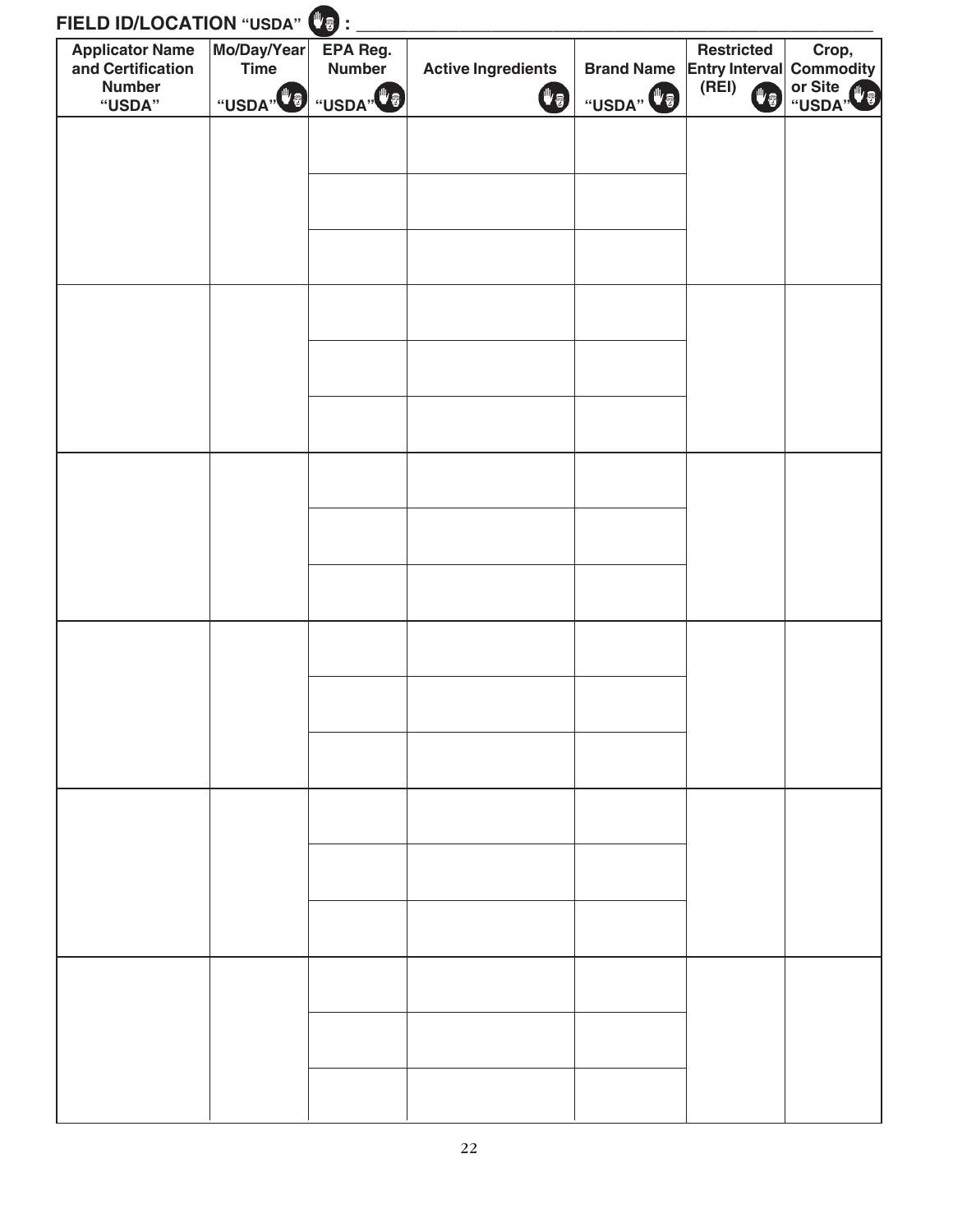|                           | <b>Size of Area</b> | <b>Total Amount</b> | Field Notes: target pest(s); sprayer nozzles, speed, |
|---------------------------|---------------------|---------------------|------------------------------------------------------|
| Rate                      | <b>Treated</b>      | <b>Applied</b>      | pressure, gallonage; wind & weather; crop status     |
|                           | "USDA"              | "USDA"              |                                                      |
| $\boldsymbol{\mathsf{X}}$ | $\equiv$            |                     |                                                      |
|                           |                     |                     |                                                      |
| $\boldsymbol{\mathsf{X}}$ | $\equiv$            |                     |                                                      |
|                           |                     |                     |                                                      |
| $\boldsymbol{\mathsf{X}}$ | $\equiv$            |                     |                                                      |
| $\boldsymbol{\mathsf{X}}$ | $\equiv$            |                     |                                                      |
|                           |                     |                     |                                                      |
| $\boldsymbol{\mathsf{X}}$ | $\equiv$            |                     |                                                      |
|                           |                     |                     |                                                      |
| $\boldsymbol{\mathsf{X}}$ | $\equiv$            |                     |                                                      |
| $\boldsymbol{\mathsf{X}}$ | $\equiv$            |                     |                                                      |
|                           |                     |                     |                                                      |
| $\boldsymbol{\mathsf{X}}$ | $\equiv$            |                     |                                                      |
|                           |                     |                     |                                                      |
| $\boldsymbol{\mathsf{X}}$ | $\equiv$            |                     |                                                      |
| $\boldsymbol{\mathsf{X}}$ | $\equiv$            |                     |                                                      |
|                           |                     |                     |                                                      |
| $\boldsymbol{\mathsf{X}}$ | $\equiv$            |                     |                                                      |
|                           |                     |                     |                                                      |
| $\pmb{\mathsf{X}}$        | $\equiv$            |                     |                                                      |
| $\pmb{\mathsf{X}}$        | $\quad \  \  =$     |                     |                                                      |
|                           |                     |                     |                                                      |
| $\pmb{\mathsf{X}}$        | $\quad \  \  =$     |                     |                                                      |
|                           |                     |                     |                                                      |
| $\pmb{\mathsf{X}}$        | $\quad \  \  =$     |                     |                                                      |
| $\pmb{\mathsf{X}}$        | $\quad \  \  =$     |                     |                                                      |
|                           |                     |                     |                                                      |
| $\pmb{\mathsf{X}}$        | $\quad \  \  =$     |                     |                                                      |
|                           |                     |                     |                                                      |
| $\pmb{\mathsf{X}}$        | $\equiv$            |                     |                                                      |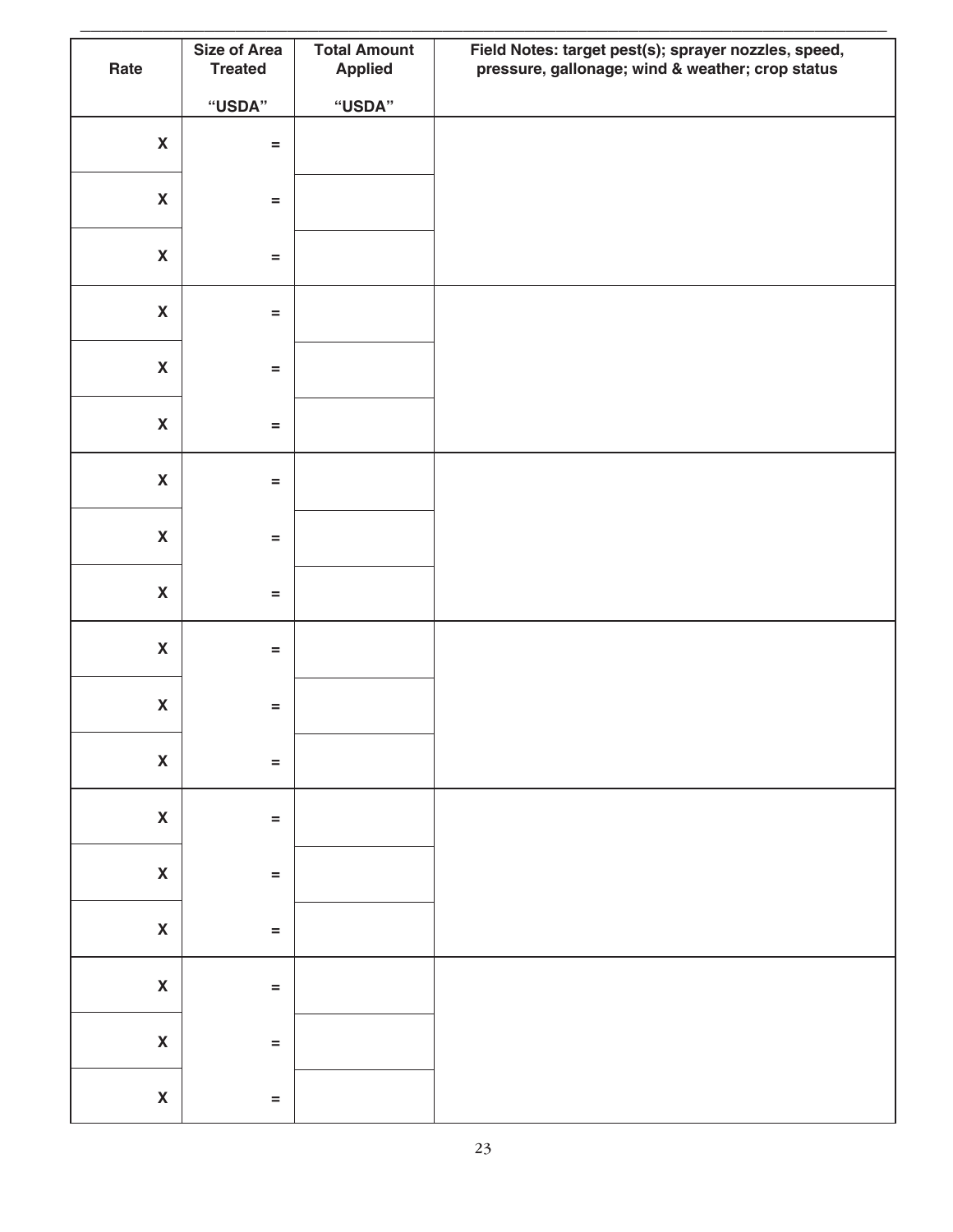| <b>Applicator Name</b><br>and Certification<br><b>Number</b><br>"USDA" | Mo/Day/Year<br><b>Time</b><br>"USDA" <sup>4</sup> | EPA Reg.<br><b>Number</b><br>"USDA" | <b>Active Ingredients</b><br>Ua | <b>Brand Name</b><br>"USDA" <sup>V</sup> | <b>Restricted</b><br><b>Entry Interval</b><br>(REI) | Crop,<br><b>Commodity</b><br>or Site<br>"USDA" |
|------------------------------------------------------------------------|---------------------------------------------------|-------------------------------------|---------------------------------|------------------------------------------|-----------------------------------------------------|------------------------------------------------|
|                                                                        |                                                   |                                     |                                 |                                          |                                                     |                                                |
|                                                                        |                                                   |                                     |                                 |                                          |                                                     |                                                |
|                                                                        |                                                   |                                     |                                 |                                          |                                                     |                                                |
|                                                                        |                                                   |                                     |                                 |                                          |                                                     |                                                |
|                                                                        |                                                   |                                     |                                 |                                          |                                                     |                                                |
|                                                                        |                                                   |                                     |                                 |                                          |                                                     |                                                |
|                                                                        |                                                   |                                     |                                 |                                          |                                                     |                                                |
|                                                                        |                                                   |                                     |                                 |                                          |                                                     |                                                |
|                                                                        |                                                   |                                     |                                 |                                          |                                                     |                                                |
|                                                                        |                                                   |                                     |                                 |                                          |                                                     |                                                |
|                                                                        |                                                   |                                     |                                 |                                          |                                                     |                                                |
|                                                                        |                                                   |                                     |                                 |                                          |                                                     |                                                |
|                                                                        |                                                   |                                     |                                 |                                          |                                                     |                                                |
|                                                                        |                                                   |                                     |                                 |                                          |                                                     |                                                |
|                                                                        |                                                   |                                     |                                 |                                          |                                                     |                                                |
|                                                                        |                                                   |                                     |                                 |                                          |                                                     |                                                |
|                                                                        |                                                   |                                     |                                 |                                          |                                                     |                                                |
|                                                                        |                                                   |                                     |                                 |                                          |                                                     |                                                |
|                                                                        |                                                   |                                     |                                 |                                          |                                                     |                                                |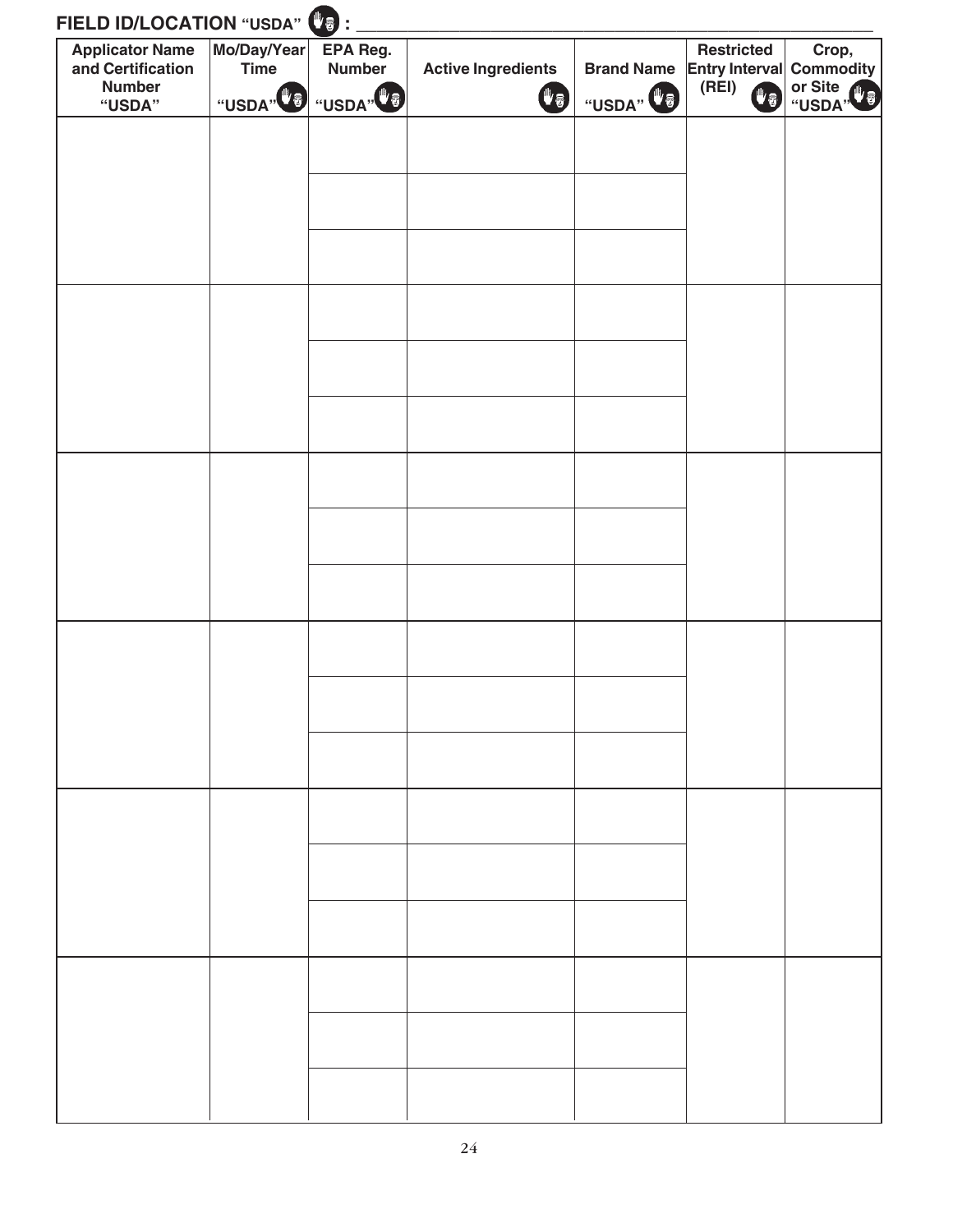|                           | <b>Size of Area</b> | <b>Total Amount</b> | Field Notes: target pest(s); sprayer nozzles, speed, |
|---------------------------|---------------------|---------------------|------------------------------------------------------|
| Rate                      | <b>Treated</b>      | <b>Applied</b>      | pressure, gallonage; wind & weather; crop status     |
|                           | "USDA"              | "USDA"              |                                                      |
| $\boldsymbol{\mathsf{X}}$ | $\equiv$            |                     |                                                      |
|                           |                     |                     |                                                      |
| $\boldsymbol{\mathsf{X}}$ | $\equiv$            |                     |                                                      |
|                           |                     |                     |                                                      |
| $\boldsymbol{\mathsf{X}}$ | $\equiv$            |                     |                                                      |
| $\boldsymbol{\mathsf{X}}$ | $\equiv$            |                     |                                                      |
|                           |                     |                     |                                                      |
| $\boldsymbol{\mathsf{X}}$ | $\equiv$            |                     |                                                      |
|                           |                     |                     |                                                      |
| $\boldsymbol{\mathsf{X}}$ | $\equiv$            |                     |                                                      |
| $\boldsymbol{\mathsf{X}}$ | $\equiv$            |                     |                                                      |
|                           |                     |                     |                                                      |
| $\boldsymbol{\mathsf{X}}$ | $\equiv$            |                     |                                                      |
|                           |                     |                     |                                                      |
| $\boldsymbol{\mathsf{X}}$ | $\equiv$            |                     |                                                      |
| $\boldsymbol{\mathsf{X}}$ | $\equiv$            |                     |                                                      |
|                           |                     |                     |                                                      |
| $\boldsymbol{\mathsf{X}}$ | $\equiv$            |                     |                                                      |
|                           |                     |                     |                                                      |
| $\pmb{\mathsf{X}}$        | $\equiv$            |                     |                                                      |
| $\pmb{\mathsf{X}}$        | $\quad \  \  =$     |                     |                                                      |
|                           |                     |                     |                                                      |
| $\pmb{\mathsf{X}}$        | $\quad \  \  =$     |                     |                                                      |
|                           |                     |                     |                                                      |
| $\pmb{\mathsf{X}}$        | $\quad \  \  =$     |                     |                                                      |
| $\pmb{\mathsf{X}}$        | $\quad \  \  =$     |                     |                                                      |
|                           |                     |                     |                                                      |
| $\pmb{\mathsf{X}}$        | $\quad \  \  =$     |                     |                                                      |
|                           |                     |                     |                                                      |
| $\pmb{\mathsf{X}}$        | $\equiv$            |                     |                                                      |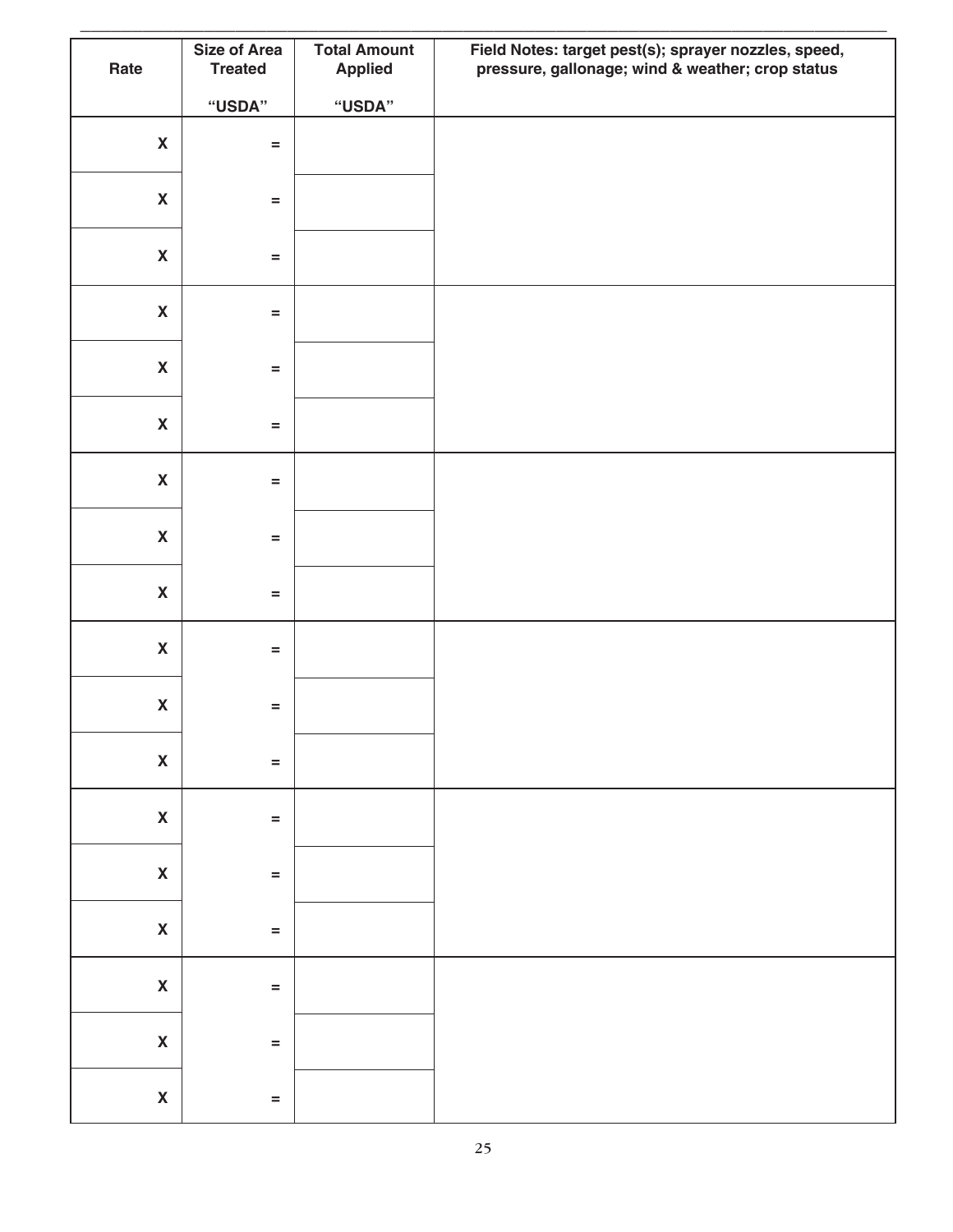| <b>Applicator Name</b><br>and Certification<br><b>Number</b><br>"USDA" | Mo/Day/Year<br><b>Time</b><br>"USDA" <sup>4</sup> | EPA Reg.<br><b>Number</b><br>"USDA" | <b>Active Ingredients</b><br>Ua | <b>Brand Name</b><br>"USDA" <sup>I</sup> <sup>®</sup> | <b>Restricted</b><br><b>Entry Interval</b><br>(REI) | Crop,<br><b>Commodity</b><br>or Site<br>"USDA" |
|------------------------------------------------------------------------|---------------------------------------------------|-------------------------------------|---------------------------------|-------------------------------------------------------|-----------------------------------------------------|------------------------------------------------|
|                                                                        |                                                   |                                     |                                 |                                                       |                                                     |                                                |
|                                                                        |                                                   |                                     |                                 |                                                       |                                                     |                                                |
|                                                                        |                                                   |                                     |                                 |                                                       |                                                     |                                                |
|                                                                        |                                                   |                                     |                                 |                                                       |                                                     |                                                |
|                                                                        |                                                   |                                     |                                 |                                                       |                                                     |                                                |
|                                                                        |                                                   |                                     |                                 |                                                       |                                                     |                                                |
|                                                                        |                                                   |                                     |                                 |                                                       |                                                     |                                                |
|                                                                        |                                                   |                                     |                                 |                                                       |                                                     |                                                |
|                                                                        |                                                   |                                     |                                 |                                                       |                                                     |                                                |
|                                                                        |                                                   |                                     |                                 |                                                       |                                                     |                                                |
|                                                                        |                                                   |                                     |                                 |                                                       |                                                     |                                                |
|                                                                        |                                                   |                                     |                                 |                                                       |                                                     |                                                |
|                                                                        |                                                   |                                     |                                 |                                                       |                                                     |                                                |
|                                                                        |                                                   |                                     |                                 |                                                       |                                                     |                                                |
|                                                                        |                                                   |                                     |                                 |                                                       |                                                     |                                                |
|                                                                        |                                                   |                                     |                                 |                                                       |                                                     |                                                |
|                                                                        |                                                   |                                     |                                 |                                                       |                                                     |                                                |
|                                                                        |                                                   |                                     |                                 |                                                       |                                                     |                                                |
|                                                                        |                                                   |                                     |                                 |                                                       |                                                     |                                                |
|                                                                        |                                                   |                                     |                                 |                                                       |                                                     |                                                |
|                                                                        |                                                   |                                     |                                 |                                                       |                                                     |                                                |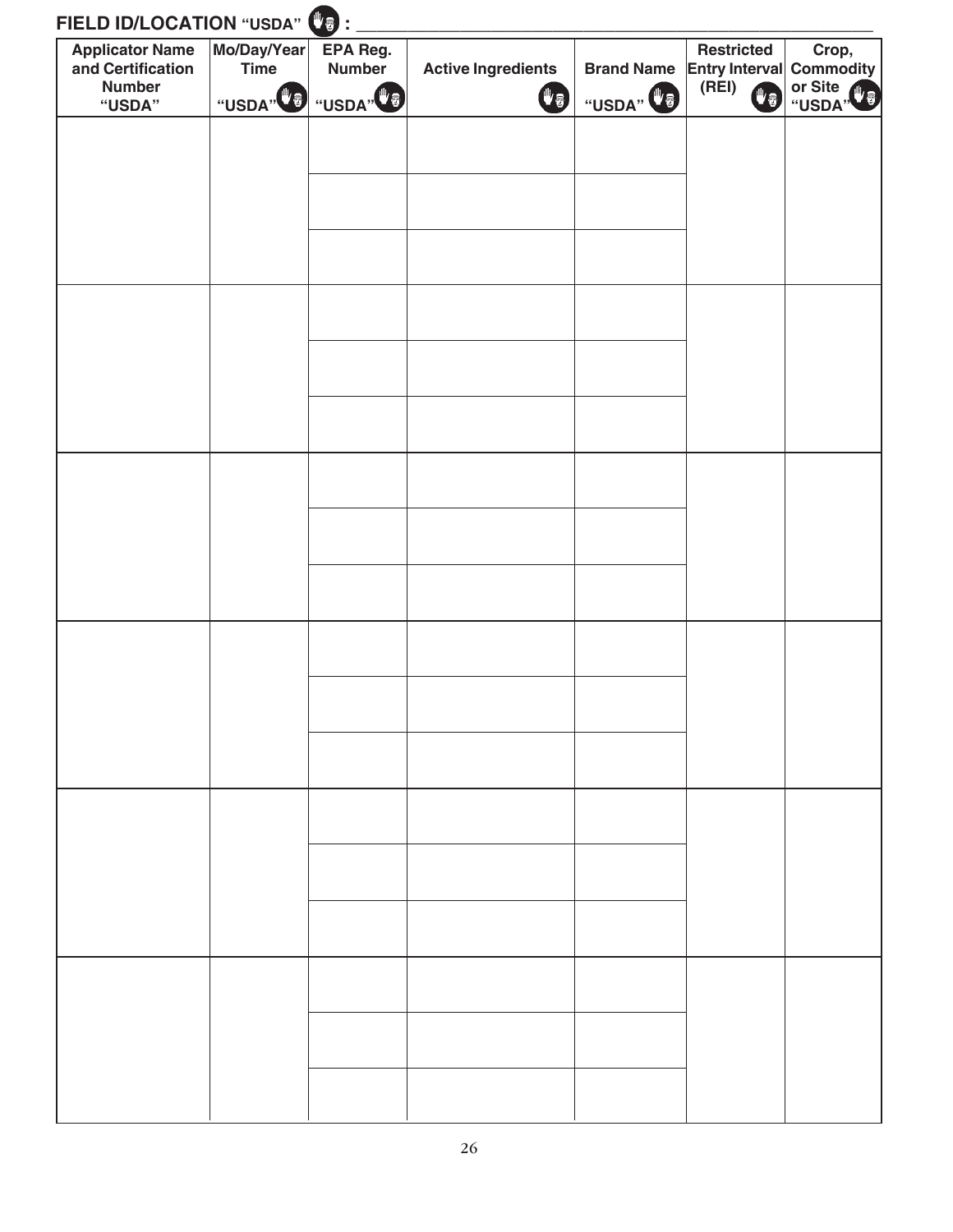|                           | <b>Size of Area</b> | <b>Total Amount</b> | Field Notes: target pest(s); sprayer nozzles, speed, |
|---------------------------|---------------------|---------------------|------------------------------------------------------|
| Rate                      | <b>Treated</b>      | <b>Applied</b>      | pressure, gallonage; wind & weather; crop status     |
|                           | "USDA"              | "USDA"              |                                                      |
| $\boldsymbol{\mathsf{X}}$ | $\equiv$            |                     |                                                      |
| $\boldsymbol{\mathsf{X}}$ | $\equiv$            |                     |                                                      |
| $\boldsymbol{\mathsf{X}}$ | $\equiv$            |                     |                                                      |
|                           |                     |                     |                                                      |
| $\boldsymbol{\mathsf{X}}$ | $\equiv$            |                     |                                                      |
| $\boldsymbol{\mathsf{X}}$ | $\equiv$            |                     |                                                      |
| $\boldsymbol{\mathsf{X}}$ | $\equiv$            |                     |                                                      |
| $\boldsymbol{\mathsf{X}}$ | $\equiv$            |                     |                                                      |
| $\boldsymbol{\mathsf{X}}$ | $\equiv$            |                     |                                                      |
| $\boldsymbol{\mathsf{X}}$ | $\equiv$            |                     |                                                      |
| $\boldsymbol{\mathsf{X}}$ | $\equiv$            |                     |                                                      |
| $\boldsymbol{\mathsf{X}}$ | $\equiv$            |                     |                                                      |
| $\pmb{\mathsf{X}}$        | $\equiv$            |                     |                                                      |
| $\pmb{\mathsf{X}}$        | $\quad \  \  =$     |                     |                                                      |
| $\pmb{\mathsf{X}}$        | $\quad \  \  =$     |                     |                                                      |
| $\pmb{\mathsf{X}}$        | $\quad \  \  =$     |                     |                                                      |
| $\pmb{\mathsf{X}}$        | $\quad \  \  =$     |                     |                                                      |
| $\mathbf{X}$              | $\quad \  \  =$     |                     |                                                      |
| $\pmb{\mathsf{X}}$        | $\equiv$            |                     |                                                      |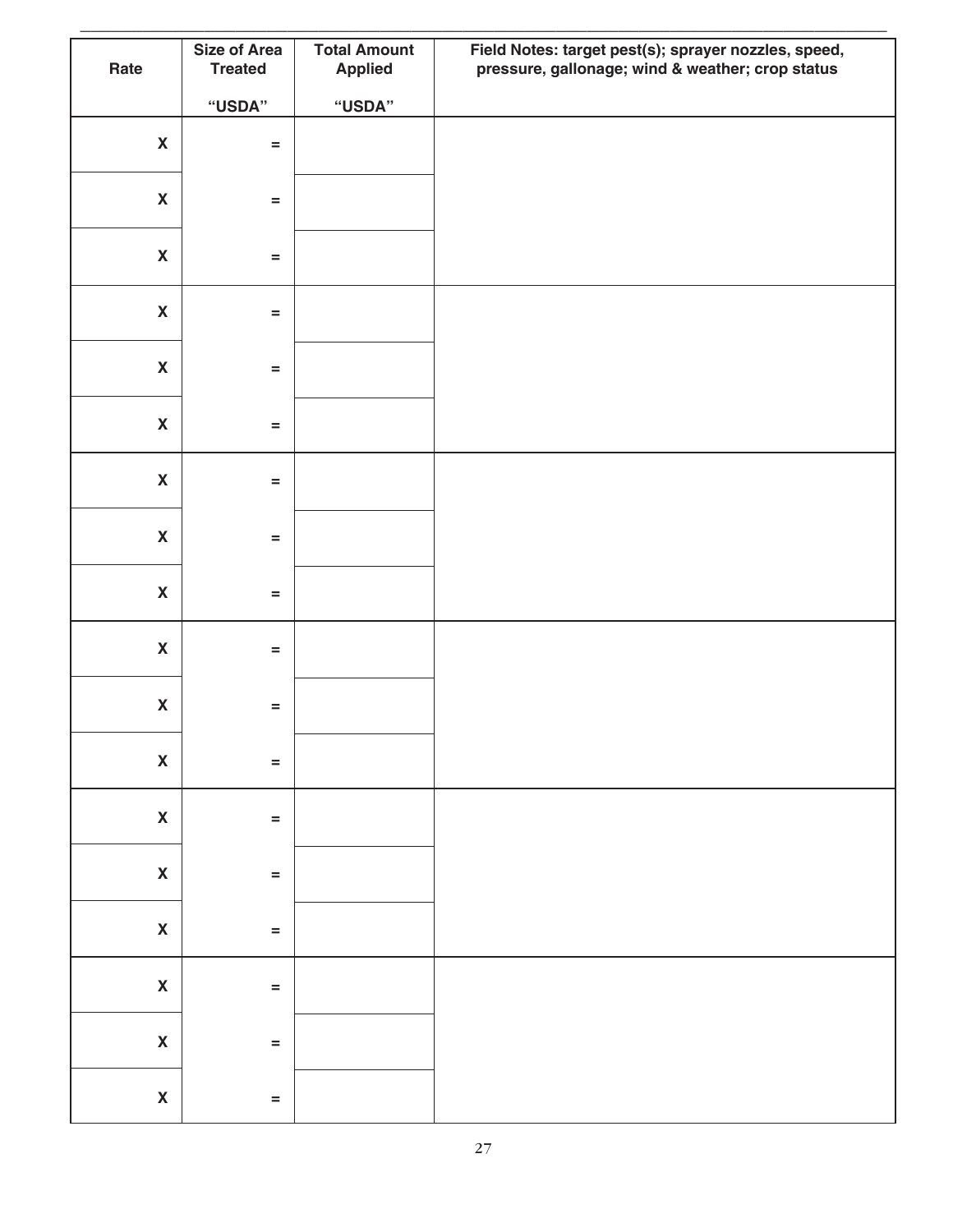| <b>Applicator Name</b><br>and Certification<br><b>Number</b><br>"USDA" | Mo/Day/Year<br><b>Time</b><br>"USDA" <sup>4</sup> | EPA Reg.<br><b>Number</b><br>"USDA" | <b>Active Ingredients</b><br>Ua | <b>Brand Name</b><br>"USDA" <sup>I</sup> <sup>®</sup> | <b>Restricted</b><br><b>Entry Interval</b><br>(REI) | Crop,<br><b>Commodity</b><br>or Site<br>"USDA" |
|------------------------------------------------------------------------|---------------------------------------------------|-------------------------------------|---------------------------------|-------------------------------------------------------|-----------------------------------------------------|------------------------------------------------|
|                                                                        |                                                   |                                     |                                 |                                                       |                                                     |                                                |
|                                                                        |                                                   |                                     |                                 |                                                       |                                                     |                                                |
|                                                                        |                                                   |                                     |                                 |                                                       |                                                     |                                                |
|                                                                        |                                                   |                                     |                                 |                                                       |                                                     |                                                |
|                                                                        |                                                   |                                     |                                 |                                                       |                                                     |                                                |
|                                                                        |                                                   |                                     |                                 |                                                       |                                                     |                                                |
|                                                                        |                                                   |                                     |                                 |                                                       |                                                     |                                                |
|                                                                        |                                                   |                                     |                                 |                                                       |                                                     |                                                |
|                                                                        |                                                   |                                     |                                 |                                                       |                                                     |                                                |
|                                                                        |                                                   |                                     |                                 |                                                       |                                                     |                                                |
|                                                                        |                                                   |                                     |                                 |                                                       |                                                     |                                                |
|                                                                        |                                                   |                                     |                                 |                                                       |                                                     |                                                |
|                                                                        |                                                   |                                     |                                 |                                                       |                                                     |                                                |
|                                                                        |                                                   |                                     |                                 |                                                       |                                                     |                                                |
|                                                                        |                                                   |                                     |                                 |                                                       |                                                     |                                                |
|                                                                        |                                                   |                                     |                                 |                                                       |                                                     |                                                |
|                                                                        |                                                   |                                     |                                 |                                                       |                                                     |                                                |
|                                                                        |                                                   |                                     |                                 |                                                       |                                                     |                                                |
|                                                                        |                                                   |                                     |                                 |                                                       |                                                     |                                                |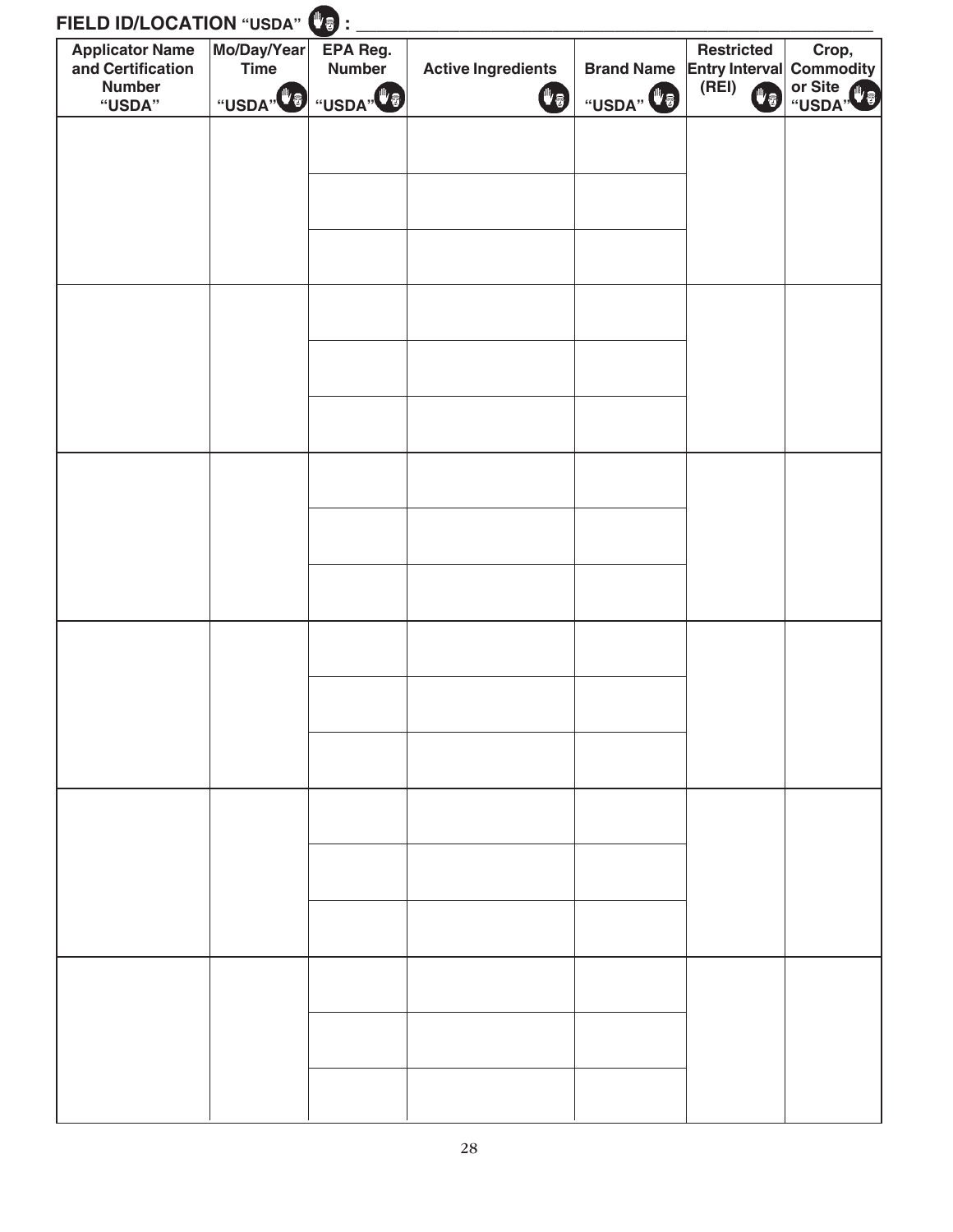| Rate                      | <b>Size of Area</b><br><b>Treated</b> | <b>Total Amount</b><br><b>Applied</b> | Field Notes: target pest(s); sprayer nozzles, speed,<br>pressure, gallonage; wind & weather; crop status |
|---------------------------|---------------------------------------|---------------------------------------|----------------------------------------------------------------------------------------------------------|
|                           | "USDA"                                | "USDA"                                |                                                                                                          |
| $\boldsymbol{\mathsf{X}}$ | $\equiv$                              |                                       |                                                                                                          |
| $\boldsymbol{\mathsf{X}}$ | $\equiv$                              |                                       |                                                                                                          |
| $\boldsymbol{\mathsf{X}}$ | $\equiv$                              |                                       |                                                                                                          |
| $\boldsymbol{\mathsf{X}}$ | $\equiv$                              |                                       |                                                                                                          |
| $\boldsymbol{\mathsf{X}}$ | $\equiv$                              |                                       |                                                                                                          |
| $\boldsymbol{\mathsf{X}}$ | $\equiv$                              |                                       |                                                                                                          |
| $\boldsymbol{\mathsf{X}}$ | $\equiv$                              |                                       |                                                                                                          |
| $\boldsymbol{\mathsf{X}}$ | $\equiv$                              |                                       |                                                                                                          |
| $\boldsymbol{\mathsf{X}}$ | $\equiv$                              |                                       |                                                                                                          |
| $\boldsymbol{\mathsf{X}}$ | $\equiv$                              |                                       |                                                                                                          |
| $\boldsymbol{\mathsf{X}}$ | $\equiv$                              |                                       |                                                                                                          |
| $\pmb{\mathsf{X}}$        | $\hspace{0.1cm} = \hspace{0.1cm}$     |                                       |                                                                                                          |
| $\pmb{\mathsf{X}}$        | $\quad \  \  =$                       |                                       |                                                                                                          |
| $\pmb{\mathsf{X}}$        | $\equiv$                              |                                       |                                                                                                          |
| $\pmb{\mathsf{X}}$        | $\quad \  \  =$                       |                                       |                                                                                                          |
| $\pmb{\mathsf{X}}$        | $\quad \  \  =$                       |                                       |                                                                                                          |
| $\mathbf{X}$              | $\quad \  \  =$                       |                                       |                                                                                                          |
| $\pmb{\mathsf{X}}$        | $\equiv$                              |                                       |                                                                                                          |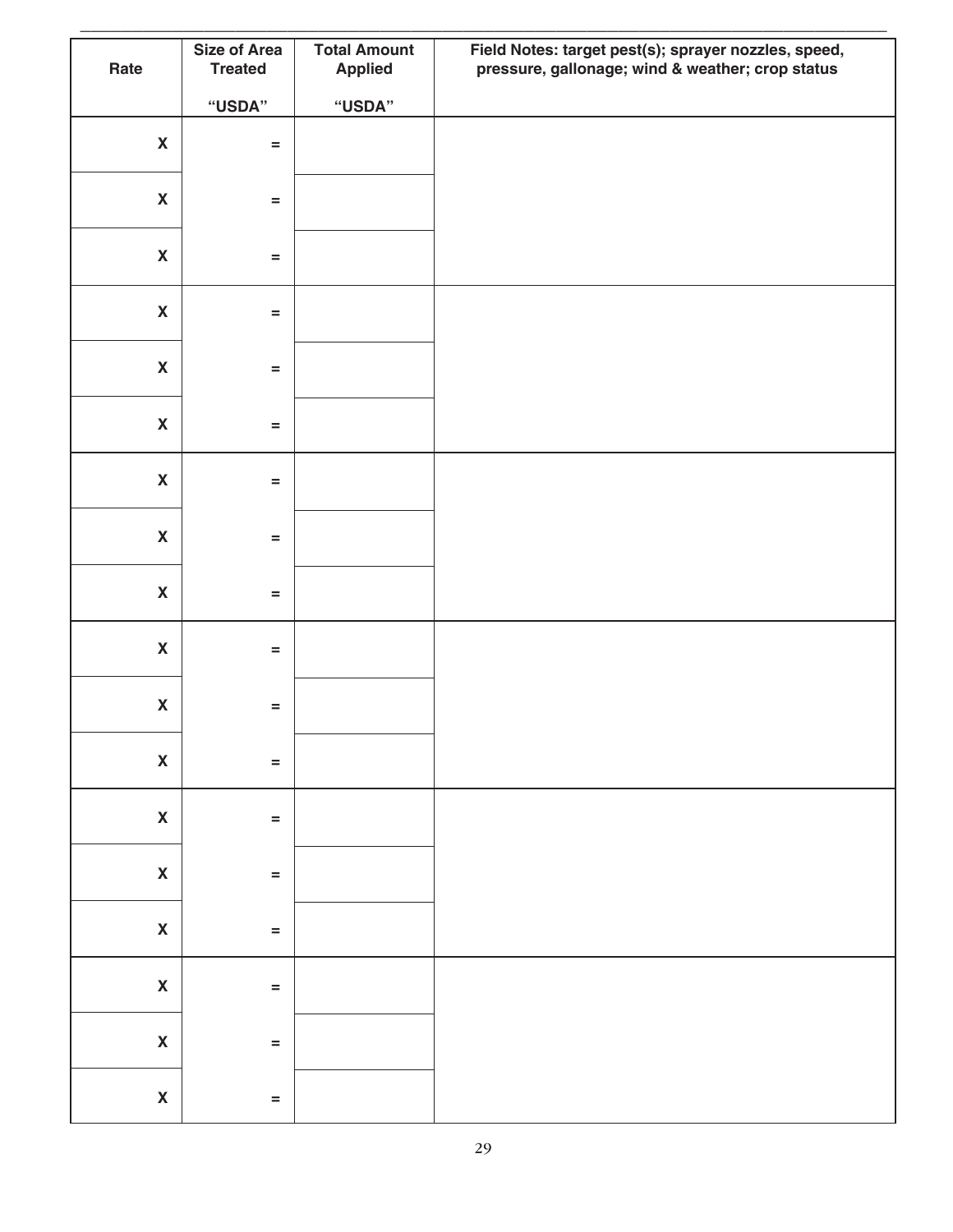| FIELD ID/LOCATION "USDA" (5):<br><b>Applicator Name</b><br>and Certification<br><b>Number</b><br>"USDA" | Mo/Day/Year<br><b>Time</b><br>"USDA" <sup>Va</sup> "USDA" <sup>Va</sup> | EPA Reg.<br><b>Number</b> | <b>Active Ingredients</b><br>$\Psi$ a | <b>Brand Name</b><br>"USDA" | <b>Restricted</b><br><b>Entry Interval Commodity</b><br>(REI)<br>Ua | Crop,<br>or Site<br>"USDA" |
|---------------------------------------------------------------------------------------------------------|-------------------------------------------------------------------------|---------------------------|---------------------------------------|-----------------------------|---------------------------------------------------------------------|----------------------------|
|                                                                                                         |                                                                         |                           |                                       |                             |                                                                     |                            |
|                                                                                                         |                                                                         |                           |                                       |                             |                                                                     |                            |
|                                                                                                         |                                                                         |                           |                                       |                             |                                                                     |                            |
|                                                                                                         |                                                                         |                           |                                       |                             |                                                                     |                            |
|                                                                                                         |                                                                         |                           |                                       |                             |                                                                     |                            |
|                                                                                                         |                                                                         |                           |                                       |                             |                                                                     |                            |
|                                                                                                         |                                                                         |                           |                                       |                             |                                                                     |                            |
|                                                                                                         |                                                                         |                           |                                       |                             |                                                                     |                            |
|                                                                                                         |                                                                         |                           |                                       |                             |                                                                     |                            |
|                                                                                                         |                                                                         |                           |                                       |                             |                                                                     |                            |
|                                                                                                         |                                                                         |                           |                                       |                             |                                                                     |                            |
|                                                                                                         |                                                                         |                           |                                       |                             |                                                                     |                            |
|                                                                                                         |                                                                         |                           |                                       |                             |                                                                     |                            |
|                                                                                                         |                                                                         |                           |                                       |                             |                                                                     |                            |
|                                                                                                         |                                                                         |                           |                                       |                             |                                                                     |                            |
|                                                                                                         |                                                                         |                           |                                       |                             |                                                                     |                            |
|                                                                                                         |                                                                         |                           |                                       |                             |                                                                     |                            |
|                                                                                                         |                                                                         |                           |                                       |                             |                                                                     |                            |
|                                                                                                         |                                                                         |                           |                                       |                             |                                                                     |                            |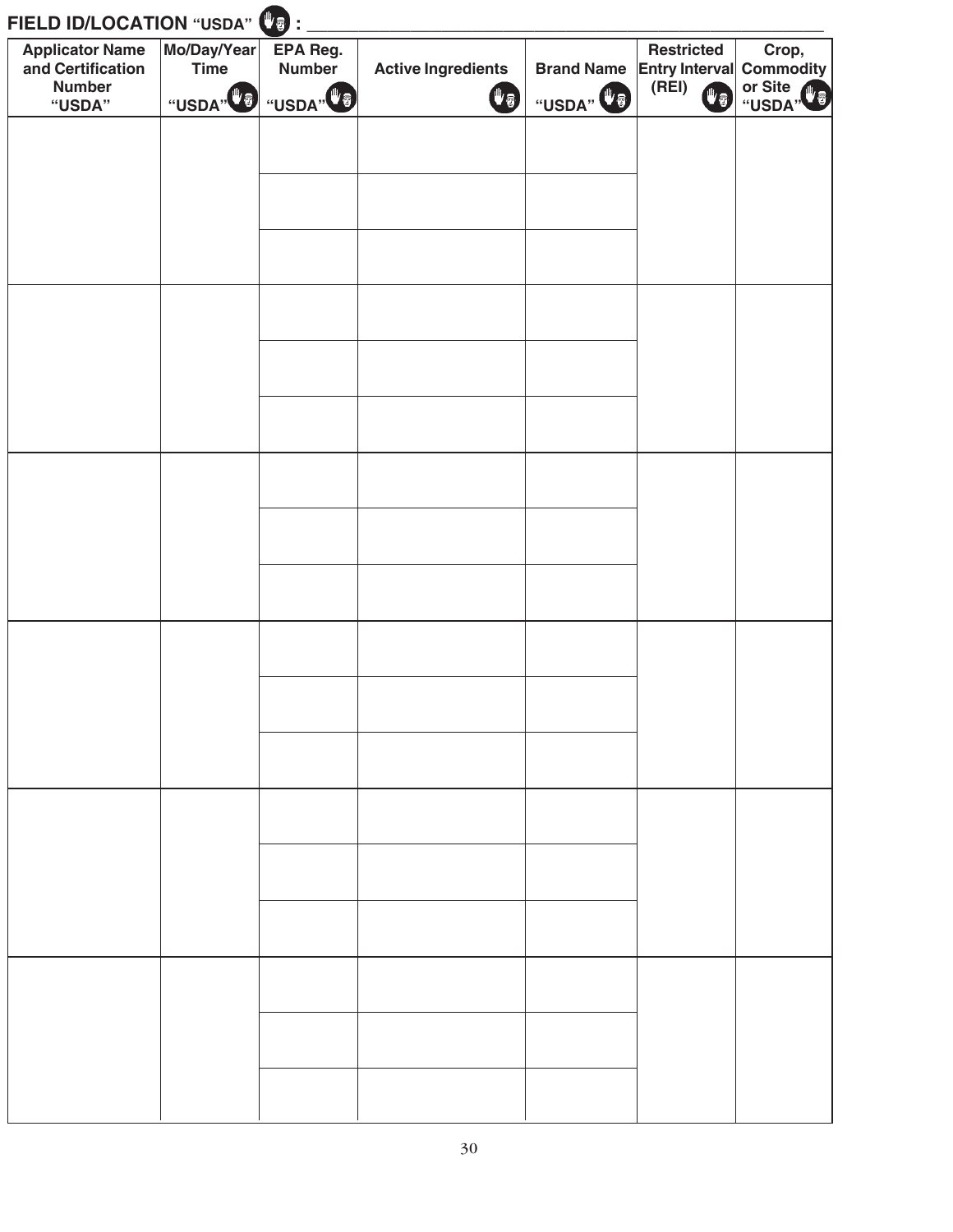| Rate                      | <b>Size of Area</b><br><b>Treated</b> | <b>Total Amount</b><br><b>Applied</b> | Field Notes: target pest(s); sprayer nozzles, speed,<br>pressure, gallonage; wind & weather; crop status |
|---------------------------|---------------------------------------|---------------------------------------|----------------------------------------------------------------------------------------------------------|
|                           | "USDA"                                | "USDA"                                |                                                                                                          |
| $\boldsymbol{\mathsf{X}}$ | $\equiv$                              |                                       |                                                                                                          |
| $\pmb{\mathsf{X}}$        | $\equiv$                              |                                       |                                                                                                          |
| $\boldsymbol{\mathsf{X}}$ | $\equiv$                              |                                       |                                                                                                          |
| $\boldsymbol{\mathsf{X}}$ | $\equiv$                              |                                       |                                                                                                          |
| $\boldsymbol{\mathsf{X}}$ | $\equiv$                              |                                       |                                                                                                          |
| $\boldsymbol{\mathsf{X}}$ | $\equiv$                              |                                       |                                                                                                          |
| $\boldsymbol{\mathsf{X}}$ | $\equiv$                              |                                       |                                                                                                          |
| $\boldsymbol{\mathsf{X}}$ | $\equiv$                              |                                       |                                                                                                          |
| $\boldsymbol{\mathsf{X}}$ | $\equiv$                              |                                       |                                                                                                          |
| $\boldsymbol{\mathsf{X}}$ | $\equiv$                              |                                       |                                                                                                          |
| $\boldsymbol{\mathsf{X}}$ | $\,=\,$                               |                                       |                                                                                                          |
| $\pmb{\mathsf{X}}$        | $\,=\,$                               |                                       |                                                                                                          |
| $\mathbf{X}$              | $\equiv$                              |                                       |                                                                                                          |
| $\mathbf x$               | $\equiv$                              |                                       |                                                                                                          |
| $\mathbf x$               | $\equiv$                              |                                       |                                                                                                          |
| $\mathbf{X}$              | $\equiv$                              |                                       |                                                                                                          |
| $\pmb{\mathsf{X}}$        | $\equiv$                              |                                       |                                                                                                          |
| $\mathbf x$               | $\, =$                                |                                       |                                                                                                          |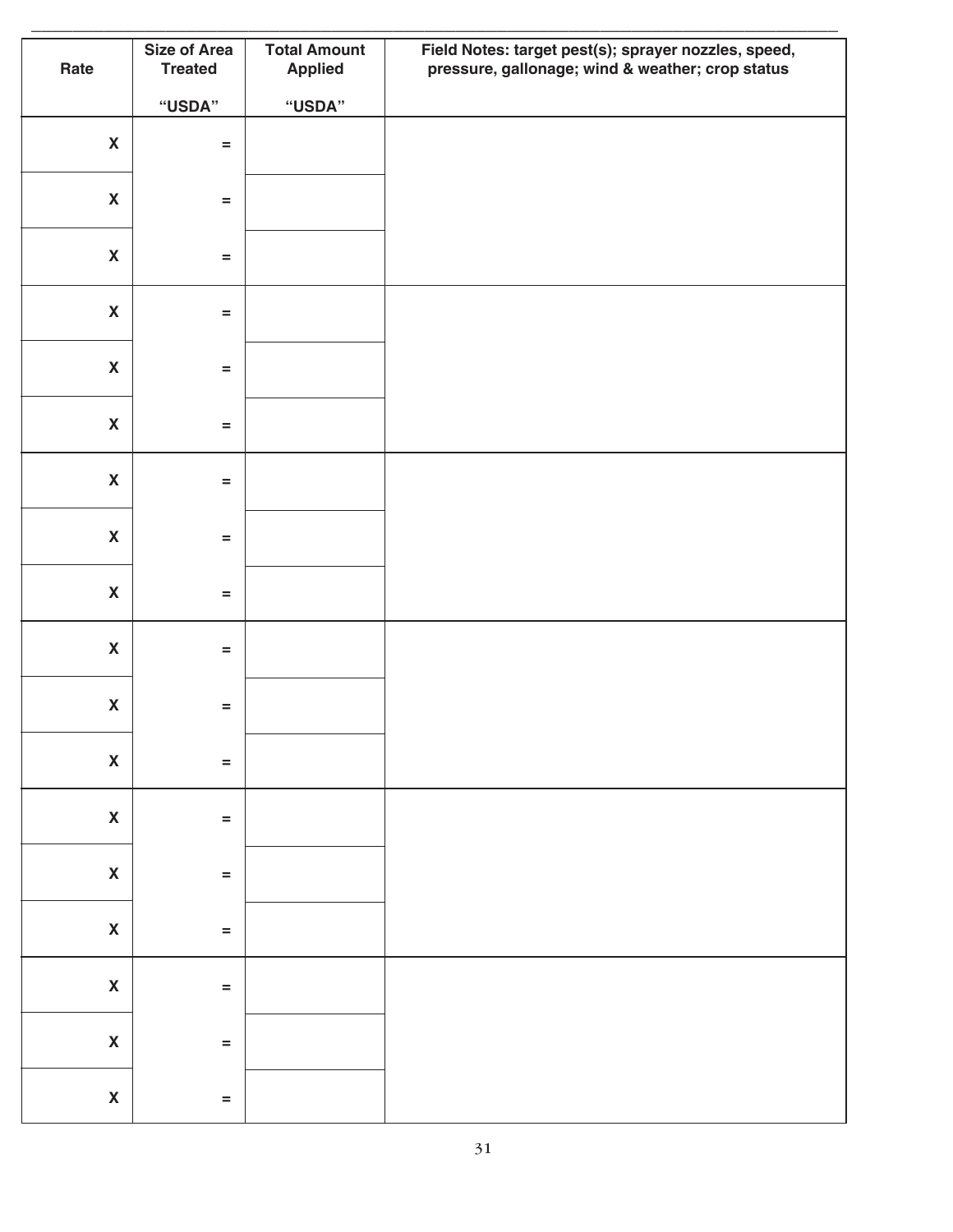| FIELD ID/LOCATION "USDA" (5):<br><b>Applicator Name</b><br>and Certification<br><b>Number</b><br>"USDA" | Mo/Day/Year<br>Time<br>"USDA" VO "USDA" VO | EPA Reg.<br><b>Number</b> | <b>Active Ingredients</b><br>Ua) | <b>Brand Name</b><br>"USDA" US | <b>Restricted</b><br>Entry Interval Commodity<br>(REI)<br>Ua | Crop,<br>or Site<br>"USDA" |
|---------------------------------------------------------------------------------------------------------|--------------------------------------------|---------------------------|----------------------------------|--------------------------------|--------------------------------------------------------------|----------------------------|
|                                                                                                         |                                            |                           |                                  |                                |                                                              |                            |
|                                                                                                         |                                            |                           |                                  |                                |                                                              |                            |
|                                                                                                         |                                            |                           |                                  |                                |                                                              |                            |
|                                                                                                         |                                            |                           |                                  |                                |                                                              |                            |
|                                                                                                         |                                            |                           |                                  |                                |                                                              |                            |
|                                                                                                         |                                            |                           |                                  |                                |                                                              |                            |
|                                                                                                         |                                            |                           |                                  |                                |                                                              |                            |
|                                                                                                         |                                            |                           |                                  |                                |                                                              |                            |
|                                                                                                         |                                            |                           |                                  |                                |                                                              |                            |
|                                                                                                         |                                            |                           |                                  |                                |                                                              |                            |
|                                                                                                         |                                            |                           |                                  |                                |                                                              |                            |
|                                                                                                         |                                            |                           |                                  |                                |                                                              |                            |
|                                                                                                         |                                            |                           |                                  |                                |                                                              |                            |
|                                                                                                         |                                            |                           |                                  |                                |                                                              |                            |
|                                                                                                         |                                            |                           |                                  |                                |                                                              |                            |
|                                                                                                         |                                            |                           |                                  |                                |                                                              |                            |
|                                                                                                         |                                            |                           |                                  |                                |                                                              |                            |
|                                                                                                         |                                            |                           |                                  |                                |                                                              |                            |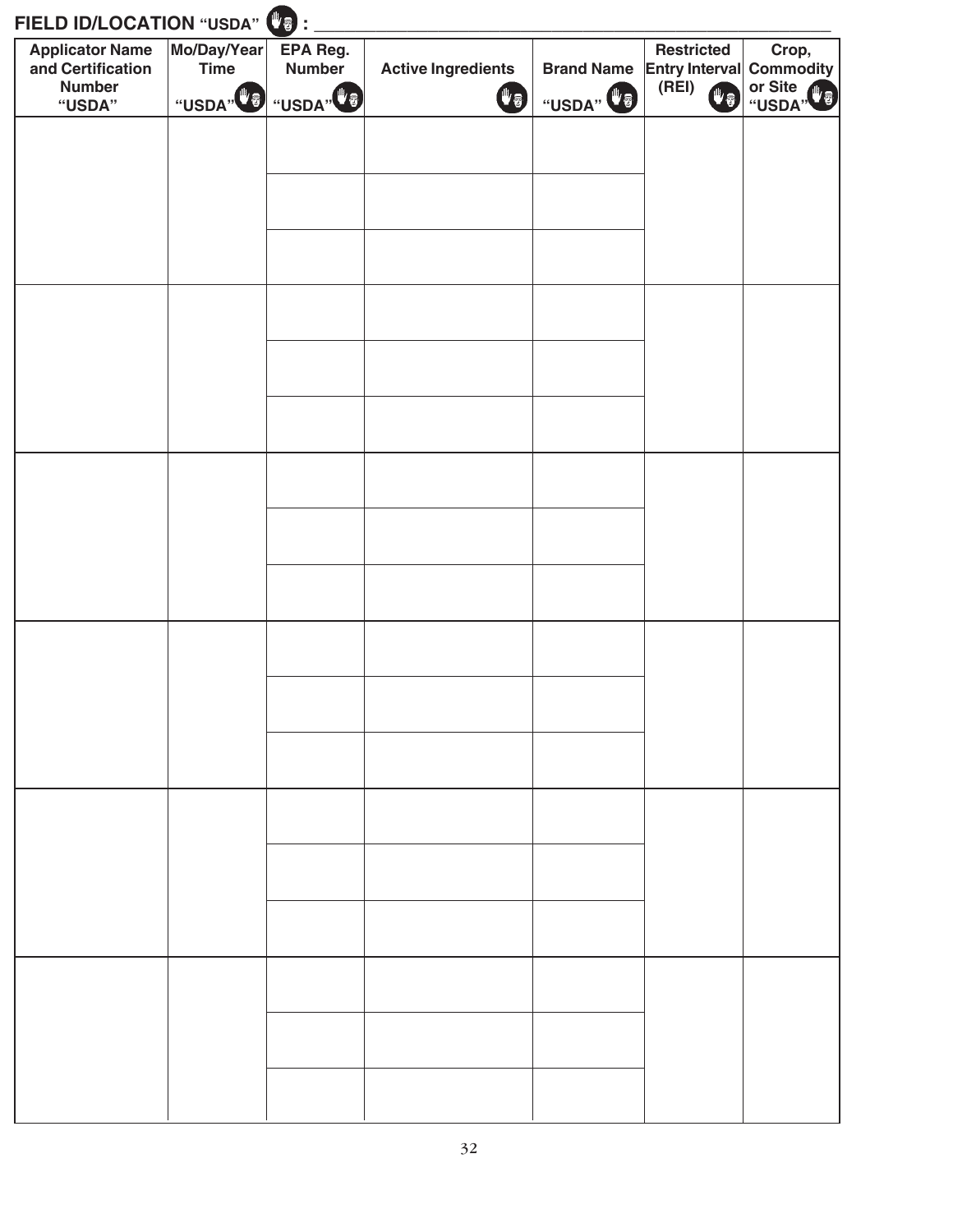| <b>Size of Area</b><br><b>Total Amount</b><br>Field Notes: target pest(s); sprayer nozzles, speed,<br>Rate<br><b>Treated</b><br>pressure, gallonage; wind & weather; crop status<br><b>Applied</b><br>"USDA"<br><b>"USDA"</b><br>$\boldsymbol{\mathsf{X}}$<br>$\equiv$<br>$\boldsymbol{\mathsf{X}}$<br>$\equiv$<br>$\boldsymbol{\mathsf{X}}$<br>$\equiv$<br>$\boldsymbol{\mathsf{X}}$<br>$\equiv$<br>$\boldsymbol{\mathsf{X}}$<br>$\equiv$<br>$\boldsymbol{\mathsf{X}}$<br>$\equiv$<br>$\boldsymbol{\mathsf{X}}$<br>$\equiv$<br>$\boldsymbol{\mathsf{X}}$<br>$\equiv$<br>$\pmb{\mathsf{X}}$<br>$\,=\,$ |  |
|--------------------------------------------------------------------------------------------------------------------------------------------------------------------------------------------------------------------------------------------------------------------------------------------------------------------------------------------------------------------------------------------------------------------------------------------------------------------------------------------------------------------------------------------------------------------------------------------------------|--|
|                                                                                                                                                                                                                                                                                                                                                                                                                                                                                                                                                                                                        |  |
|                                                                                                                                                                                                                                                                                                                                                                                                                                                                                                                                                                                                        |  |
|                                                                                                                                                                                                                                                                                                                                                                                                                                                                                                                                                                                                        |  |
|                                                                                                                                                                                                                                                                                                                                                                                                                                                                                                                                                                                                        |  |
|                                                                                                                                                                                                                                                                                                                                                                                                                                                                                                                                                                                                        |  |
|                                                                                                                                                                                                                                                                                                                                                                                                                                                                                                                                                                                                        |  |
|                                                                                                                                                                                                                                                                                                                                                                                                                                                                                                                                                                                                        |  |
|                                                                                                                                                                                                                                                                                                                                                                                                                                                                                                                                                                                                        |  |
|                                                                                                                                                                                                                                                                                                                                                                                                                                                                                                                                                                                                        |  |
|                                                                                                                                                                                                                                                                                                                                                                                                                                                                                                                                                                                                        |  |
|                                                                                                                                                                                                                                                                                                                                                                                                                                                                                                                                                                                                        |  |
|                                                                                                                                                                                                                                                                                                                                                                                                                                                                                                                                                                                                        |  |
|                                                                                                                                                                                                                                                                                                                                                                                                                                                                                                                                                                                                        |  |
|                                                                                                                                                                                                                                                                                                                                                                                                                                                                                                                                                                                                        |  |
|                                                                                                                                                                                                                                                                                                                                                                                                                                                                                                                                                                                                        |  |
|                                                                                                                                                                                                                                                                                                                                                                                                                                                                                                                                                                                                        |  |
| $\boldsymbol{\mathsf{X}}$<br>$\equiv$                                                                                                                                                                                                                                                                                                                                                                                                                                                                                                                                                                  |  |
| $\boldsymbol{\mathsf{X}}$                                                                                                                                                                                                                                                                                                                                                                                                                                                                                                                                                                              |  |
| $\equiv$                                                                                                                                                                                                                                                                                                                                                                                                                                                                                                                                                                                               |  |
| $\pmb{\mathsf{X}}$<br>$\,=\,$                                                                                                                                                                                                                                                                                                                                                                                                                                                                                                                                                                          |  |
| $\pmb{\mathsf{X}}$<br>$\equiv$                                                                                                                                                                                                                                                                                                                                                                                                                                                                                                                                                                         |  |
|                                                                                                                                                                                                                                                                                                                                                                                                                                                                                                                                                                                                        |  |
| $\pmb{\mathsf{X}}$<br>$\equiv$                                                                                                                                                                                                                                                                                                                                                                                                                                                                                                                                                                         |  |
| $\pmb{\mathsf{X}}$<br>$\equiv$                                                                                                                                                                                                                                                                                                                                                                                                                                                                                                                                                                         |  |
|                                                                                                                                                                                                                                                                                                                                                                                                                                                                                                                                                                                                        |  |
| $\pmb{\mathsf{X}}$<br>$\equiv$                                                                                                                                                                                                                                                                                                                                                                                                                                                                                                                                                                         |  |
|                                                                                                                                                                                                                                                                                                                                                                                                                                                                                                                                                                                                        |  |
| $\pmb{\mathsf{X}}$<br>$\equiv$                                                                                                                                                                                                                                                                                                                                                                                                                                                                                                                                                                         |  |
| $\pmb{\mathsf{X}}$<br>$\hspace{1.6cm} = \hspace{1.6cm}$                                                                                                                                                                                                                                                                                                                                                                                                                                                                                                                                                |  |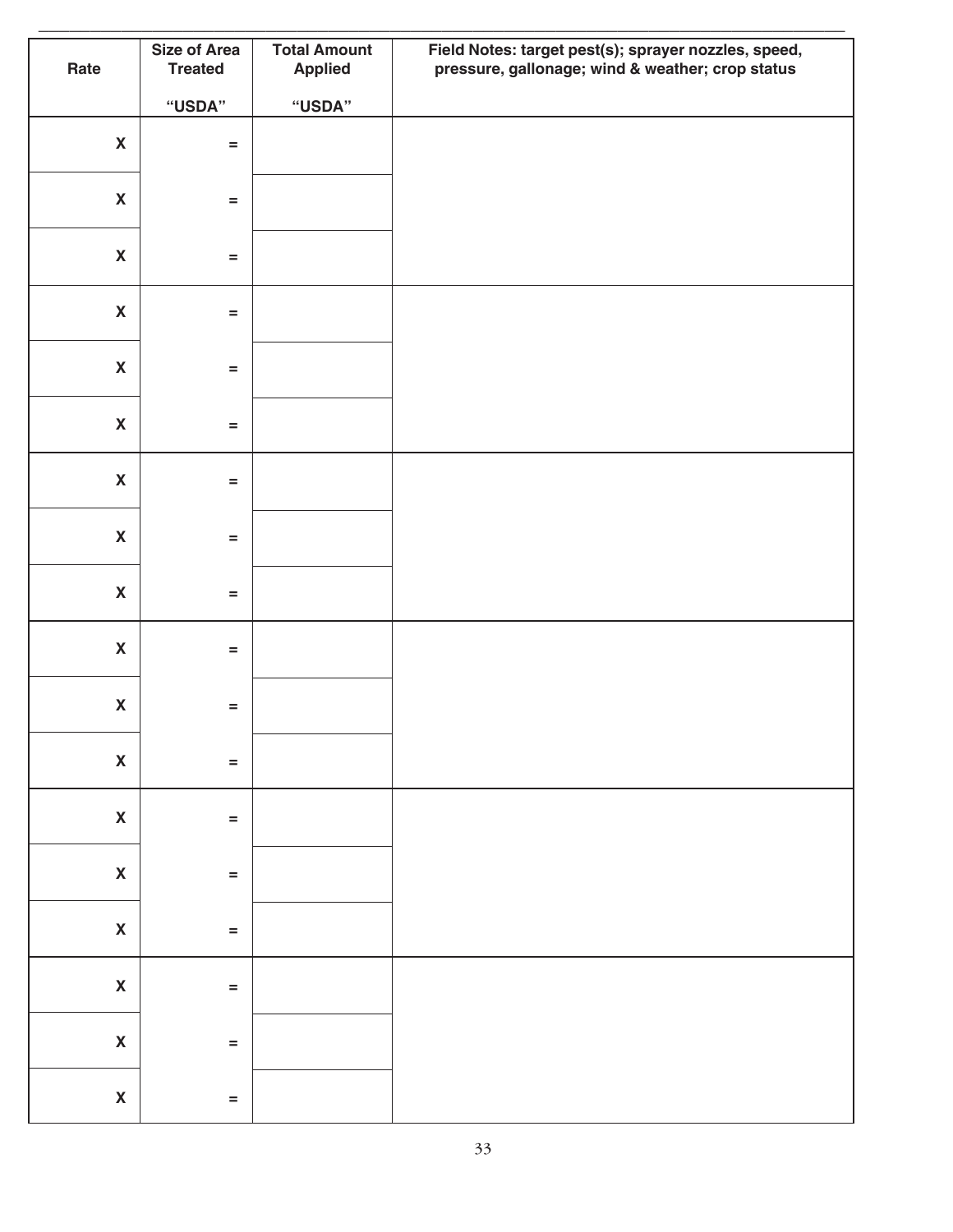| <b>Applicator Name</b><br>and Certification<br><b>Number</b><br>"USDA" | Mo/Day/Year<br><b>Time</b><br>"USDA" <sup>4</sup> | EPA Reg.<br><b>Number</b><br>"USDA" | <b>Active Ingredients</b><br>Ua | <b>Brand Name</b><br>"USDA" <sup>I</sup> <sup>®</sup> | <b>Restricted</b><br><b>Entry Interval</b><br>(REI) | Crop,<br><b>Commodity</b><br>or Site<br>"USDA" |
|------------------------------------------------------------------------|---------------------------------------------------|-------------------------------------|---------------------------------|-------------------------------------------------------|-----------------------------------------------------|------------------------------------------------|
|                                                                        |                                                   |                                     |                                 |                                                       |                                                     |                                                |
|                                                                        |                                                   |                                     |                                 |                                                       |                                                     |                                                |
|                                                                        |                                                   |                                     |                                 |                                                       |                                                     |                                                |
|                                                                        |                                                   |                                     |                                 |                                                       |                                                     |                                                |
|                                                                        |                                                   |                                     |                                 |                                                       |                                                     |                                                |
|                                                                        |                                                   |                                     |                                 |                                                       |                                                     |                                                |
|                                                                        |                                                   |                                     |                                 |                                                       |                                                     |                                                |
|                                                                        |                                                   |                                     |                                 |                                                       |                                                     |                                                |
|                                                                        |                                                   |                                     |                                 |                                                       |                                                     |                                                |
|                                                                        |                                                   |                                     |                                 |                                                       |                                                     |                                                |
|                                                                        |                                                   |                                     |                                 |                                                       |                                                     |                                                |
|                                                                        |                                                   |                                     |                                 |                                                       |                                                     |                                                |
|                                                                        |                                                   |                                     |                                 |                                                       |                                                     |                                                |
|                                                                        |                                                   |                                     |                                 |                                                       |                                                     |                                                |
|                                                                        |                                                   |                                     |                                 |                                                       |                                                     |                                                |
|                                                                        |                                                   |                                     |                                 |                                                       |                                                     |                                                |
|                                                                        |                                                   |                                     |                                 |                                                       |                                                     |                                                |
|                                                                        |                                                   |                                     |                                 |                                                       |                                                     |                                                |
|                                                                        |                                                   |                                     |                                 |                                                       |                                                     |                                                |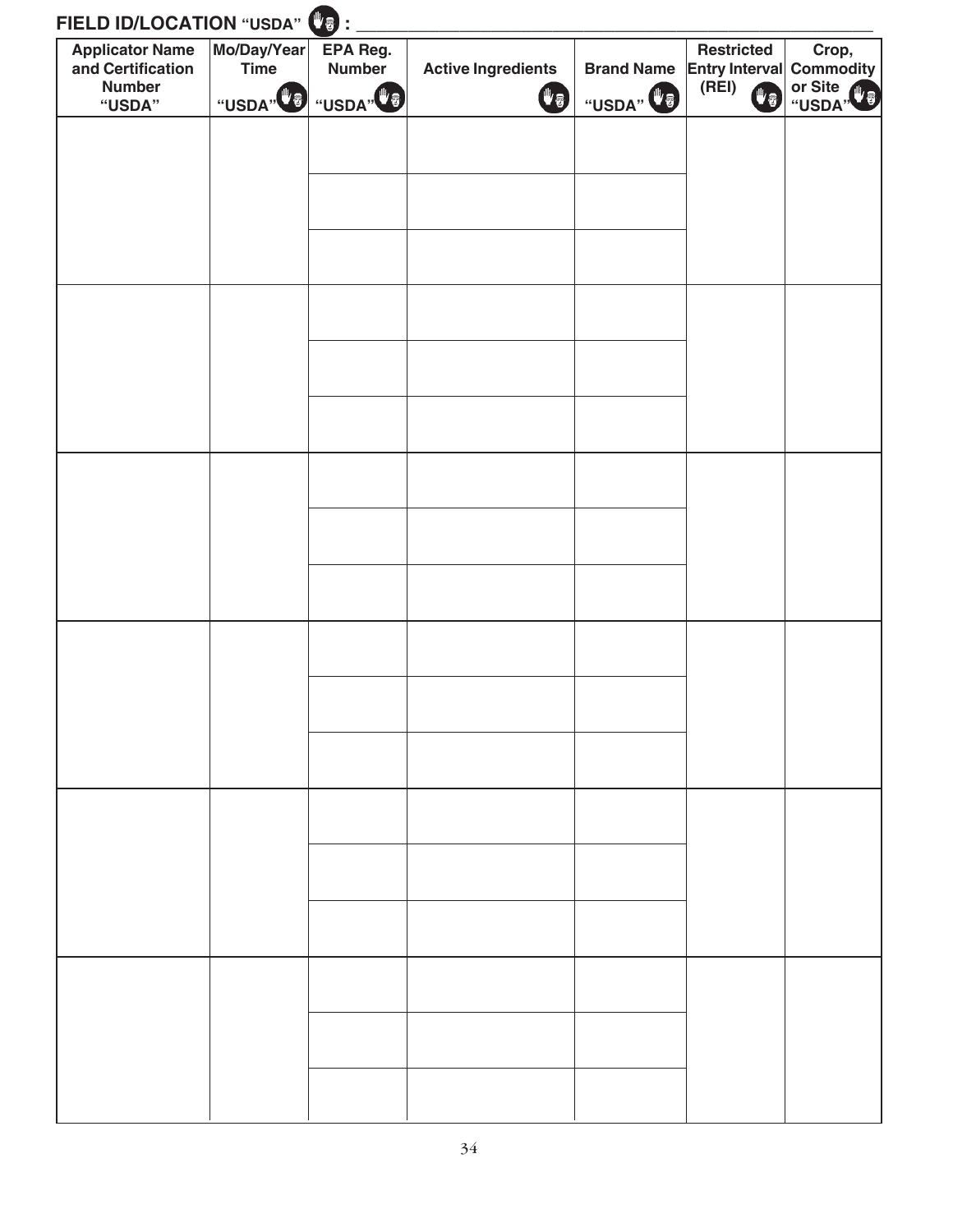|                           | <b>Size of Area</b> | <b>Total Amount</b> | Field Notes: target pest(s); sprayer nozzles, speed, |
|---------------------------|---------------------|---------------------|------------------------------------------------------|
| Rate                      | <b>Treated</b>      | <b>Applied</b>      | pressure, gallonage; wind & weather; crop status     |
|                           | "USDA"              | "USDA"              |                                                      |
| $\boldsymbol{\mathsf{X}}$ | $\equiv$            |                     |                                                      |
|                           |                     |                     |                                                      |
| $\boldsymbol{\mathsf{X}}$ | $\equiv$            |                     |                                                      |
|                           |                     |                     |                                                      |
| $\boldsymbol{\mathsf{X}}$ | $\equiv$            |                     |                                                      |
| $\boldsymbol{\mathsf{X}}$ | $\equiv$            |                     |                                                      |
|                           |                     |                     |                                                      |
| $\boldsymbol{\mathsf{X}}$ | $\equiv$            |                     |                                                      |
|                           |                     |                     |                                                      |
| $\boldsymbol{\mathsf{X}}$ | $\equiv$            |                     |                                                      |
| $\boldsymbol{\mathsf{X}}$ | $\equiv$            |                     |                                                      |
|                           |                     |                     |                                                      |
| $\boldsymbol{\mathsf{X}}$ | $\equiv$            |                     |                                                      |
|                           |                     |                     |                                                      |
| $\boldsymbol{\mathsf{X}}$ | $\equiv$            |                     |                                                      |
| $\boldsymbol{\mathsf{X}}$ | $\equiv$            |                     |                                                      |
|                           |                     |                     |                                                      |
| $\boldsymbol{\mathsf{X}}$ | $\equiv$            |                     |                                                      |
|                           |                     |                     |                                                      |
| $\pmb{\mathsf{X}}$        | $\equiv$            |                     |                                                      |
| $\pmb{\mathsf{X}}$        | $\quad \  \  =$     |                     |                                                      |
|                           |                     |                     |                                                      |
| $\pmb{\mathsf{X}}$        | $\quad \  \  =$     |                     |                                                      |
|                           |                     |                     |                                                      |
| $\pmb{\mathsf{X}}$        | $\quad \  \  =$     |                     |                                                      |
| $\pmb{\mathsf{X}}$        | $\quad \  \  =$     |                     |                                                      |
|                           |                     |                     |                                                      |
| $\pmb{\mathsf{X}}$        | $\quad \  \  =$     |                     |                                                      |
|                           |                     |                     |                                                      |
| $\pmb{\mathsf{X}}$        | $\equiv$            |                     |                                                      |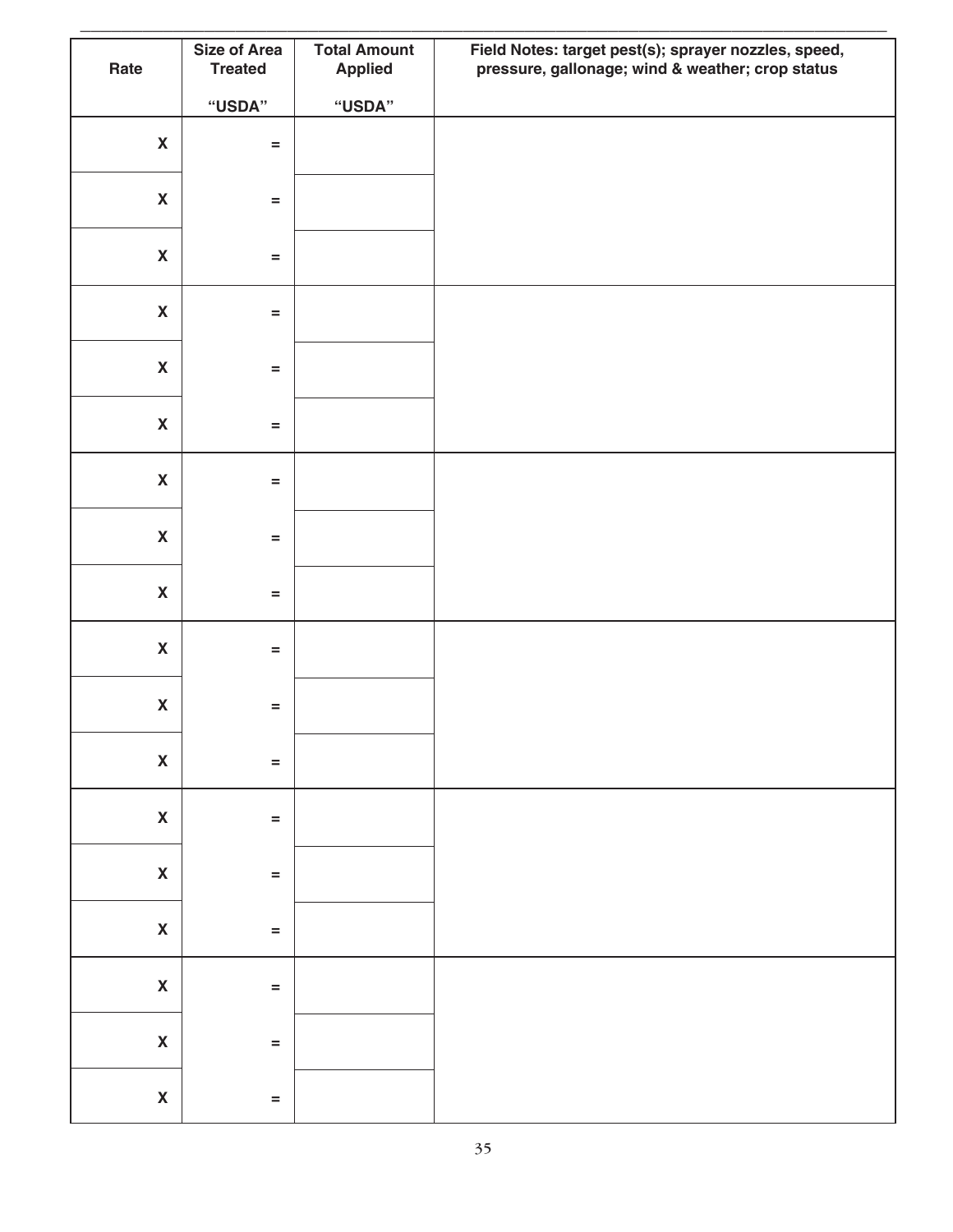| <b>Applicator Name</b><br>and Certification<br><b>Number</b><br>"USDA" | Mo/Day/Year<br><b>Time</b><br>"USDA" <sup>V</sup> 3 "USDA" <sup>V</sup> 3 | EPA Reg.<br><b>Number</b> | <b>Active Ingredients</b><br><b>Ua</b> | <b>Brand Name</b><br>"USDA" | <b>Restricted</b><br>Entry Interval Commodity<br>(REI)<br>Ua | Crop,<br>or Site<br>"USDA" |
|------------------------------------------------------------------------|---------------------------------------------------------------------------|---------------------------|----------------------------------------|-----------------------------|--------------------------------------------------------------|----------------------------|
|                                                                        |                                                                           |                           |                                        |                             |                                                              |                            |
|                                                                        |                                                                           |                           |                                        |                             |                                                              |                            |
|                                                                        |                                                                           |                           |                                        |                             |                                                              |                            |
|                                                                        |                                                                           |                           |                                        |                             |                                                              |                            |
|                                                                        |                                                                           |                           |                                        |                             |                                                              |                            |
|                                                                        |                                                                           |                           |                                        |                             |                                                              |                            |
|                                                                        |                                                                           |                           |                                        |                             |                                                              |                            |
|                                                                        |                                                                           |                           |                                        |                             |                                                              |                            |
|                                                                        |                                                                           |                           |                                        |                             |                                                              |                            |
|                                                                        |                                                                           |                           |                                        |                             |                                                              |                            |
|                                                                        |                                                                           |                           |                                        |                             |                                                              |                            |
|                                                                        |                                                                           |                           |                                        |                             |                                                              |                            |
|                                                                        |                                                                           |                           |                                        |                             |                                                              |                            |
|                                                                        |                                                                           |                           |                                        |                             |                                                              |                            |
|                                                                        |                                                                           |                           |                                        |                             |                                                              |                            |
|                                                                        |                                                                           |                           |                                        |                             |                                                              |                            |
|                                                                        |                                                                           |                           |                                        |                             |                                                              |                            |
|                                                                        |                                                                           |                           |                                        |                             |                                                              |                            |
|                                                                        |                                                                           |                           |                                        |                             |                                                              |                            |
|                                                                        |                                                                           |                           |                                        |                             |                                                              |                            |
|                                                                        |                                                                           |                           |                                        |                             |                                                              |                            |
|                                                                        |                                                                           |                           |                                        |                             |                                                              |                            |
|                                                                        |                                                                           |                           |                                        |                             |                                                              |                            |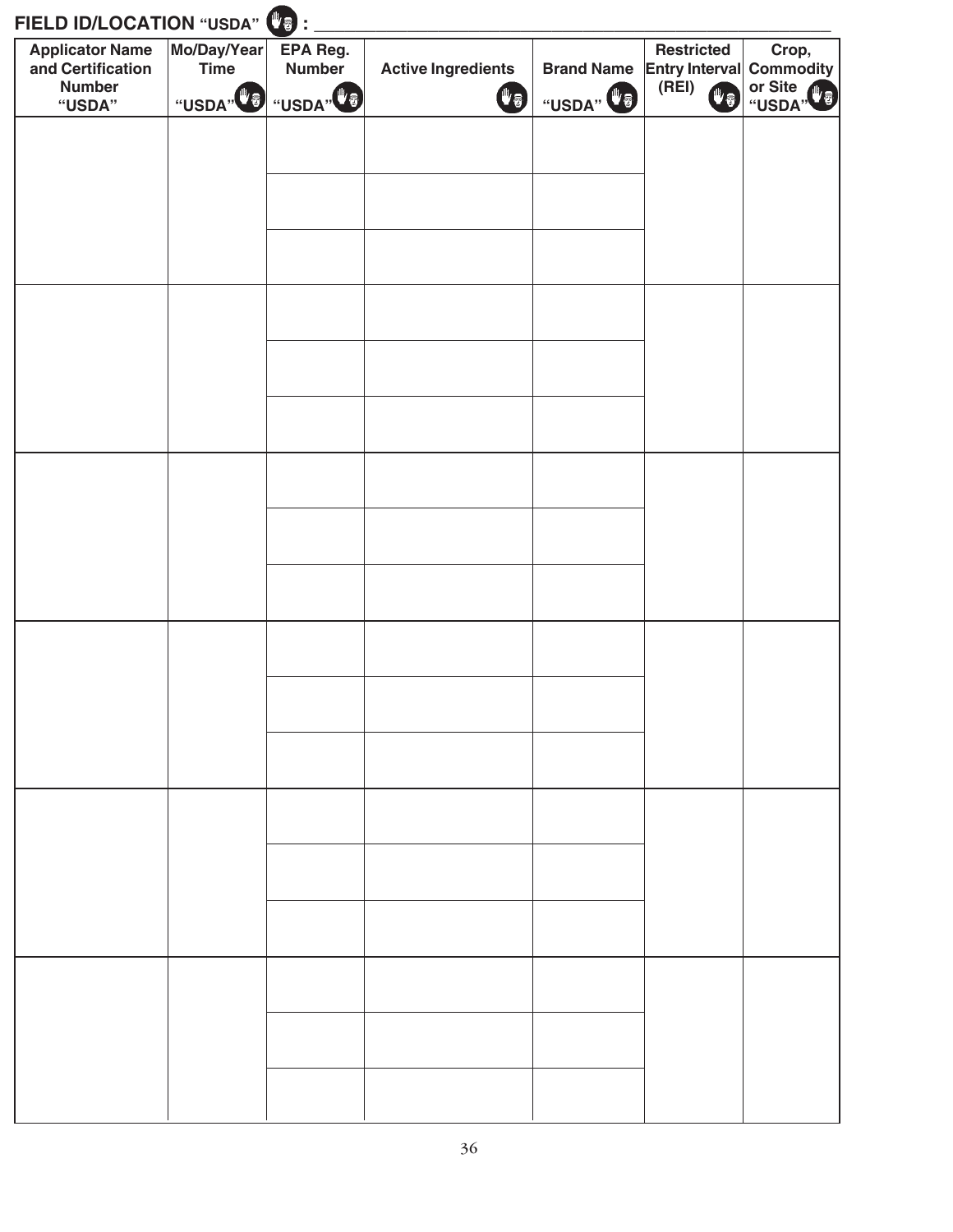| <b>Size of Area</b><br><b>Total Amount</b><br>Field Notes: target pest(s); sprayer nozzles, speed,<br>Rate<br><b>Treated</b><br>pressure, gallonage; wind & weather; crop status<br><b>Applied</b><br>"USDA"<br><b>"USDA"</b><br>$\boldsymbol{\mathsf{X}}$<br>$\equiv$<br>$\boldsymbol{\mathsf{X}}$<br>$\equiv$<br>$\boldsymbol{\mathsf{X}}$<br>$\equiv$<br>$\boldsymbol{\mathsf{X}}$<br>$\equiv$<br>$\boldsymbol{\mathsf{X}}$<br>$\equiv$<br>$\boldsymbol{\mathsf{X}}$<br>$\equiv$<br>$\boldsymbol{\mathsf{X}}$<br>$\equiv$<br>$\boldsymbol{\mathsf{X}}$<br>$\equiv$<br>$\pmb{\mathsf{X}}$<br>$\,=\,$ |  |
|--------------------------------------------------------------------------------------------------------------------------------------------------------------------------------------------------------------------------------------------------------------------------------------------------------------------------------------------------------------------------------------------------------------------------------------------------------------------------------------------------------------------------------------------------------------------------------------------------------|--|
|                                                                                                                                                                                                                                                                                                                                                                                                                                                                                                                                                                                                        |  |
|                                                                                                                                                                                                                                                                                                                                                                                                                                                                                                                                                                                                        |  |
|                                                                                                                                                                                                                                                                                                                                                                                                                                                                                                                                                                                                        |  |
|                                                                                                                                                                                                                                                                                                                                                                                                                                                                                                                                                                                                        |  |
|                                                                                                                                                                                                                                                                                                                                                                                                                                                                                                                                                                                                        |  |
|                                                                                                                                                                                                                                                                                                                                                                                                                                                                                                                                                                                                        |  |
|                                                                                                                                                                                                                                                                                                                                                                                                                                                                                                                                                                                                        |  |
|                                                                                                                                                                                                                                                                                                                                                                                                                                                                                                                                                                                                        |  |
|                                                                                                                                                                                                                                                                                                                                                                                                                                                                                                                                                                                                        |  |
|                                                                                                                                                                                                                                                                                                                                                                                                                                                                                                                                                                                                        |  |
|                                                                                                                                                                                                                                                                                                                                                                                                                                                                                                                                                                                                        |  |
|                                                                                                                                                                                                                                                                                                                                                                                                                                                                                                                                                                                                        |  |
|                                                                                                                                                                                                                                                                                                                                                                                                                                                                                                                                                                                                        |  |
|                                                                                                                                                                                                                                                                                                                                                                                                                                                                                                                                                                                                        |  |
|                                                                                                                                                                                                                                                                                                                                                                                                                                                                                                                                                                                                        |  |
|                                                                                                                                                                                                                                                                                                                                                                                                                                                                                                                                                                                                        |  |
| $\boldsymbol{\mathsf{X}}$<br>$\equiv$                                                                                                                                                                                                                                                                                                                                                                                                                                                                                                                                                                  |  |
| $\boldsymbol{\mathsf{X}}$                                                                                                                                                                                                                                                                                                                                                                                                                                                                                                                                                                              |  |
| $\equiv$                                                                                                                                                                                                                                                                                                                                                                                                                                                                                                                                                                                               |  |
| $\pmb{\mathsf{X}}$<br>$\,=\,$                                                                                                                                                                                                                                                                                                                                                                                                                                                                                                                                                                          |  |
| $\pmb{\mathsf{X}}$<br>$\equiv$                                                                                                                                                                                                                                                                                                                                                                                                                                                                                                                                                                         |  |
|                                                                                                                                                                                                                                                                                                                                                                                                                                                                                                                                                                                                        |  |
| $\pmb{\mathsf{X}}$<br>$\equiv$                                                                                                                                                                                                                                                                                                                                                                                                                                                                                                                                                                         |  |
| $\pmb{\mathsf{X}}$<br>$\equiv$                                                                                                                                                                                                                                                                                                                                                                                                                                                                                                                                                                         |  |
|                                                                                                                                                                                                                                                                                                                                                                                                                                                                                                                                                                                                        |  |
| $\pmb{\mathsf{X}}$<br>$\equiv$                                                                                                                                                                                                                                                                                                                                                                                                                                                                                                                                                                         |  |
|                                                                                                                                                                                                                                                                                                                                                                                                                                                                                                                                                                                                        |  |
| $\pmb{\mathsf{X}}$<br>$\equiv$                                                                                                                                                                                                                                                                                                                                                                                                                                                                                                                                                                         |  |
| $\pmb{\mathsf{X}}$<br>$\hspace{1.6cm} = \hspace{1.6cm}$                                                                                                                                                                                                                                                                                                                                                                                                                                                                                                                                                |  |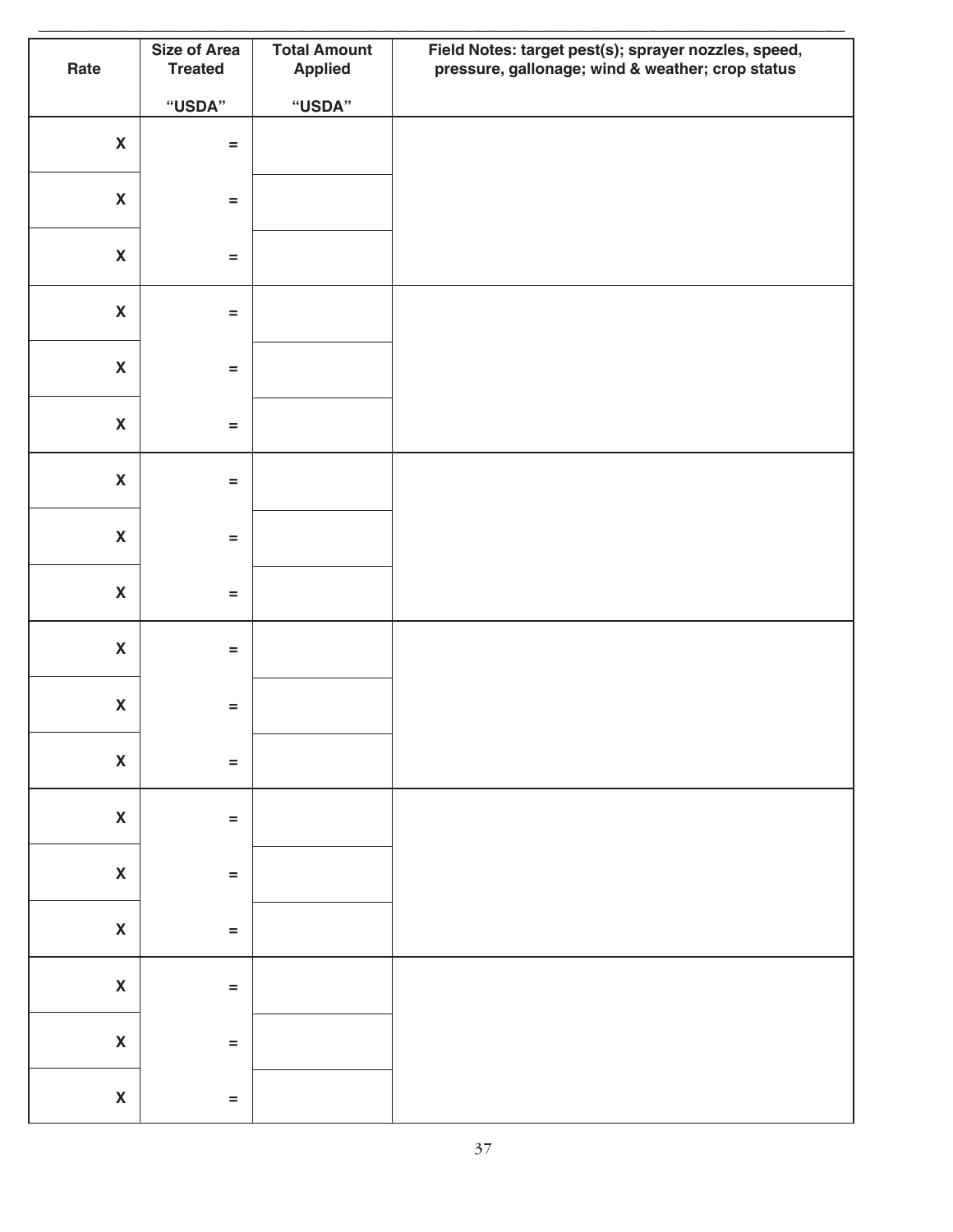| <b>Applicator Name</b><br>and Certification<br><b>Number</b><br>"USDA" | Mo/Day/Year<br><b>Time</b><br>"USDA" <sup>4</sup> | EPA Reg.<br><b>Number</b><br>"USDA" | <b>Active Ingredients</b><br>Ua | <b>Brand Name</b><br>"USDA" <sup>I</sup> <sup>®</sup> | <b>Restricted</b><br><b>Entry Interval</b><br>(REI) | Crop,<br><b>Commodity</b><br>or Site<br>"USDA" |
|------------------------------------------------------------------------|---------------------------------------------------|-------------------------------------|---------------------------------|-------------------------------------------------------|-----------------------------------------------------|------------------------------------------------|
|                                                                        |                                                   |                                     |                                 |                                                       |                                                     |                                                |
|                                                                        |                                                   |                                     |                                 |                                                       |                                                     |                                                |
|                                                                        |                                                   |                                     |                                 |                                                       |                                                     |                                                |
|                                                                        |                                                   |                                     |                                 |                                                       |                                                     |                                                |
|                                                                        |                                                   |                                     |                                 |                                                       |                                                     |                                                |
|                                                                        |                                                   |                                     |                                 |                                                       |                                                     |                                                |
|                                                                        |                                                   |                                     |                                 |                                                       |                                                     |                                                |
|                                                                        |                                                   |                                     |                                 |                                                       |                                                     |                                                |
|                                                                        |                                                   |                                     |                                 |                                                       |                                                     |                                                |
|                                                                        |                                                   |                                     |                                 |                                                       |                                                     |                                                |
|                                                                        |                                                   |                                     |                                 |                                                       |                                                     |                                                |
|                                                                        |                                                   |                                     |                                 |                                                       |                                                     |                                                |
|                                                                        |                                                   |                                     |                                 |                                                       |                                                     |                                                |
|                                                                        |                                                   |                                     |                                 |                                                       |                                                     |                                                |
|                                                                        |                                                   |                                     |                                 |                                                       |                                                     |                                                |
|                                                                        |                                                   |                                     |                                 |                                                       |                                                     |                                                |
|                                                                        |                                                   |                                     |                                 |                                                       |                                                     |                                                |
|                                                                        |                                                   |                                     |                                 |                                                       |                                                     |                                                |
|                                                                        |                                                   |                                     |                                 |                                                       |                                                     |                                                |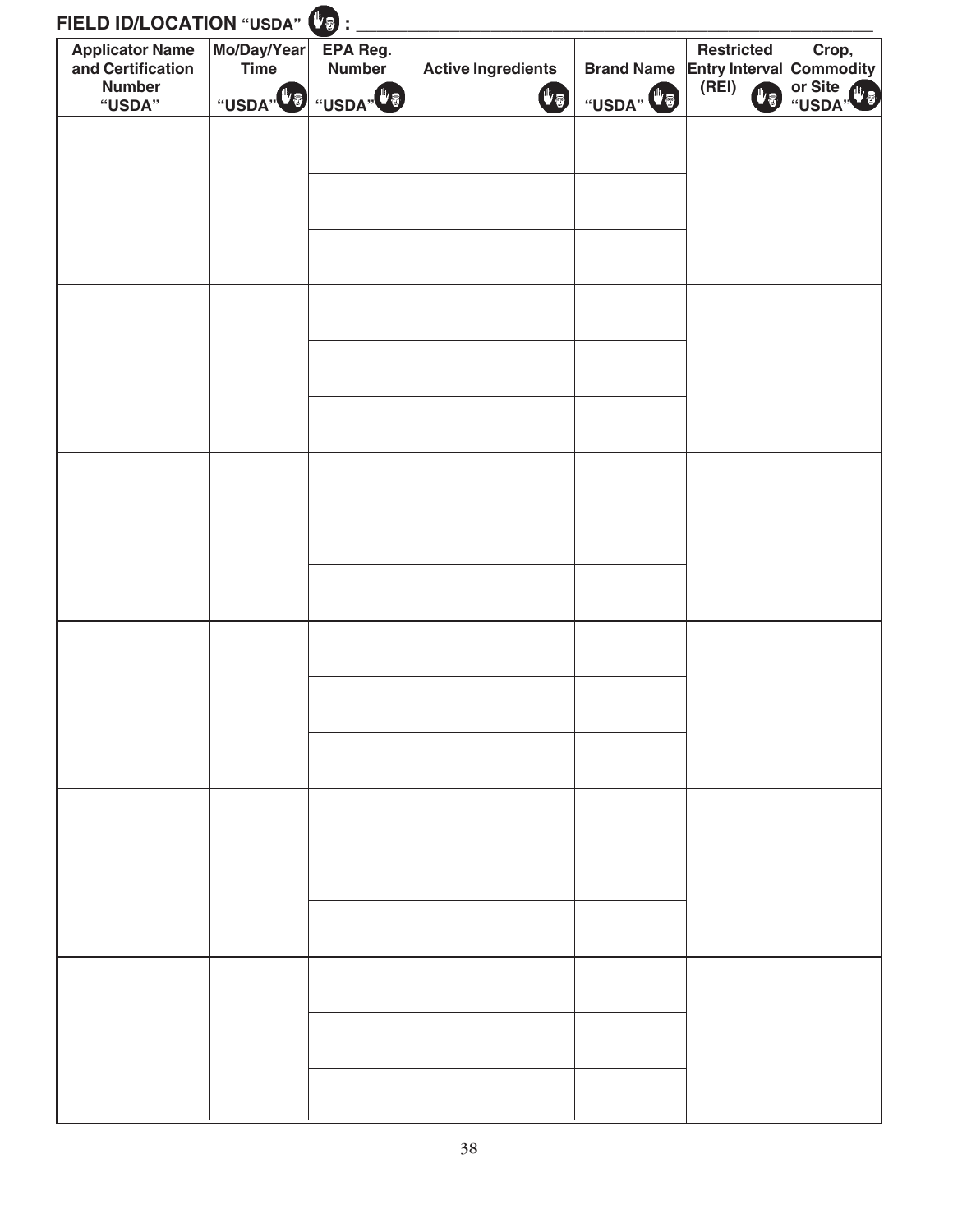| Rate                      | <b>Size of Area</b><br><b>Treated</b> | <b>Total Amount</b><br><b>Applied</b> | Field Notes: target pest(s); sprayer nozzles, speed,<br>pressure, gallonage; wind & weather; crop status |
|---------------------------|---------------------------------------|---------------------------------------|----------------------------------------------------------------------------------------------------------|
|                           | "USDA"                                | "USDA"                                |                                                                                                          |
| $\boldsymbol{\mathsf{X}}$ | $\equiv$                              |                                       |                                                                                                          |
| $\boldsymbol{\mathsf{X}}$ | $\equiv$                              |                                       |                                                                                                          |
| $\boldsymbol{\mathsf{X}}$ | $\equiv$                              |                                       |                                                                                                          |
| $\boldsymbol{\mathsf{X}}$ | $\equiv$                              |                                       |                                                                                                          |
| $\boldsymbol{\mathsf{X}}$ | $\equiv$                              |                                       |                                                                                                          |
| $\boldsymbol{\mathsf{X}}$ | $\equiv$                              |                                       |                                                                                                          |
| $\boldsymbol{\mathsf{X}}$ | $\equiv$                              |                                       |                                                                                                          |
| $\boldsymbol{\mathsf{X}}$ | $\equiv$                              |                                       |                                                                                                          |
| $\boldsymbol{\mathsf{X}}$ | $\equiv$                              |                                       |                                                                                                          |
| $\boldsymbol{\mathsf{X}}$ | $\equiv$                              |                                       |                                                                                                          |
| $\boldsymbol{\mathsf{X}}$ | $\equiv$                              |                                       |                                                                                                          |
| $\pmb{\mathsf{X}}$        | $\hspace{0.1cm} = \hspace{0.1cm}$     |                                       |                                                                                                          |
| $\pmb{\mathsf{X}}$        | $\quad \  \  =$                       |                                       |                                                                                                          |
| $\pmb{\mathsf{X}}$        | $\equiv$                              |                                       |                                                                                                          |
| $\pmb{\mathsf{X}}$        | $\quad \  \  =$                       |                                       |                                                                                                          |
| $\pmb{\mathsf{X}}$        | $\quad \  \  =$                       |                                       |                                                                                                          |
| $\mathbf{X}$              | $\quad \  \  =$                       |                                       |                                                                                                          |
| $\pmb{\mathsf{X}}$        | $\equiv$                              |                                       |                                                                                                          |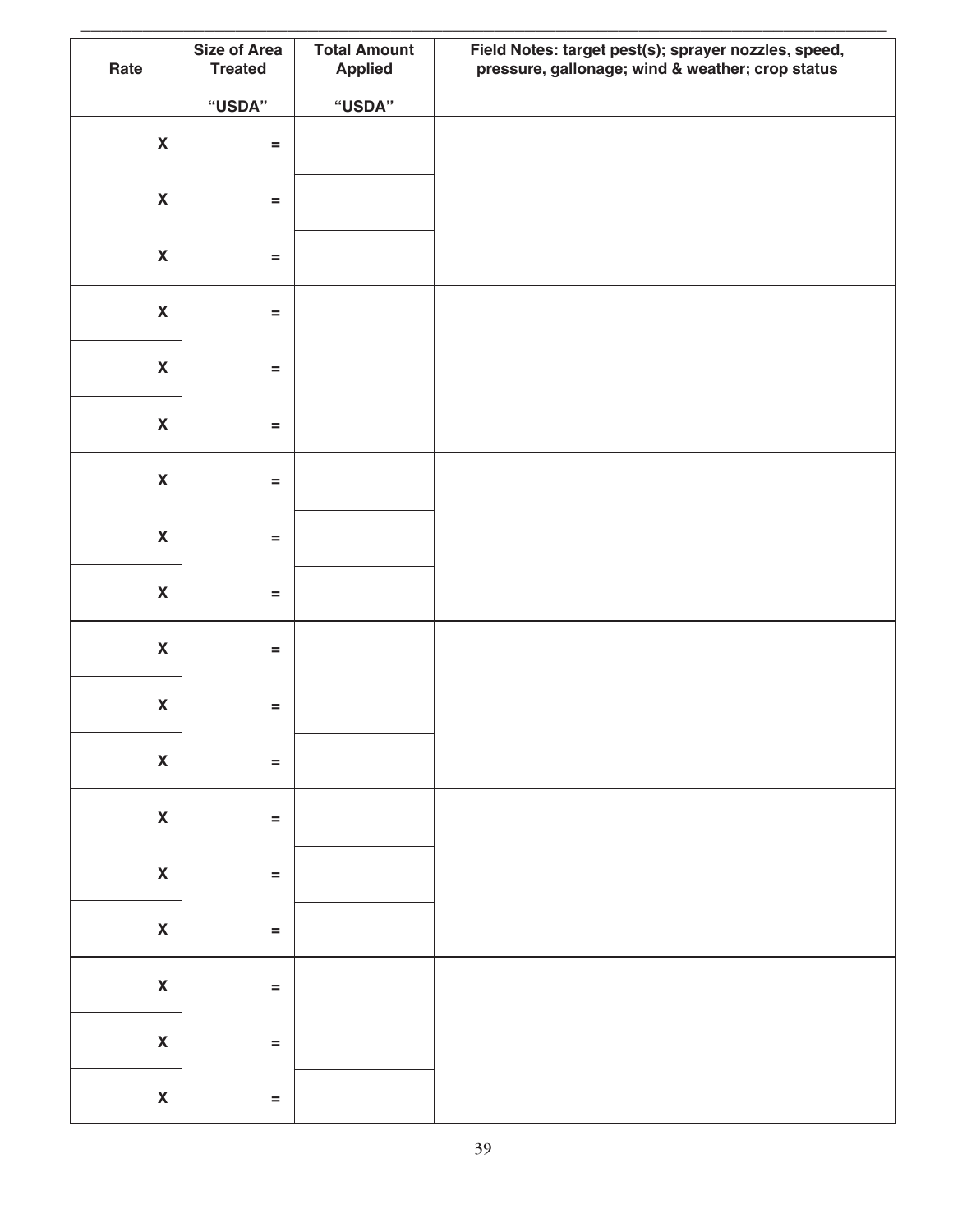| <b>Applicator Name</b><br>and Certification<br><b>Number</b><br>"USDA" | Mo/Day/Year<br><b>Time</b><br>"USDA" <sup>V</sup> | EPA Reg.<br><b>Number</b><br>"USDA" <sup>4</sup> | <b>Active Ingredients</b><br><b>Ua</b> | <b>Brand Name</b><br>"USDA" US | <b>Restricted</b><br><b>Entry Interval Commodity</b><br>(REI) | Crop,<br>or Site<br>"USDA" |
|------------------------------------------------------------------------|---------------------------------------------------|--------------------------------------------------|----------------------------------------|--------------------------------|---------------------------------------------------------------|----------------------------|
|                                                                        |                                                   |                                                  |                                        |                                |                                                               |                            |
|                                                                        |                                                   |                                                  |                                        |                                |                                                               |                            |
|                                                                        |                                                   |                                                  |                                        |                                |                                                               |                            |
|                                                                        |                                                   |                                                  |                                        |                                |                                                               |                            |
|                                                                        |                                                   |                                                  |                                        |                                |                                                               |                            |
|                                                                        |                                                   |                                                  |                                        |                                |                                                               |                            |
|                                                                        |                                                   |                                                  |                                        |                                |                                                               |                            |
|                                                                        |                                                   |                                                  |                                        |                                |                                                               |                            |
|                                                                        |                                                   |                                                  |                                        |                                |                                                               |                            |
|                                                                        |                                                   |                                                  |                                        |                                |                                                               |                            |
|                                                                        |                                                   |                                                  |                                        |                                |                                                               |                            |
|                                                                        |                                                   |                                                  |                                        |                                |                                                               |                            |
|                                                                        |                                                   |                                                  |                                        |                                |                                                               |                            |
|                                                                        |                                                   |                                                  |                                        |                                |                                                               |                            |
|                                                                        |                                                   |                                                  |                                        |                                |                                                               |                            |
|                                                                        |                                                   |                                                  |                                        |                                |                                                               |                            |
|                                                                        |                                                   |                                                  |                                        |                                |                                                               |                            |
|                                                                        |                                                   |                                                  |                                        |                                |                                                               |                            |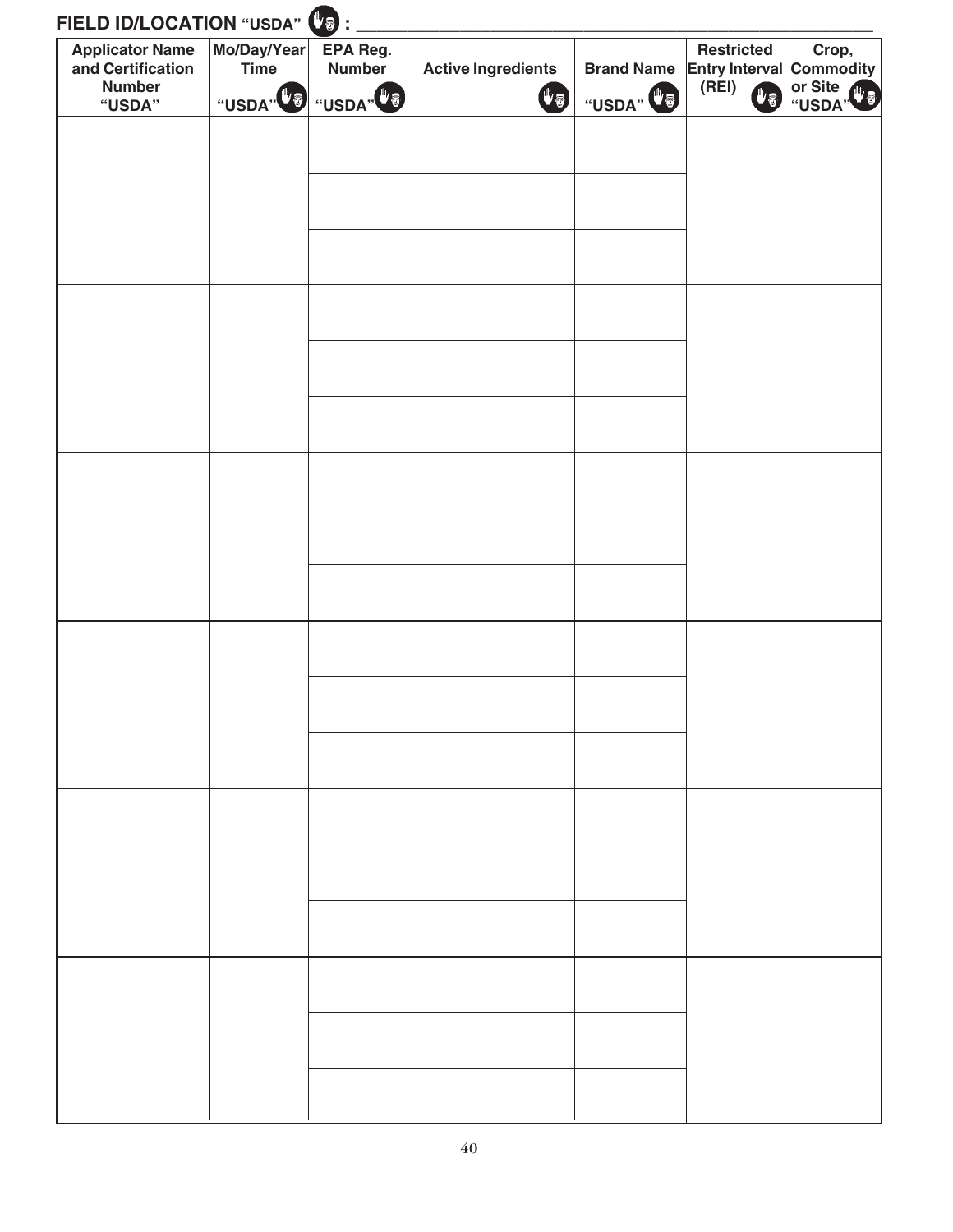|                           | <b>Size of Area</b> | <b>Total Amount</b> | Field Notes: target pest(s); sprayer nozzles, speed, |
|---------------------------|---------------------|---------------------|------------------------------------------------------|
| Rate                      | <b>Treated</b>      | <b>Applied</b>      | pressure, gallonage; wind & weather; crop status     |
|                           | "USDA"              | "USDA"              |                                                      |
| $\boldsymbol{\mathsf{X}}$ | $\equiv$            |                     |                                                      |
|                           |                     |                     |                                                      |
| $\boldsymbol{\mathsf{X}}$ | $\equiv$            |                     |                                                      |
|                           |                     |                     |                                                      |
| $\boldsymbol{\mathsf{X}}$ | $\equiv$            |                     |                                                      |
| $\boldsymbol{\mathsf{X}}$ | $\equiv$            |                     |                                                      |
|                           |                     |                     |                                                      |
| $\boldsymbol{\mathsf{X}}$ | $\equiv$            |                     |                                                      |
|                           |                     |                     |                                                      |
| $\boldsymbol{\mathsf{X}}$ | $\equiv$            |                     |                                                      |
| $\boldsymbol{\mathsf{X}}$ | $\equiv$            |                     |                                                      |
|                           |                     |                     |                                                      |
| $\boldsymbol{\mathsf{X}}$ | $\equiv$            |                     |                                                      |
|                           |                     |                     |                                                      |
| $\boldsymbol{\mathsf{X}}$ | $\equiv$            |                     |                                                      |
| $\boldsymbol{\mathsf{X}}$ | $\equiv$            |                     |                                                      |
|                           |                     |                     |                                                      |
| $\boldsymbol{\mathsf{X}}$ | $\equiv$            |                     |                                                      |
|                           |                     |                     |                                                      |
| $\pmb{\mathsf{X}}$        | $\equiv$            |                     |                                                      |
| $\pmb{\mathsf{X}}$        | $\quad \  \  =$     |                     |                                                      |
|                           |                     |                     |                                                      |
| $\pmb{\mathsf{X}}$        | $\quad \  \  =$     |                     |                                                      |
|                           |                     |                     |                                                      |
| $\pmb{\mathsf{X}}$        | $\quad \  \  =$     |                     |                                                      |
| $\pmb{\mathsf{X}}$        | $\quad \  \  =$     |                     |                                                      |
|                           |                     |                     |                                                      |
| $\pmb{\mathsf{X}}$        | $\quad \  \  =$     |                     |                                                      |
|                           |                     |                     |                                                      |
| $\pmb{\mathsf{X}}$        | $\equiv$            |                     |                                                      |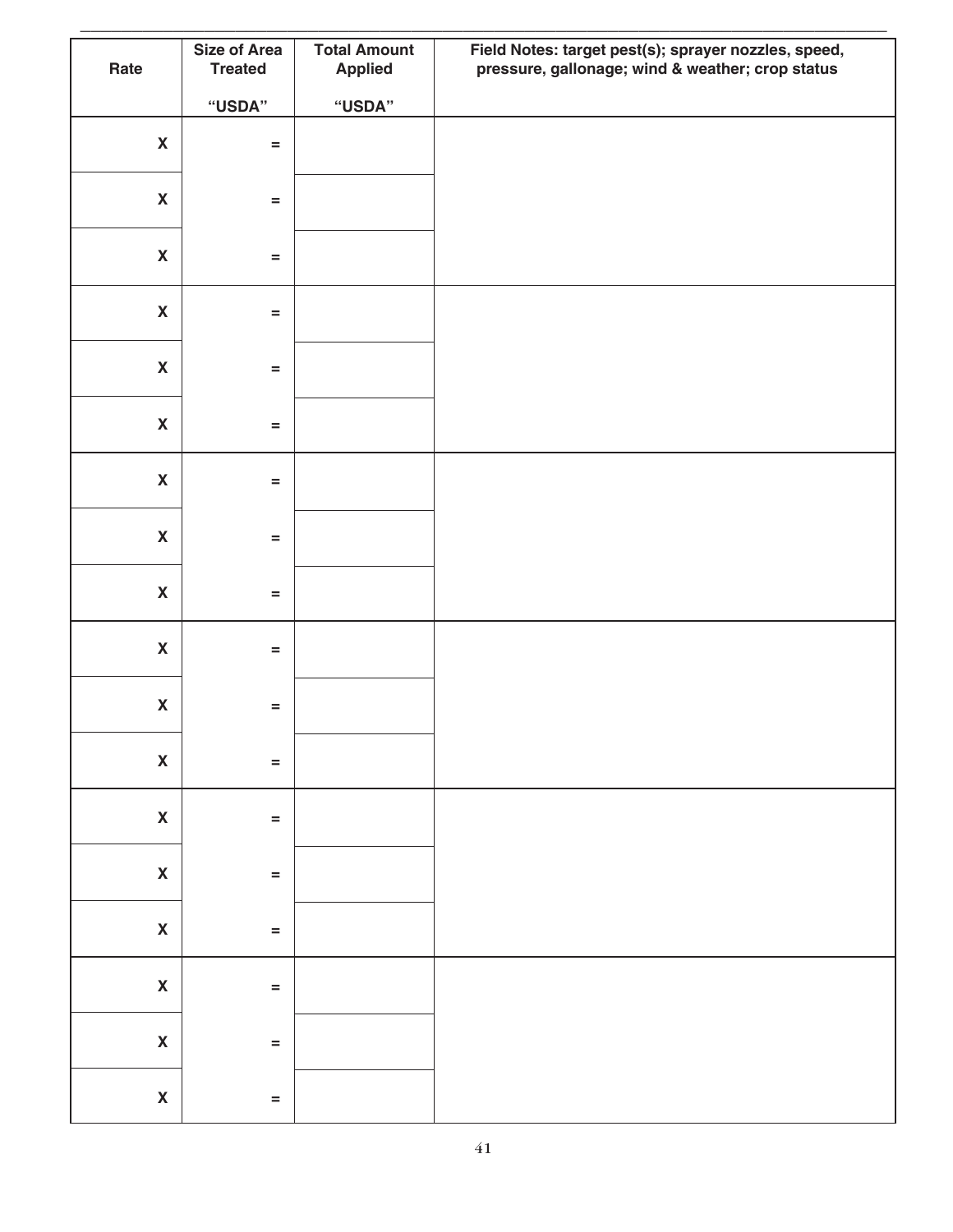| <b>Applicator Name</b><br>and Certification<br><b>Number</b><br>"USDA" | Mo/Day/Year<br><b>Time</b><br>"USDA" <sup>4</sup> | EPA Reg.<br><b>Number</b><br>"USDA" | <b>Active Ingredients</b><br>Ua | <b>Brand Name</b><br>"USDA" <sup>I</sup> <sup>®</sup> | <b>Restricted</b><br><b>Entry Interval</b><br>(REI) | Crop,<br><b>Commodity</b><br>or Site<br>"USDA" |
|------------------------------------------------------------------------|---------------------------------------------------|-------------------------------------|---------------------------------|-------------------------------------------------------|-----------------------------------------------------|------------------------------------------------|
|                                                                        |                                                   |                                     |                                 |                                                       |                                                     |                                                |
|                                                                        |                                                   |                                     |                                 |                                                       |                                                     |                                                |
|                                                                        |                                                   |                                     |                                 |                                                       |                                                     |                                                |
|                                                                        |                                                   |                                     |                                 |                                                       |                                                     |                                                |
|                                                                        |                                                   |                                     |                                 |                                                       |                                                     |                                                |
|                                                                        |                                                   |                                     |                                 |                                                       |                                                     |                                                |
|                                                                        |                                                   |                                     |                                 |                                                       |                                                     |                                                |
|                                                                        |                                                   |                                     |                                 |                                                       |                                                     |                                                |
|                                                                        |                                                   |                                     |                                 |                                                       |                                                     |                                                |
|                                                                        |                                                   |                                     |                                 |                                                       |                                                     |                                                |
|                                                                        |                                                   |                                     |                                 |                                                       |                                                     |                                                |
|                                                                        |                                                   |                                     |                                 |                                                       |                                                     |                                                |
|                                                                        |                                                   |                                     |                                 |                                                       |                                                     |                                                |
|                                                                        |                                                   |                                     |                                 |                                                       |                                                     |                                                |
|                                                                        |                                                   |                                     |                                 |                                                       |                                                     |                                                |
|                                                                        |                                                   |                                     |                                 |                                                       |                                                     |                                                |
|                                                                        |                                                   |                                     |                                 |                                                       |                                                     |                                                |
|                                                                        |                                                   |                                     |                                 |                                                       |                                                     |                                                |
|                                                                        |                                                   |                                     |                                 |                                                       |                                                     |                                                |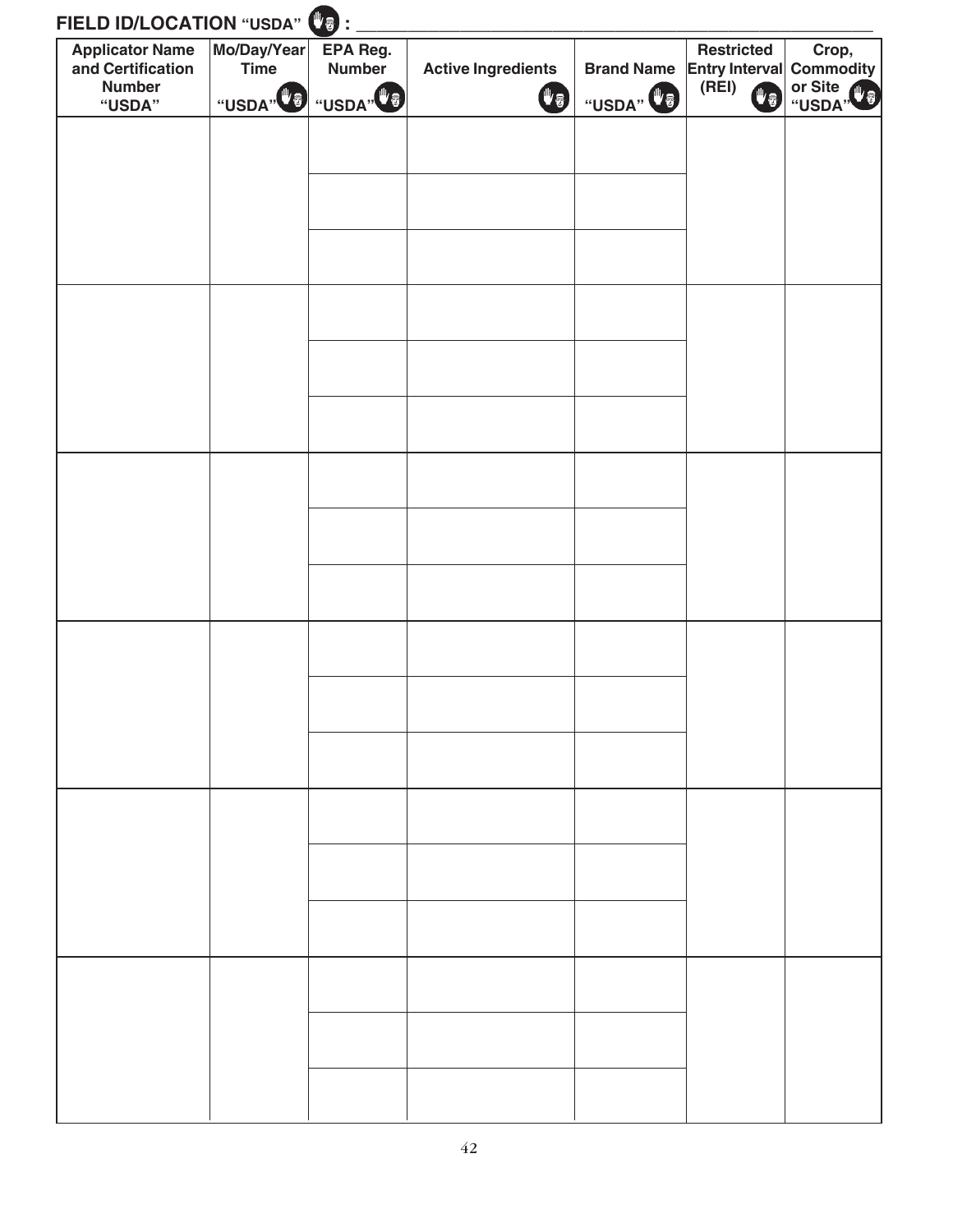|                           | <b>Size of Area</b> | <b>Total Amount</b> | Field Notes: target pest(s); sprayer nozzles, speed, |
|---------------------------|---------------------|---------------------|------------------------------------------------------|
| Rate                      | <b>Treated</b>      | <b>Applied</b>      | pressure, gallonage; wind & weather; crop status     |
|                           | "USDA"              | "USDA"              |                                                      |
| $\boldsymbol{\mathsf{X}}$ | $\equiv$            |                     |                                                      |
|                           |                     |                     |                                                      |
| $\boldsymbol{\mathsf{X}}$ | $\equiv$            |                     |                                                      |
|                           |                     |                     |                                                      |
| $\boldsymbol{\mathsf{X}}$ | $\equiv$            |                     |                                                      |
| $\boldsymbol{\mathsf{X}}$ | $\equiv$            |                     |                                                      |
|                           |                     |                     |                                                      |
| $\boldsymbol{\mathsf{X}}$ | $\equiv$            |                     |                                                      |
|                           |                     |                     |                                                      |
| $\boldsymbol{\mathsf{X}}$ | $\equiv$            |                     |                                                      |
| $\boldsymbol{\mathsf{X}}$ | $\equiv$            |                     |                                                      |
|                           |                     |                     |                                                      |
| $\boldsymbol{\mathsf{X}}$ | $\equiv$            |                     |                                                      |
|                           |                     |                     |                                                      |
| $\boldsymbol{\mathsf{X}}$ | $\equiv$            |                     |                                                      |
| $\boldsymbol{\mathsf{X}}$ | $\equiv$            |                     |                                                      |
|                           |                     |                     |                                                      |
| $\boldsymbol{\mathsf{X}}$ | $\equiv$            |                     |                                                      |
|                           |                     |                     |                                                      |
| $\pmb{\mathsf{X}}$        | $\equiv$            |                     |                                                      |
| $\pmb{\mathsf{X}}$        | $\quad \  \  =$     |                     |                                                      |
|                           |                     |                     |                                                      |
| $\pmb{\mathsf{X}}$        | $\quad \  \  =$     |                     |                                                      |
|                           |                     |                     |                                                      |
| $\pmb{\mathsf{X}}$        | $\quad \  \  =$     |                     |                                                      |
| $\pmb{\mathsf{X}}$        | $\quad \  \  =$     |                     |                                                      |
|                           |                     |                     |                                                      |
| $\pmb{\mathsf{X}}$        | $\quad \  \  =$     |                     |                                                      |
|                           |                     |                     |                                                      |
| $\pmb{\mathsf{X}}$        | $\equiv$            |                     |                                                      |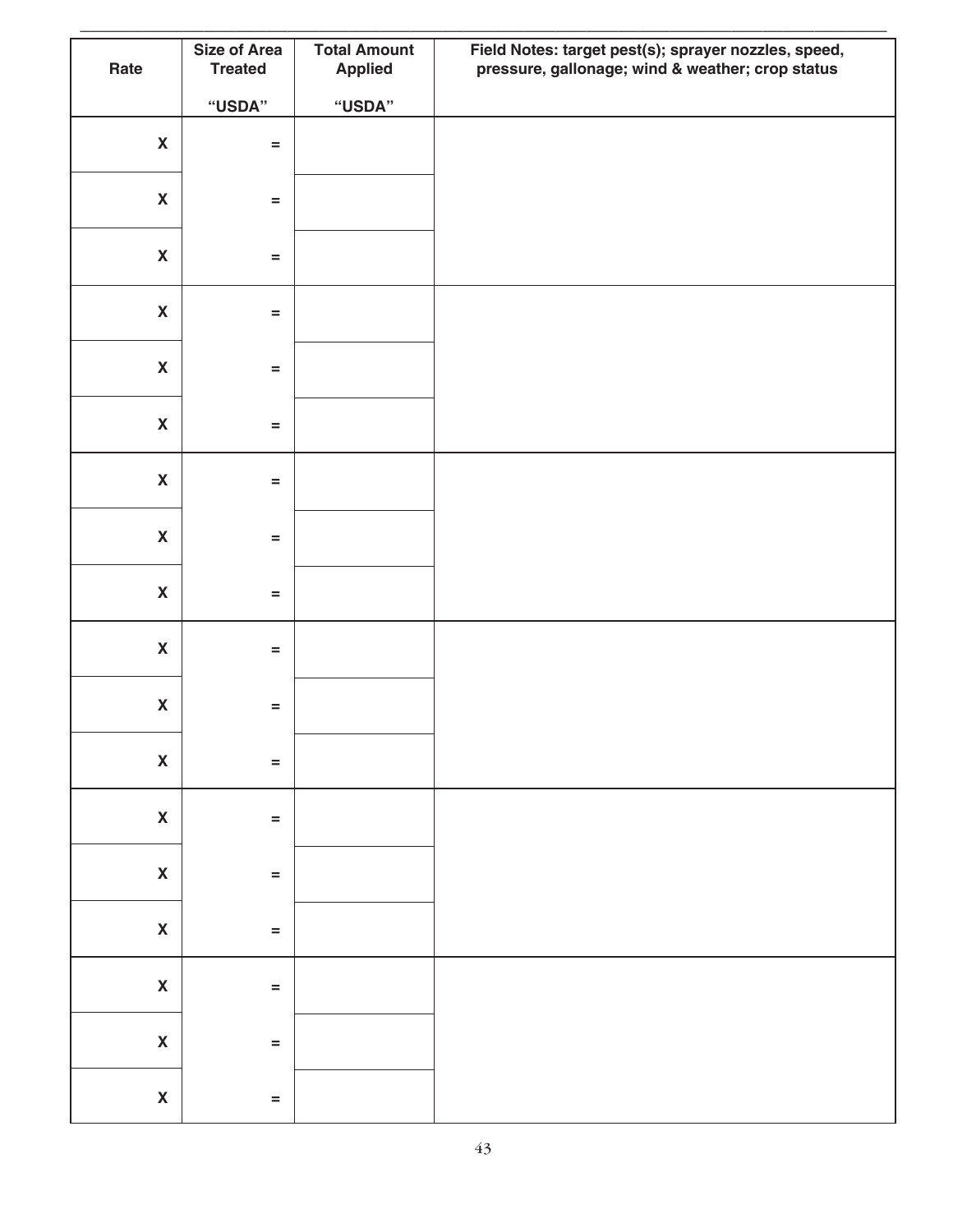#### *Sprayer Calibration (1/128th of an Acre Method)*

Wayne Buhler, Ph.D., Pesticide Education Specialist North Carolina State University

To use pesticides successfully, you must be able to measure and adjust the amount of pesticide applied to the target area. It is well worth the time to calibrate your sprayer so that you know it is actually applying the product at the right rate in a uniform pattern. You need to calibrate your sprayer routinely.

If the sprayer applies too little pesticide, you may have poor pest control and extra costs for additional applications and crop losses. If you apply too much pesticide, you may damage the crop, end up with too much residue in the crop and soil, and be fined for illegal applications. You will also have wasted money for unneeded pesticide.

Choose the right nozzle size, type, and alignment for your application needs. Pesticide labels, equipment catalogs, and dealers have information that will help you select the right nozzles.

There are a number of different calibration methods that work equally well. The procedure described here can be done with a few common tools and basic arithmetic.

#### *Clean the Sprayer Before Calibrating*

- 1) Remove nozzles, screens, and in-line strainers and clean them in soapy water with a soft brush. Remove any deposits from the nozzle orifice with a non-metallic object or compressed air. (Never use a knife or wire to clean nozzles. They will be ruined.)
- 2) In a place away from any wells or water supplies, rinse the spray tank thoroughly and partially fill it with clean water.
- 3) Start the sprayer and flush hoses and boom with plenty of water.
- 4) Turn the sprayer off and put nozzles back on the boom. All nozzles should be the same size and type.
- 5) Restart the sprayer, adjust pressure for proper field application, and inspect nozzles for proper spray pattern. Replace any nozzle that produces an irregular spray pattern. Recheck for even pattern.

#### *Check Nozzles for Uniform Output*

- 1) Find a container marked in ounces. With the sprayer operating at the desired pressure, catch the output from each nozzle for 20 seconds and write down the number of ounces.
- 2) After catching the spray from every nozzle, add the amounts caught and divide by the number of nozzles to get the average output per nozzle.
- 3) If the output from any nozzle is more than 10 percent above or below the average, clean or replace that nozzle.
- 4) Recheck the output from any cleaned or replaced nozzles. Use the new output to figure a new average. If more than 2 nozzles have output rates 10 percent above or below the average, replace all of them, and repeat steps 1, 2, and 3 to be sure the flow rate is uniform.

| <b>Nozzle Output Check - Example</b> |                |                                                                             |  |  |  |  |
|--------------------------------------|----------------|-----------------------------------------------------------------------------|--|--|--|--|
| <b>Nozzle</b>                        | 20 seconds)    | Output Test #1 Output Test #2<br>(Ounces after (Ounces after<br>20 seconds) |  |  |  |  |
| 1                                    | 16             | 16                                                                          |  |  |  |  |
| 2                                    | 13             | 14                                                                          |  |  |  |  |
| 3                                    | 15             | 15                                                                          |  |  |  |  |
| 4                                    | 15             | 15                                                                          |  |  |  |  |
| 5                                    | 16             | 16                                                                          |  |  |  |  |
| 6                                    | 15             | 15                                                                          |  |  |  |  |
| 7                                    | 17             | 17                                                                          |  |  |  |  |
| 8                                    | 19             | 16                                                                          |  |  |  |  |
| Total                                | 126 ounces     | 124 ounces<br>$\div$ by 8 nozzles $\div$ by 8 nozzles                       |  |  |  |  |
| Average                              | = 15.75 ounces | $= 15.5$ ounces                                                             |  |  |  |  |

#### **Output Test #1**

- Average 15.75 (round to 15.8). Ten percent of 15.8 is 1.58 (round to 1.6).
- Acceptable range: 14.2 to 17.4 ounces  $(15.8 \pm 1.6)$ .
- In this case nozzle 2 and nozzle 8 should be checked. When output is too low, the nozzle may be clogged and cleaning may bring it into the correct output range. When output is too high, the nozzle is probably worn out and should be replaced.

#### **Output Test #2**

- Average 15.5. Ten percent of 15.5 is 1.5.
- Acceptable range: 14 to 17 (15.5  $+$  1.5). All nozzles now fall within the acceptable range.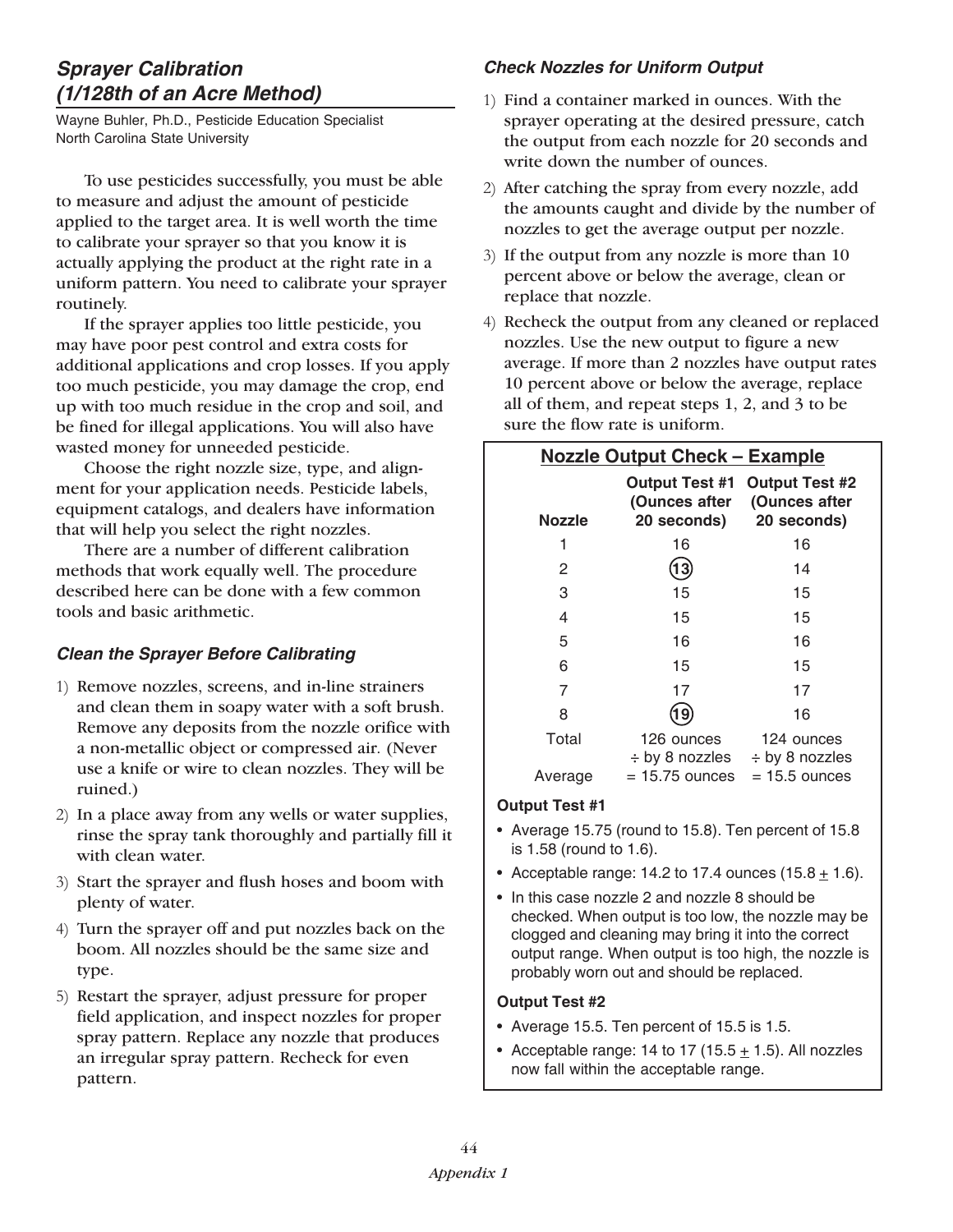#### *Check Boom Height and Nozzle Spacing*

Refer to the manufacturer's guidelines to find out what boom height and nozzle spacing will give the spray pattern overlap and/or band width that you need. You can check the spray pattern by spraying water on a dry pavement or other smooth surface. Streaking may result from damaged nozzle tips or an uneven or improper boom height. Adjust until pattern is even.

#### *How To Calibrate the Sprayer*

This method is based on the fact that a gallon is 128 ounces so that the number of ounces of pesticide per nozzle applied to 1/128th of an acre is equivalent to the number of gallons applied to 1 acre. Table 1 shows how many linear feet the sprayer must travel to give the equivalent of 1/128th of an acre at various nozzle spacings and band or row widths. When the sprayer travels this distance, each nozzle will have sprayed 1/128th of an acre.

#### **STEP 1: DISTANCE**

Using Table 1, find the distance you need to travel for your nozzle spacings, band or row widths. Mark off this distance in a field, allowing space for the sprayer to reach full operating speed before reaching the first marker of the test course.

#### **STEP 2: TIME**

Fill the tank half full with water (no pesticide). Make at least two runs over the marked distance with all the equipment (cultivator, disk, planter, etc.) that will be used during the application engaged. Also, use the gear and throttle settings that will be used during actual spraying. Figure the average time in seconds that the sprayer takes to travel the marked distance. Do not spray during this procedure.

#### **STEP 3: OUTPUT COLLECTION/GPA**

Park the tractor and adjust sprayer pressure to the level that will be used for application. Using a container marked in ounces, catch the output from a single nozzle for the length of the average travel time (from Step 2). The number of ounces collected from one nozzle is equal to the output of the entire sprayer in gallons per acre (GPA). (Because you have already determined that output from each nozzle is within 10 percent of the average output, it is not necessary to collect output from every nozzle during this step.)

Note: When more than one nozzle is used per row or band, the spray collected from one nozzle should be multiplied by the number of nozzles directed at the row or band. All nozzles in this group must be the same size and have uniform output. This combined output, in ounces, from all nozzles directed at the row or band is equal to the gallons per acre being applied to that row.

| <b>Table 1. Calibration Travel Distance</b>              |                      |  |  |  |  |
|----------------------------------------------------------|----------------------|--|--|--|--|
| Nozzle Spacing,*<br><b>Band or Row Width</b><br>(inches) | Distance**<br>(feet) |  |  |  |  |
| 6                                                        | 681                  |  |  |  |  |
| 8                                                        | 511                  |  |  |  |  |
| 10                                                       | 408                  |  |  |  |  |
| 12                                                       | 340                  |  |  |  |  |
| 14                                                       | 292                  |  |  |  |  |
| 16                                                       | 255                  |  |  |  |  |
| 18                                                       | 227                  |  |  |  |  |
| 20                                                       | 204                  |  |  |  |  |
| 22                                                       | 186                  |  |  |  |  |
| 24                                                       | 170                  |  |  |  |  |
| 26                                                       | 157                  |  |  |  |  |
| 28                                                       | 146                  |  |  |  |  |
| 30                                                       | 136                  |  |  |  |  |
| 32                                                       | 128                  |  |  |  |  |
| 34                                                       | 120                  |  |  |  |  |
| 36                                                       | 113                  |  |  |  |  |
| 38                                                       | 107                  |  |  |  |  |
| 40                                                       | 102                  |  |  |  |  |
| 42                                                       | 97                   |  |  |  |  |
| 44                                                       | 93                   |  |  |  |  |
| 46                                                       | 89                   |  |  |  |  |
| 48                                                       | 85                   |  |  |  |  |

\*Use nozzle spacing to determine driving distance for broadcast sprays. Use band width to determine driving distance for banded sprays (including post-directed herbicide sprays). Use row width for foliar sprays directed to the crop.

\*\*For other spacings, the distance (in feet) can be figured as:

Distance  $(ft) =$  4084

nozzle spacing, band or row width (in)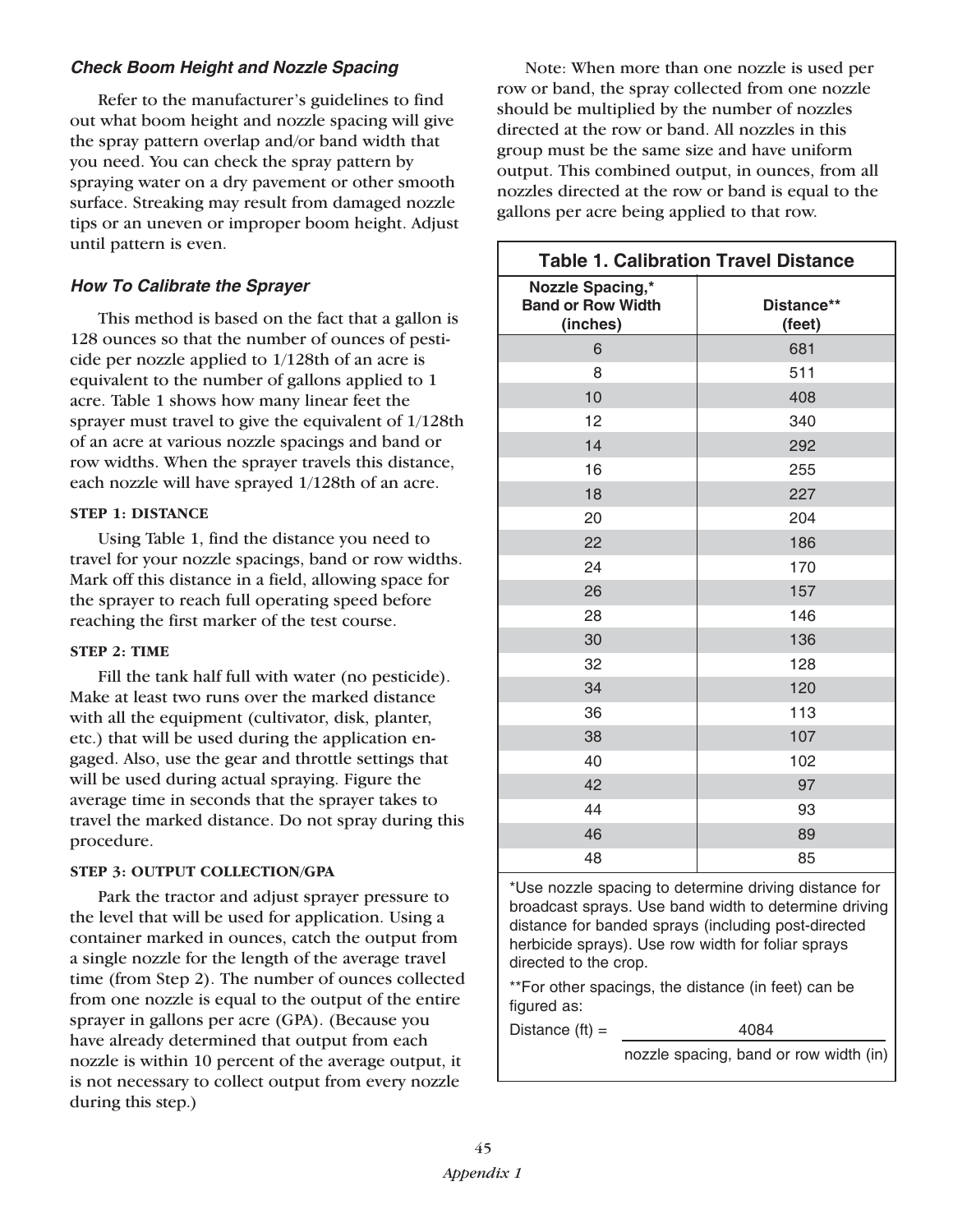#### **STEP 4: HOW MUCH TO USE**

After calibrating the equipment, figure the amount of pesticide and carrier to put in the tank to get the desired application rate based on the application method. See the examples for various application methods.

#### *Adjustments for Non-Water Carriers*

If you will be using a carrier other than water, the GPA number you get from following Steps 1, 2, and 3 can be adjusted by using a conversion factor from Table 2. Multiply the GPA value from Step 3 by the conversion factor to get the correct output for the solution being sprayed.

Example: From Step 3, you have found a GPA of 20 gallons per acre. If you will be applying the pesticide with 28 percent nitrogen solution, the conversion factor is .89, and you will multiple 20 x .89 to find an actual application rate of 17.8 GPA.

| <b>Table 2. Conversion Factors</b><br>for Non-Water Carriers |                         |               |  |  |  |  |
|--------------------------------------------------------------|-------------------------|---------------|--|--|--|--|
| <b>Conversion</b><br><b>Weight of Solution</b>               |                         |               |  |  |  |  |
|                                                              | in pounds per gallon    | <b>Factor</b> |  |  |  |  |
| 6.6                                                          | (kerosene)              | 1.26          |  |  |  |  |
| 7.0                                                          |                         | 1.09          |  |  |  |  |
| 8.0                                                          |                         | 1.02          |  |  |  |  |
| 8.34                                                         | (water)                 | 1.00          |  |  |  |  |
| 9.0                                                          |                         | .96           |  |  |  |  |
| 10.0                                                         |                         | .91           |  |  |  |  |
| 10.65                                                        | (28% nitrogen solution) | .89           |  |  |  |  |
| 10.8                                                         | (30% nitrogen solution) | .88           |  |  |  |  |
| 11.0                                                         | (7-27-7 fertilizer)     | .87           |  |  |  |  |
| 11.06                                                        | (32% nitrogen solution) | .87           |  |  |  |  |
| 11.4                                                         | $(10-34-0$ fertilizer)  | .86           |  |  |  |  |
| 11.5                                                         | $(12 - 0 - 26)$         | .85           |  |  |  |  |
| 11.6                                                         | $(11-37-0)$ fertilizer) | .85           |  |  |  |  |
| 12.0                                                         |                         | .83           |  |  |  |  |
| 14.0                                                         |                         | .77           |  |  |  |  |
|                                                              |                         |               |  |  |  |  |

#### *Sprayer Calibration Examples*

#### **EXAMPLE 1: BROADCAST APPLICATION**

- **•** Field size: 30 acres.
- **•** Planned application: Broadcast herbicide.
- **•** Nozzle spacing: 22 inches.
- **•** Rate per acre: 2 pints.

*— Step 1. —* Based on a 22-inch nozzle spacing, you need to drive 186 feet (from Table 1).

*— Step 2. —*

You determine that it takes 32 seconds to drive 186 feet.

$$
-Step 3.
$$

Output per nozzle for 32 seconds is 13 ounces. This means your sprayer is applying 13 gallons per acre.

#### *— Step 4. —*

To figure out how much herbicide is needed to treat the field:

• Multiply the number of acres (30) by the

gallons-per-acre output (13) to determine the amount of total spray solution needed to treat the field:

- 30 acres
- x 13 gallons per acre
- = 390 gallons spray solution.
- **•** The amount of herbicide needed to treat the field is:
	- 30 acres
	- x 2 pints per acre
	- $= 60$  pints or 7.5 gallons.
- **•** Add 7.5 gallons of herbicide to 382.5 gallons of water (390-7.5) to treat the 30-acre field.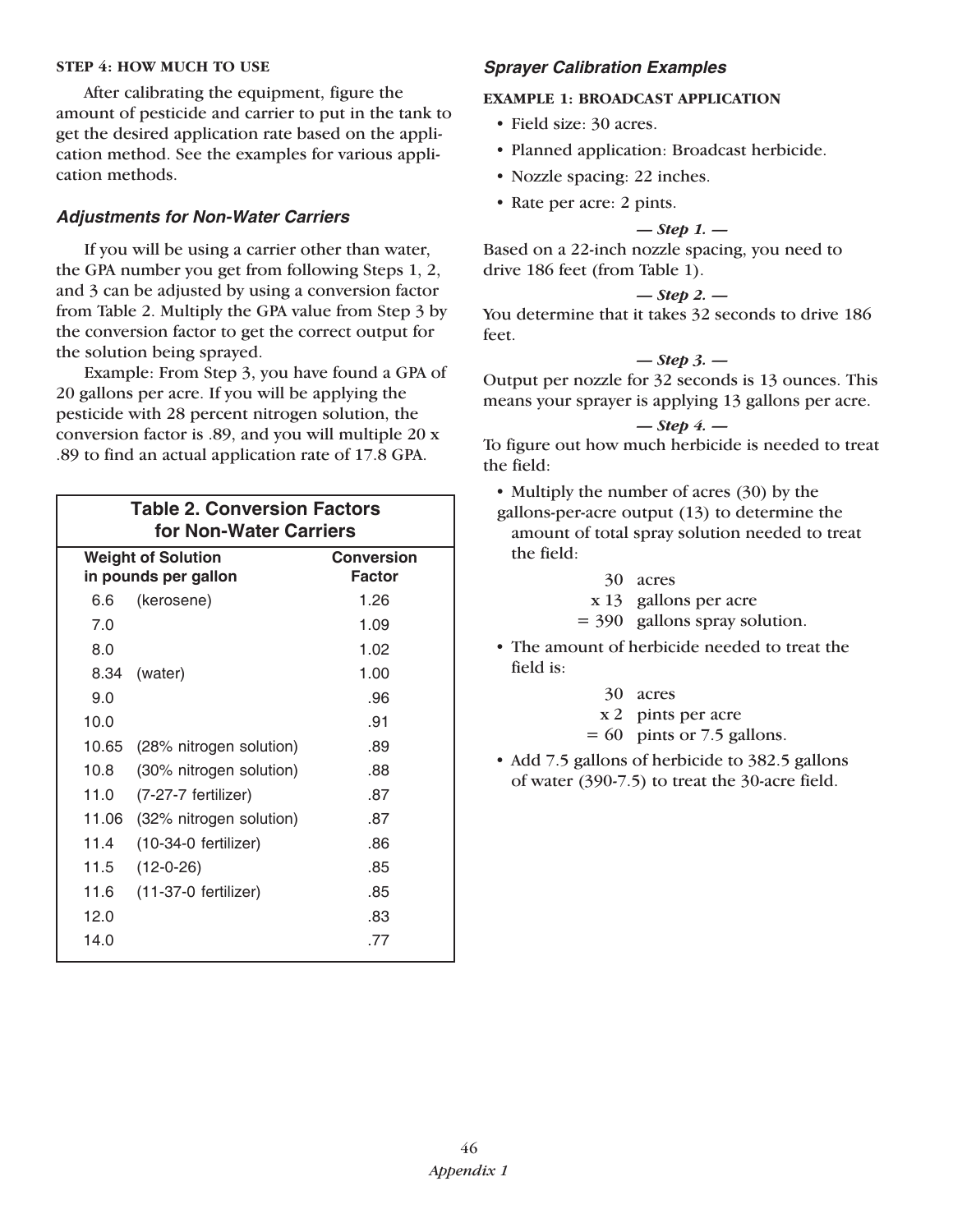#### **EXAMPLE 2: BANDED APPLICATION USING ONE NOZZLE PER ROW**

- **•** Field size: 30 acres.
- **•** Planned application: Herbicide in 12-inch band over corn rows spaced 36 inches apart.
- **•** Label rate (broadcast): 1.5 quarts per acre.

#### *— Step 1. —*

Based on a band width of 12 inches, you need to drive 340 feet (Table 1).

#### *— Step 2. —*

You determine that it takes 58 seconds to drive 340 feet.

#### *— Step 3. —*

Output per nozzle for 58 seconds is 12.5 ounces. This means your sprayer is applying 12.5 gallons per *treated* acre. **Note:** When you apply pesticides in a band, you are treating only a fraction of the total area of the field. This area is referred to as *treated* acres. To determine how many treated acres there are in a specified field acreage, multiply the field acreage by the ratio of the band width to the row width:

> Treated acres = field acres x (band width divided by row width).

In this example,

30 acres

- x (12-inch bands divided by 36-inch rows)
- = 10 treated acres.

#### *— Step 4. —*

To figure out how much herbicide is needed to treat the field:

- **•** Multiply the number of treated acres by gallons per treated acre to determine the amount of total spray solution needed to treat the entire field:
	- 10 treated acres
	- x 12.5 gallons per treated acre
	- $= 125$  gallons spray solution
- **•** Determine the amount of herbicide needed to treat the 30-acre field by multiplying the number of treated acres by the labeled broadcast rate:
	- 10 treated acres
	- x 1.5 quarts per acre
	- $= 15$  quarts or 3.75 gallons.

**•** Add 3 gallons and 3 quarts of herbicide to 121 gallons and 1 quart of water (125 gallons - 3.75 gallons of herbicide  $= 121.25$  gallons) to treat the 30-acre field.

#### **EXAMPLE 3: DIRECTED FOLIAR SPRAY APPLICATION USING MORE THAN ONE NOZZLE PER ROW**

- **•** Field size: 30 acres.
- **•** Planned application: 3-nozzle application of fungicide to crop planted in 40-inch rows.
- **•** Label rate (broadcast): 2.5 quarts per acre.

#### *— Step 1. —*

Based on a row spacing of 40 inches, you need to drive 102 feet (Table 1).

#### *— Step 2. —*

You determine that it takes 15 seconds to drive 102 feet.

#### *— Step 3. —*

Output per nozzle for 15 seconds is 6 ounces. Assuming all nozzles are the same type and have uniform output, the group output from the 3 nozzles per row equals 18 ounces (3 nozzles x 6 ounces per nozzle). This means your sprayer is applying 18 gallons per acre. If all the nozzles are not the same type, measure the output from each nozzle of the group and add them together. This total, in ounces, is equal to gallons per acre.

#### *— Step 4. —*

To calculate how much fungicide is needed to treat the field:

- **•** Multiply field acres by the gallons-per-acre output to determine the amount of total spray solution needed to treat the field.
	- 30 acres
	- x 18 gallons per acre
	- = 540 gallons spray solution.
- **•** The amount of fungicide needed to treat the field is:
	- 30 acres
	- x 2.5 quarts per acre
	- = 75 quarts or 18.75 gallons.
- **•** Add 18 gallons and 3 quarts of fungicide to 521 gallons and 1 quart of water (540 gallons - 18.75 gallons of fungicide  $= 521.25$  gallons of water) to treat the 30-acre field.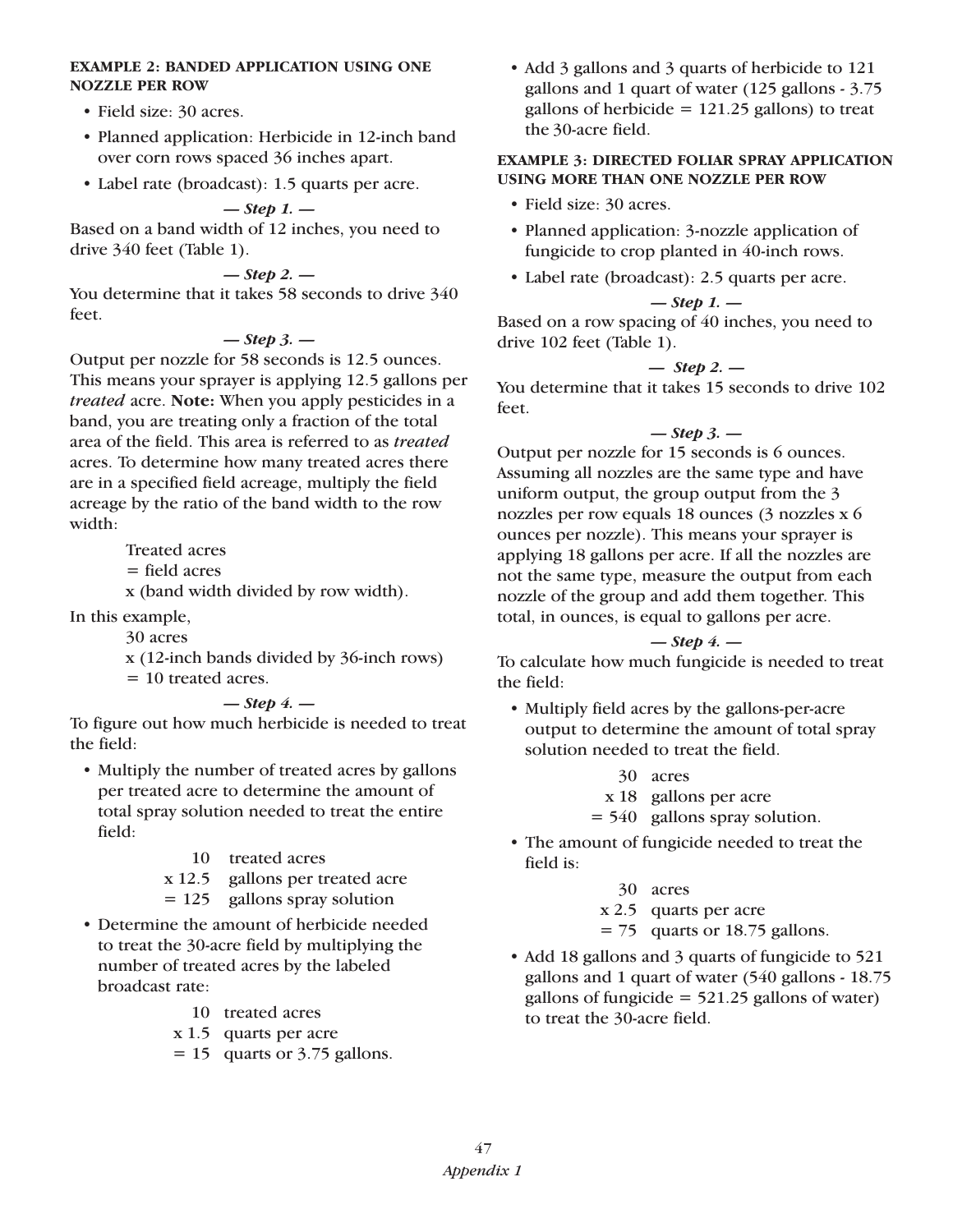| <u> 1989 - Andrea Santana, amerikana amerikana amerikana amerikana amerikana amerikana amerikana amerikana amerika</u> |
|------------------------------------------------------------------------------------------------------------------------|
|                                                                                                                        |
|                                                                                                                        |
|                                                                                                                        |
|                                                                                                                        |
|                                                                                                                        |
|                                                                                                                        |
|                                                                                                                        |
| a se de la construcción de la construcción de la construcción de la construcción de la construcción de la cons         |
| a series and the series of the series of the series of the series of the series of the series of the series of         |
| a series and the series of the series of the series of the series of the series of the series of the series of         |
|                                                                                                                        |
|                                                                                                                        |
|                                                                                                                        |
|                                                                                                                        |
|                                                                                                                        |
|                                                                                                                        |
|                                                                                                                        |
|                                                                                                                        |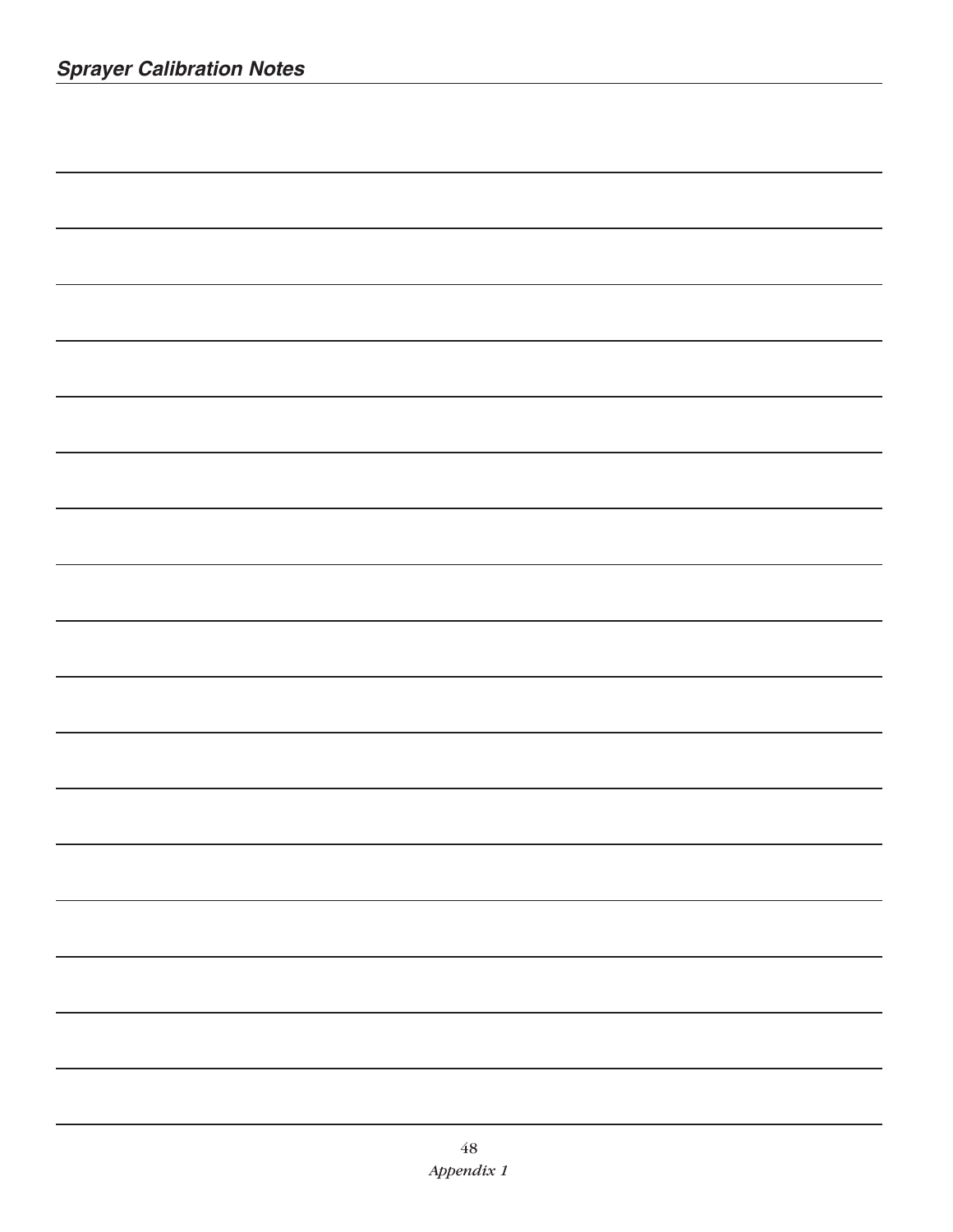*Sprayer Calibration Log*

| <b>Date</b><br>calibrated             |  |  |  |
|---------------------------------------|--|--|--|
| <b>Sprayer</b><br>brand               |  |  |  |
| <b>Sprayer</b><br>type                |  |  |  |
| <b>Sprayer</b><br>model               |  |  |  |
| Nozzle type<br>and size               |  |  |  |
| <b>Boom</b><br>height                 |  |  |  |
| <b>Pressure</b>                       |  |  |  |
| <b>Speed</b><br>(mph)                 |  |  |  |
| Throttle<br>(rpm)                     |  |  |  |
| <b>Tractor</b><br>model               |  |  |  |
| <b>Tractor</b><br>gear                |  |  |  |
| <b>Spray volume</b><br>(gallons/acre) |  |  |  |

Adapted from *Pesticide Applicator Log* by James Dill, James Dwyer, and Leigh Morrow. University of Maine Cooperative Extension. 1993.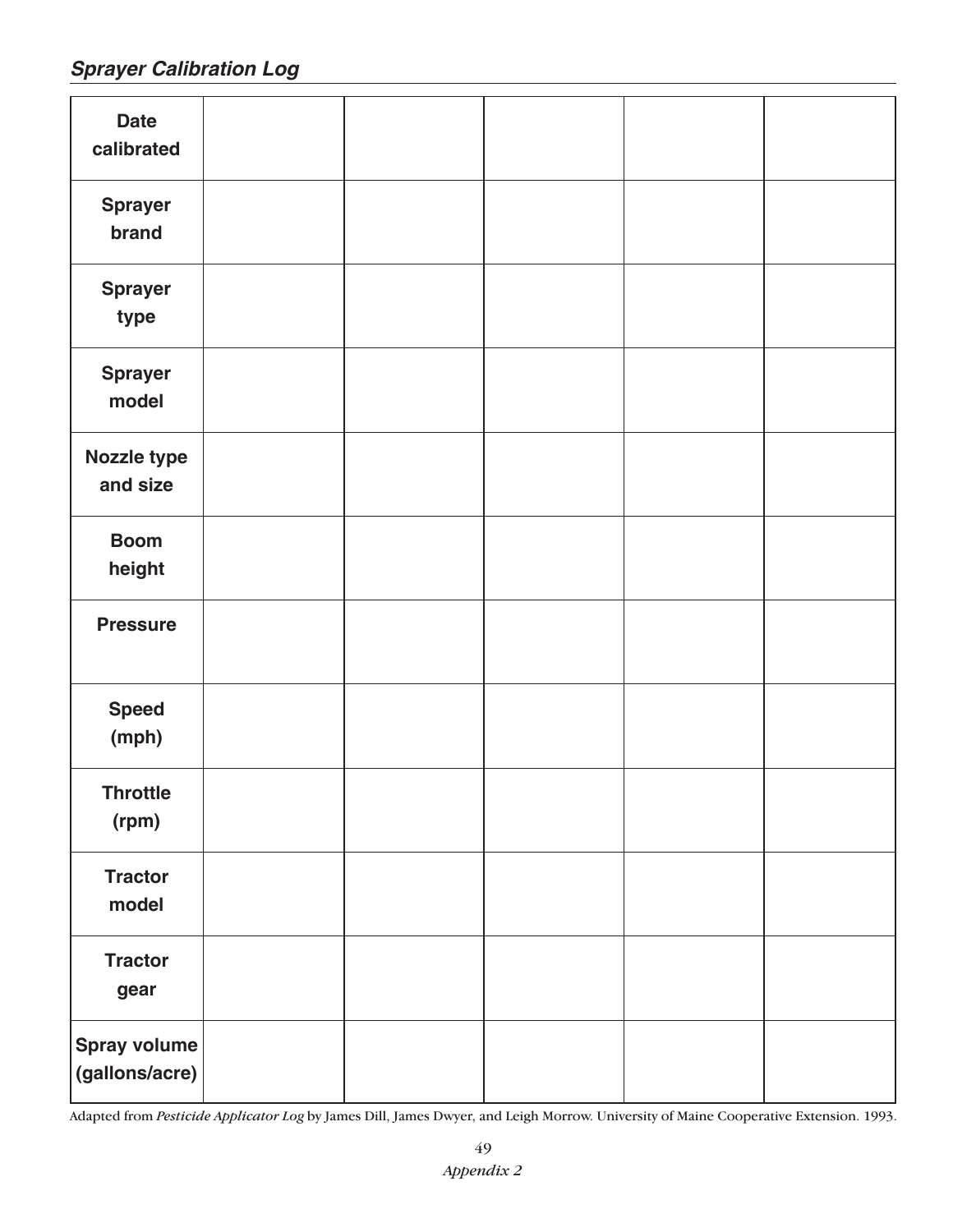#### *Table of Measurements*

ft ...........foot or feet g ...........gram

| <b>STANDARD MEASURE</b>                                                                                                                                                                                                                                                                                          |                                                                                                                                                                                      |                                                                                                                                                                                                                                                                                       | <b>METRIC CONVERSION</b>                                  |
|------------------------------------------------------------------------------------------------------------------------------------------------------------------------------------------------------------------------------------------------------------------------------------------------------------------|--------------------------------------------------------------------------------------------------------------------------------------------------------------------------------------|---------------------------------------------------------------------------------------------------------------------------------------------------------------------------------------------------------------------------------------------------------------------------------------|-----------------------------------------------------------|
| <b>LENGTH:</b>                                                                                                                                                                                                                                                                                                   |                                                                                                                                                                                      | <b>LENGTH:</b>                                                                                                                                                                                                                                                                        |                                                           |
| 1 ft = 12 in<br>$1 yd = 3 ft$<br>1 mi = $5,280$ ft<br>1 mph = $88 \text{ ft} / 1 \text{ min}$                                                                                                                                                                                                                    |                                                                                                                                                                                      | $1 in = 25.4 mm = 2.54 cm$<br>1 ft = $304.8$ mm = $30.48$ cm<br>$1 yd = 914.4$ mm = 91.44 cm = 0.914 m<br>$1 \text{ mi} = 1,609 \text{ m} = 1.61 \text{ km}$<br>1 mm = $0.03937$ in<br>1 cm = $0.394$ in = $0.0328$ ft<br>$1 m = 39.37 in = 3,281 ft$<br>$1 km = 3,281 ft = 0.621 mi$ |                                                           |
| AREA:<br>1 sq in = $0.007$ sq ft<br>1 sq ft = $144$ sq in<br>1 sq yd = 1,296 sq in = 9 sq ft<br>1 ac = $43,560$ sq ft = $4,840$ sq yd                                                                                                                                                                            |                                                                                                                                                                                      | <b>AREA:</b><br>1 sq in = $6.45$ sq cm<br>1 sq ft = $929$ sq cm<br>1 sq yd = $8,361$ sq cm = $0.8361$ sq m<br>1 ac = 4,050 sq m = $0.405$ h<br>1 sq $cm = 0.155$ sq in<br>1 sq $m = 1,550$ sq in = 10.76 sq ft<br>1 h = $107,600$ sq ft = 2.47 ac                                     |                                                           |
| <b>VOLUME:</b><br>1 tsp = $0.17$ fl oz<br>1 tbs = $3$ tsp<br>1 fl $oz = 2$ tbs = 6 tsp<br>1 $cup = 8$ fl $oz = 16$ tbs<br>1 pt = $2$ cups = $16$ fl oz<br>1 $qt = 2 pt = 32 ft oz$<br>1 gal = $4$ qt = $8$ pt = 128 fl oz = 231 cu in<br>Note: To convert liquid ounces to gallons, multiply by 0.0078125 (.008) |                                                                                                                                                                                      | <b>VOLUME:</b><br>1 fl $oz = 29.5$ ml = 0.0295 L<br>1 pt = 437 ml = $0.437$ L<br>1 qt = $945$ ml = 0.945 L<br>1 gal = $3,785$ ml = $3.785$ L<br>1 ml = $0.033$ fl oz                                                                                                                  | $1 L = 33.8$ fl oz = 2.112 pt = 1.057 qt = 0.264 gal      |
| <b>WEIGHT:</b><br>$1 oz = 0.0625 lb$<br>$1 lb = 16 oz$<br>1 ton = $2,000$ lb<br>1 gal of water = $8.34$ lb                                                                                                                                                                                                       |                                                                                                                                                                                      | <b>WEIGHT:</b><br>$1 oz = 28.35 g$<br>1 lb = $454$ g = 0.4536 kg<br>1 ton = $907$ kg<br>1 gal of water = $3.786$ kg<br>$1 g = 0.035 oz$<br>1 kg = $35.27$ oz = 2.205 lb                                                                                                               |                                                           |
| <b>CONCENTRATION:</b><br>1 part per million (ppm) = $0.00001$ percent =<br>0.013 oz in 100 gal of water<br>1 percent = $10,000$ ppm<br>$0.1$ percent = 1,000 ppm<br>$0.01$ percent = 100 ppm<br>$0.001$ percent = 10 ppm                                                                                         |                                                                                                                                                                                      | <b>CONCENTRATION:</b><br>1 part per million (ppm) = 1 milligram/liter =<br>1 milligram/kilogram<br>1 percent = $10$ grams/liter<br>0.1 percent = $1,000$ milligrams/liter<br>$0.01$ percent = 100 milligrams/liter<br>$0.001$ percent = 10 milligrams/liter                           |                                                           |
| <b>TEMPERATURE:</b><br>Example: 30 degrees $C = 86$ degrees F. (30 x 1.8 + 32).<br>Example: 50 degrees $F = 10$ degrees C (50 - 32 x 0.56).                                                                                                                                                                      | To convert degrees Celsius (C) to degrees Fahrenheit (F): multiply by 1.8 and add 32.<br>To convert degrees Fahrenheit (F) to degrees Celsius (C): subtract 32 and multiply by 0.56. |                                                                                                                                                                                                                                                                                       |                                                           |
| <b>ABBREVIATIONS</b>                                                                                                                                                                                                                                                                                             | gal  gallon                                                                                                                                                                          | Ib  pound                                                                                                                                                                                                                                                                             | ml  milliliter                                            |
| ac  acre<br>cm centimeter<br>fl oz fluid ounce                                                                                                                                                                                                                                                                   | h hectare<br>$(1h=10,000$ square meters)<br>in $\ldots$ inch<br>kg kilogram                                                                                                          | mi  mile<br>0Z Ounce<br>pt  pint<br>m meter                                                                                                                                                                                                                                           | mm  millimeter<br>qt quart<br>sq square<br>tbs tablespoon |

Adapted from *The Safe and Effective Use of Pesticides* by Patrick Marer, Mary Louise Flint, and Michael Stimmann. University of California. Publication 3324. 1988.

km ........ kilometer L ...........liter

mg ........ milligram min ....... minute

tsp ........teaspoon yd .........yard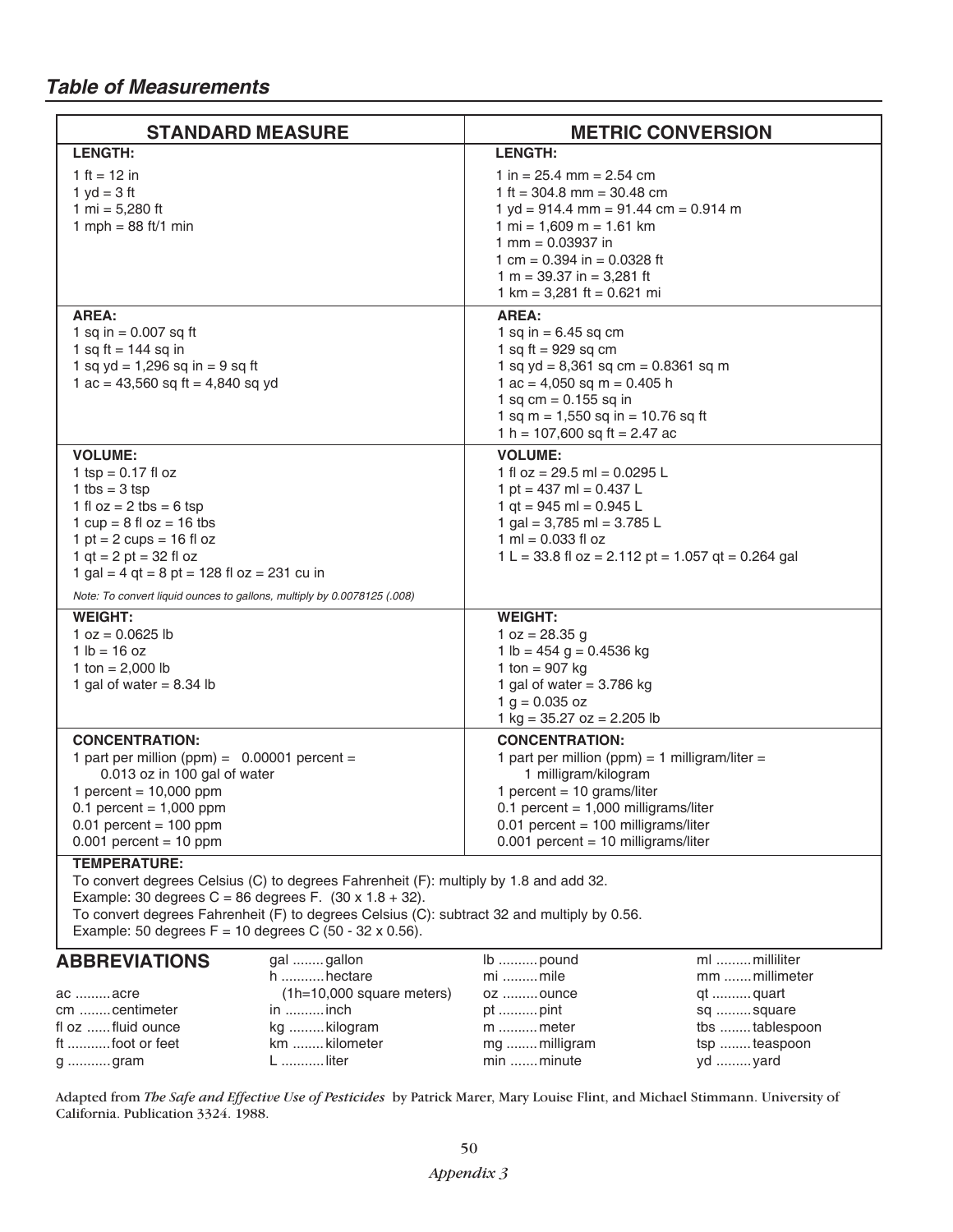|                | January 2003   |                 |                 |                |                |                | February 2003 |                |                   |                       |                |                |                | <b>March 2003</b> |                |               |                       |                |                |                | <b>April 2003</b> |                |                   |                   |                |                |                |  |
|----------------|----------------|-----------------|-----------------|----------------|----------------|----------------|---------------|----------------|-------------------|-----------------------|----------------|----------------|----------------|-------------------|----------------|---------------|-----------------------|----------------|----------------|----------------|-------------------|----------------|-------------------|-------------------|----------------|----------------|----------------|--|
| s              | M              | т               | W               | т              | F              | s              | s             | М              | т                 | w                     | т              | F              | s              | s                 | М              | т             | W                     | т              | F              | s              | s                 | м              | т                 | w                 | т              | F              | s              |  |
|                |                |                 | 1               | $\mathbf{2}$   | 3              | 4              |               |                |                   |                       |                |                | 1              |                   |                |               |                       |                |                | 1              |                   |                | $\mathbf{1}$      | 2                 | З              | 4              | 5              |  |
| 5              | 6              | 7               | 8               | 9              | 10             | 11             | 2             | З              | 4                 | 5                     | 6              | $\overline{7}$ | 8              | 2                 | 3              | 4             | 5                     | 6              | $\overline{7}$ | 8              | 6                 | 7              | 8                 | 9                 | 10             | 11             | 12             |  |
| 12             | 13             | 14              | 15              | 16             | 17             | 18             | 9             | 10             | 11                | 12                    | 13             | 14             | 15             | 9                 | 10             | 11            | 12                    | 13             | 14             | 15             | 13                | 14             | 15                | 16                | 17             | 18             | 19             |  |
| 19             | 20             | 21              | 22              | 23             | 24             | 25             | 16            | 17             | 18                | 19                    | 20             | 21             | 22             | 16                | 17             | 18            | 19                    | 20             | 21             | 22             | 20                | 21             | 22                | 23                | 24             | 25             | 26             |  |
| 26             | 27             | 28              | 29              | 30             | 31             |                | 23            | 24             | 25                | 26                    | 27             | 28             |                | 23                | 24             | 25            | 26                    | 27             | 28             | 29             | 27                | 28             | 29                | 30                |                |                |                |  |
|                |                |                 |                 |                |                |                |               |                |                   |                       |                |                |                | 30                | 31             |               |                       |                |                |                |                   |                |                   |                   |                |                |                |  |
|                |                |                 | <b>May 2003</b> |                |                |                |               |                |                   | <b>June 2003</b>      |                |                |                |                   |                |               | <b>July 2003</b>      |                |                |                |                   |                | August 2003       |                   |                |                |                |  |
| S              | M              | т               | W               | т              | F              | S              | s             | M              | т                 | W                     | т              | F              | S              | S                 | М              | т             | W                     | т              | F              | S              | s                 | М              | т                 | W                 | т              | F              | S              |  |
|                |                |                 |                 | 1              | $\overline{2}$ | 3              | 1             | $\overline{c}$ | 3                 | 4                     | 5              | 6              | 7              |                   |                | 1             | $\overline{2}$        | 3              | 4              | 5              |                   |                |                   |                   |                | 1              | 2              |  |
| 4              | 5              | 6               | 7               | 8              | 9              | 10             | 8             | 9              | 10                | 11                    | 12             | 13             | 14             | 6                 | 7              | 8             | 9                     | 10             | 11             | 12             | З                 | $\overline{4}$ | 5                 | 6                 | $\overline{7}$ | 8              | 9              |  |
| 11             | 12             | 13              | 14              | 15             | 16             | 17             | 15            | 16             | 17                | 18                    | 19             | 20             | 21             | 13                | 14             | 15            | 16                    | 17             | 18             | 19             | 10                | 11             | 12                | 13                | 14             | 15             | 16             |  |
| 18             | 19             | 20              | 21              | 22             | 23             | 24             | 22            | 23             | 24                | 25                    | 26             | 27             | 28             | 20                | 21             | 22            | 23                    | 24             | 25             | 26             | 17                | 18             | 19                | 20                | 21             | 22             | 23             |  |
| 25             | 26             | 27              | 28              | 29             | 30             | 31             | 29            | 30             |                   |                       |                |                |                | 27                | 28             | 29            | 30                    | 31             |                |                | 24                | 25             | 26                | 27                | 28             | 29             | 30             |  |
|                |                |                 |                 |                |                |                |               |                |                   |                       |                |                |                |                   |                |               |                       |                |                |                | 31                |                |                   |                   |                |                |                |  |
|                |                | September 2003  |                 |                |                |                |               |                | October 2003      |                       |                |                |                |                   |                |               | November 2003         |                |                |                |                   |                | December 2003     |                   |                |                |                |  |
| s              | м              | т               | W               | т              | F              | S              | s             | M              | т                 | W                     | T.             | F              | $\mathbf{s}$   | s                 | M              | т             | W                     | т              | F              | S              | s                 | M              | т                 | W                 | т              | F              | s              |  |
|                | 1              | $\overline{2}$  | 3               | $\overline{4}$ | 5              | 6              |               |                |                   | 1                     | 2              | 3              | $\overline{4}$ |                   |                |               |                       |                |                | $\mathbf{1}$   |                   | $\mathbf{1}$   | $\overline{2}$    | 3                 | 4              | 5              | 6              |  |
| $\overline{7}$ | 8              | 9               | 10              | 11             | 12             | 13             | 5             | 6              | 7                 | 8                     | 9              | 10             | 11             | 2                 | 3              | 4             | 5                     | 6              | 7              | 8              | 7                 | 8              | 9                 | 10                | 11             | 12             | 13             |  |
| 14             | 15             | 16              | 17              | 18             | 19             | 20             | 12            | 13             | 14                | 15                    | 16             | 17             | 18             | 9                 | 10             | 11            | 12                    | 13             | 14             | 15             | 14                | 15             | 16                | 17                | 18             | 19             | 20             |  |
| 21             | 22             | 23              | 24              | 25             | 26             | 27             | 19            | 20             | 21                | 22                    | 23             | 24             | 25             | 16                | 17             | 18            | 19                    | 20             | 21             | 22             | 21                | 22             | 23                | 24                | 25             | 26             | 27             |  |
| 28             | 29             | 30              |                 |                |                |                | 26            | 27             | 28                | 29                    | 30             | 31             |                | 23                | 24             | 25            | 26                    | 27             | 28             | 29             | 28                | 29             | 30                | 31                |                |                |                |  |
|                |                |                 |                 |                |                |                |               |                |                   |                       |                |                |                | 30                |                |               |                       |                |                |                |                   |                |                   |                   |                |                |                |  |
|                |                | January 2004    |                 |                |                |                |               |                | February 2004     |                       |                |                |                |                   |                |               | <b>March 2004</b>     |                |                |                |                   |                |                   | April 2004        |                |                |                |  |
| s              | М              | т               | W               | т              | F              | S              | s             | M              | т                 | W                     | т              | F              | S              | s                 | М              | т             | W                     | т              | F              | s              | s                 | М              | т                 | W                 | т              | Е              | s              |  |
|                |                |                 |                 | 1              | $\overline{2}$ | 3              | 1             | $\mathbf{2}$   | 3                 | 4                     | 5              | 6              | $\overline{7}$ |                   | 1              | 2             | 3                     | $\overline{4}$ | 5              | 6              |                   |                |                   |                   | $\mathbf{1}$   | $\overline{2}$ | 3              |  |
| 4              | 5              | 6               | 7               | 8              | 9              | 10             | 8             | 9              | 10                | 11                    | 12             | 13             | 14             | 7                 | 8              | 9             | 10                    | 11             | 12             | 13             | 4                 | 5              | 6                 | 7                 | 8              | 9              | 10             |  |
| 11             | 12             | 13              | 14              | 15             | 16             | 17             | 15            | 16             | 17                | 18                    | 19             | 20             | 21             | 14                | 15             | 16            | 17                    | 18             | 19             | 20             | 11                | 12             | 13                | 14                | 15             | 16             | 17             |  |
| 18             | 19             | 20              | 21              | 22             | 23             | 24             | 22            | 23             | 24                | 25                    | 26             | 27             | 28             | 21                | 22             | 23            | 24                    | 25             | 26             | 27             | 18                | 19             | 20                | 21                | 22             | 23             | 24             |  |
| 25             | 26             | 27              | 28              | 29             | 30             | 31             | 29            |                |                   |                       |                |                |                | 28                | 29             | 30            | 31                    |                |                |                | 25                | 26             | 27                | 28                | 29             | 30             |                |  |
|                |                |                 | <b>May 2004</b> |                |                |                |               |                |                   | <b>June 2004</b>      |                |                |                |                   |                |               | <b>July 2004</b>      |                |                |                |                   |                | August 2004       |                   |                |                |                |  |
| S              | М              | т               | W               | т              | F              | s              | s             | M              | т                 | W                     | т              | F              | s              | s                 | М              | т             | W                     | т              | F              | S              | s                 | М              | т                 | W                 | т              | F              | s              |  |
|                |                |                 |                 |                |                | $\mathbf{1}$   |               |                | 1                 | 2                     | 3              | 4              | 5              |                   |                |               |                       | 1              | 2              | 3              | 1                 | $\overline{2}$ | 3                 | 4                 | 5              | 6              | $\overline{7}$ |  |
| 2              | З              | 4               | 5               | 6              | 7              | 8              | 6             | 7              | 8                 | 9                     | 10             | 11             | 12             | 4                 | 5              | 6             | 7                     | 8              | 9              | 10             | 8                 | 9              | 10                | 11                | 12             | 13             | 14             |  |
| 9              | 10             | 11              | 12              | 13             | 14             | 15             | 13            | 14             | 15                | 16                    | 17             | 18             | 19             | 11                | 12             | 13            | 14                    | 15             | 16             | 17             | 15                | 16             | 17                | 18                | 19             | 20             | 21             |  |
| 16             | 17             | 18              | 19              | 20             | 21             | 22             | 20            | 21             | 22                | 23                    | 24             | 25             | 26             | 18                | 19             | 20            | 21                    | 22             | 23             | 24             | 22                | 23             | 24                | 25                | 26             | 27             | 28             |  |
| 23             | 24             | 25              | 26              | 27             | 28             | 29             | 27            | 28             | 29                | 30                    |                |                |                | 25                | 26             | 27            | 28                    | 29             | 30             | 31             | 29                | 30             | 31                |                   |                |                |                |  |
| 30             | 31             |                 |                 |                |                |                |               |                |                   |                       |                |                |                |                   |                |               |                       |                |                |                |                   |                |                   |                   |                |                |                |  |
|                |                | September 2004  |                 |                |                |                |               |                |                   |                       | October 2004   |                |                |                   |                | November 2004 |                       |                |                |                |                   | December 2004  |                   |                   |                |                |                |  |
| s              | М              |                 |                 |                | Е              | S              | s             | M              | т                 | W                     | т              | F              | $\mathbf{s}$   | s                 | М              | т             | W                     | т              | F              | s              | s                 | M              |                   | W                 | т              | F              | S              |  |
|                |                | т               | W               | т              |                |                |               |                |                   |                       |                |                |                |                   |                |               |                       |                |                |                |                   |                | т                 |                   |                |                |                |  |
|                |                |                 | 1               | $\mathbf{2}$   | 3              | $\overline{4}$ |               |                |                   |                       |                | 1              | 2              |                   | $\mathbf 1$    | 2             | 3                     | 4              | 5              | 6              |                   |                |                   | 1                 | 2              | 3              | 4              |  |
| 5              | 6              | 7               | 8               | 9              | 10             | 11             | З             | $\overline{4}$ | 5                 | 6                     | 7              | 8              | 9              | 7                 | 8              | 9             | 10                    | 11             | 12             | 13             | 5                 | 6              | 7                 | 8                 | 9              | 10             | 11             |  |
| 12             | 13             | 14              | 15              | 16             | 17             | 18             | 10            | 11             | 12                | 13                    | 14             | 15             | 16             | 14                | 15             | 16            | 17                    | 18             | 19             | 20             | 12                | 13             | 14                | 15                | 16             | 17             | 18             |  |
| 19             | 20             | 21              | 22              | 23             | 24             | 25             | 17            | 18             | 19                | 20                    | 21             | 22             | 23             | 21                | 22             | 23            | 24                    | 25             | 26             | 27             | 19                | 20             | 21                | 22                | 23             | 24             | 25             |  |
|                | 26 27          | 28              | 29              | 30             |                |                |               | 24 25          | 26                | 27                    | 28 29          |                | 30             | 28                | 29             | 30            |                       |                |                |                | 26 27             |                | 28                | 29                | 30             | 31             |                |  |
|                |                |                 |                 |                |                |                | 31            |                |                   |                       |                |                |                |                   |                |               |                       |                |                |                |                   |                |                   |                   |                |                |                |  |
|                |                | January 2005    |                 |                |                |                |               |                | February 2005     |                       |                |                |                |                   |                |               | <b>March 2005</b>     |                |                |                |                   |                |                   | <b>April 2005</b> |                |                |                |  |
| s l            | М              | т               | W               | Τ.             | E              | S              | s             | М              | т                 | W                     | т              | F.             | s              | s                 | М              | т             | W                     | т              | F.             | s              | s                 | М              | т                 | W                 | Т.             | E              | s              |  |
|                |                |                 |                 |                |                | 1              |               |                | $\mathbf{1}$      | $\overline{2}$        | $\overline{3}$ | $\overline{4}$ | 5              |                   |                | $\mathbf{1}$  | $\overline{2}$        | 3              | 4              | 5              |                   |                |                   |                   |                | $\mathbf{1}$   | 2              |  |
| 2              | З              | 4               | 5               | 6              | 7              | 8              | 6             | 7              | 8                 | 9                     | 10             | 11             | 12             | 6                 | 7              | 8             | 9                     | 10             | 11             | 12             | З                 | 4              | 5                 | 6                 | 7              | 8              | 9              |  |
| 9              | 10             | 11              | 12<br>19        | 13<br>20       | 14             | 15<br>22       | 13<br>20      | 14             | 15<br>22          | 16<br>23              | 17<br>24       | 18<br>25       | 19<br>26       | 13                | 14<br>21       | 15<br>22      | 16                    | 17<br>24       | 18<br>25       | 19<br>26       | 10<br>17          | 11             | 12                | 13<br>20          | 14<br>21       | 15             | 16             |  |
|                | $16$   17      | 18              | 26              |                | 21             | 29             | 27            | 21             |                   |                       |                |                |                | 20<br>27          | 28             |               | 23                    | 31             |                |                | 24                | 18             | 19<br>26          | 27                | 28             | 22             | 23<br>30       |  |
| 23             | 24             | 25              |                 | 27             | 28             |                |               | 28             |                   |                       |                |                |                |                   |                | 29            | 30                    |                |                |                |                   | 25             |                   |                   |                | 29             |                |  |
| 30             | 31             |                 |                 |                |                |                |               |                |                   |                       |                |                |                |                   |                |               |                       |                |                |                |                   |                |                   |                   |                |                |                |  |
| s              | М              | т               | May 2005<br>W   | т              | Е              | S              | S             | M              | т                 | <b>June 2005</b><br>W | т              | F              | S              | s                 | М              | Τ.            | <b>July 2005</b><br>W | т              | F              | s              | S                 | M              | August 2005<br>T. | W                 | T.             | F.             | S              |  |
| 1              | $\overline{2}$ | $\overline{3}$  | 4               | 5              | 6              | 7              |               |                |                   | 1.                    | $\overline{2}$ | З              | $\overline{4}$ |                   |                |               |                       |                | 1              | $\overline{2}$ |                   | 1              | $\overline{c}$    | 3                 | 4              | $\overline{5}$ | 6              |  |
| 8              | 9              | 10 <sub>1</sub> | 11              | 12             |                | 14             | 5             | 6              | $\overline{7}$    | 8                     | 9              | 10             | 11             | 3                 | 4              | 5             | 6                     | $\overline{7}$ | 8              | 9              | 7                 | 8              | 9                 | 10                | 11             | 12             | 13             |  |
|                | 15 16          | 17              | 18              | 19             | 13             | 21             | 12            |                | 14                | 15                    | 16             | 17             | 18             |                   | 11             | 12            |                       | 14             | 15             |                | 14                |                | 16                | 17                | 18             |                | 20             |  |
| 22             | 23             | 24              | 25              | 26             | 20<br>27       | 28             | 19            | 13<br>20       | 21                | 22                    |                | 24             | 25             | 10<br>17          | 18             |               | 13                    | 21             |                | 16             | 21                | 15             | 23                | 24                | 25             | 19<br>26       | 27             |  |
|                | 29 30          | 31              |                 |                |                |                | 26 27         |                | 28                | 29                    | 23<br>30       |                |                | 24                | 25             | 19<br>26      | 20<br>27              | 28             | 22<br>29       | 23<br>30       | 28 29             | 22             | 30                | 31                |                |                |                |  |
|                |                |                 |                 |                |                |                |               |                |                   |                       |                |                |                | 31                |                |               |                       |                |                |                |                   |                |                   |                   |                |                |                |  |
|                |                | September 2005  |                 |                |                |                |               |                |                   |                       |                |                |                |                   |                |               |                       |                |                |                |                   |                | December 2005     |                   |                |                |                |  |
| s              | М              | т               | W               | т              | Е              | S              | S             | M              | October 2005<br>т | W                     | т              | F              | s              | s                 | М              | т             | November 2005<br>W    | т              | F              | S              | s                 | М              | т                 | W                 | т              | F              | ${\bf s}$      |  |
|                |                |                 |                 | 1              | 2              | 3              |               |                |                   |                       |                |                | 1              |                   |                | 1             | 2                     | 3              | 4              | 5              |                   |                |                   |                   | 1.             | 2              | 3              |  |
| 4              | 5              | 6               | $\overline{7}$  | 8              | 9              | 10             | 2             | 3              | 4                 | 5                     | 6              | $\overline{7}$ | 8              | 6                 | $\overline{7}$ | 8             | 9                     | 10             | 11             | 12             | 4                 | 5              | 6                 | $\overline{7}$    | 8              | 9              | 10             |  |
| 11             | 12             |                 | 14              | 15             |                | 17             | 9             |                | 11                | 12                    |                | 14             |                |                   | 14             | 15            |                       | 17             | 18             |                |                   |                | 13                | 14                | 15             |                | 17             |  |
| 18             | 19             | 13<br>20        | 21              | 22             | 16<br>23       | 24             | 16            | 10<br>17       | 18                | 19                    | 13<br>20       | 21             | 15<br>22       | 13<br>20          | 21             | 22            | 16<br>23              | 24             | 25             | 19<br>26       | 11<br>18          | $12$<br>19     | 20                | 21                | 22             | 16<br>23       | 24             |  |
|                | 25 26          | 27              | 28              | 29             | 30             |                | 23            | 24             | 25                | 26                    | 27             | 28             | 29             | 27                | 28             | 29            | 30                    |                |                |                | 25                | 26             | 27                | 28                | 29             | 30             | 31             |  |
|                |                |                 |                 |                |                |                | 30 31         |                |                   |                       |                |                |                |                   |                |               |                       |                |                |                |                   |                |                   |                   |                |                |                |  |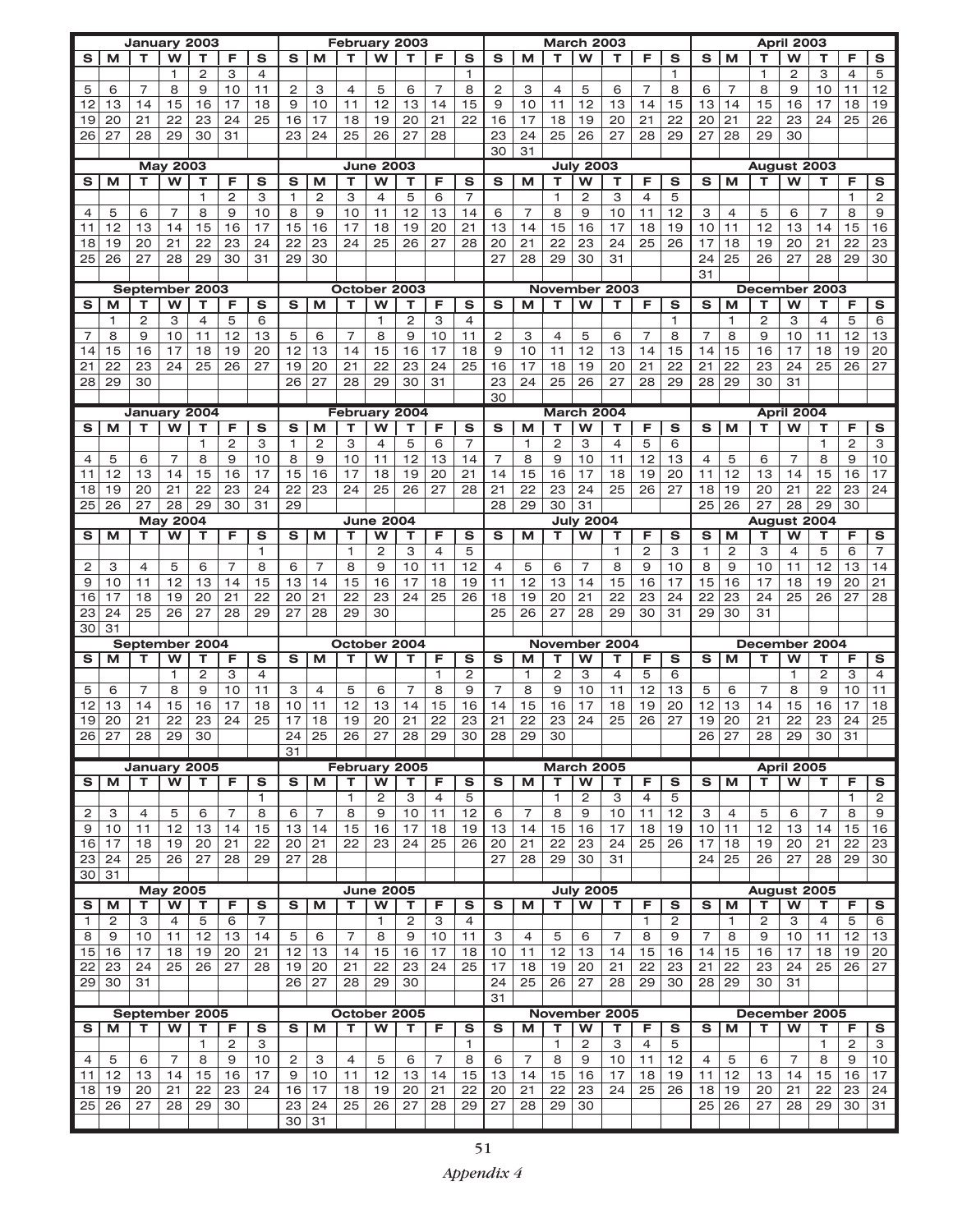| January 2006    |                |                     |                              |                      |                     | February 2006  |                  |                     |                |                               |                                   |                | <b>March 2006</b>       |                         |                |                   |                         |                | <b>April 2006</b>    |                         |                     |                   |                 |                              |                      |                   |                         |
|-----------------|----------------|---------------------|------------------------------|----------------------|---------------------|----------------|------------------|---------------------|----------------|-------------------------------|-----------------------------------|----------------|-------------------------|-------------------------|----------------|-------------------|-------------------------|----------------|----------------------|-------------------------|---------------------|-------------------|-----------------|------------------------------|----------------------|-------------------|-------------------------|
| s               | М              |                     | W                            | т                    | F                   | s              | s                | М                   | т              | W                             |                                   | Е              | s                       | s                       | М              | т                 | W                       | т              | F                    | s                       | s                   | М                 | т               | W                            | т                    | F                 | s                       |
| 1               | $\overline{2}$ | З                   | 4                            | 5                    | 6                   | 7              |                  |                     |                | 1                             | 2                                 | 3              | 4                       |                         |                |                   | $\mathbf{1}$            | $\mathbf{2}$   | 3                    | $\overline{4}$          |                     |                   |                 |                              |                      |                   | 1                       |
| 8<br>15         | 9<br>16        | 10<br>17            | 11<br>18                     | 12<br>19             | 13<br>20            | 14<br>21       | 5<br>12          | 6<br>13             | 7<br>14        | 8<br>15                       | 9<br>16                           | 10<br>17       | 11<br>18                | 5<br>12                 | 6<br>13        | 7<br>14           | 8<br>15                 | 9<br>16        | 10<br>17             | 11<br>18                | $\overline{2}$<br>9 | З<br>10           | 4<br>11         | 5<br>12                      | 6<br>13              | 7<br>14           | 8<br>15                 |
| 22              | 23             | 24                  | 25                           | 26                   | 27                  | 28             | 19               | 20                  | 21             | 22                            | 23                                | 24             | 25                      | 19                      | 20             | 21                | 22                      | 23             | 24                   | 25                      | 16                  | 17                | 18              | 19                           | 20                   | 21                | 22                      |
| 29              | 30             | 31                  |                              |                      |                     |                | 26               | $\overline{27}$     | 28             |                               |                                   |                |                         | 26                      | 27             | 28                | $\overline{29}$         | 30             | 31                   |                         | $\overline{23}$     | $\overline{24}$   | $\overline{25}$ | 26                           | 27                   | 28                | 29                      |
|                 |                |                     |                              |                      |                     |                |                  |                     |                |                               |                                   |                |                         |                         |                |                   |                         |                |                      |                         | 30                  |                   |                 |                              |                      |                   |                         |
|                 |                |                     | <b>May 2006</b>              |                      |                     |                |                  |                     |                | <b>June 2006</b>              |                                   |                |                         |                         |                |                   | <b>July 2006</b>        |                |                      |                         |                     |                   |                 | August 2006                  |                      |                   |                         |
| s               | М              | т                   | W                            | т                    | F                   | s              | s                | М                   | т              | W                             | т                                 | F              | s                       | s                       | М              | т                 | W                       | т              | F                    | s                       | s                   | М                 | т               | W                            | т                    | F                 | S                       |
|                 | 1              | $\mathbf{2}$        | 3                            | 4                    | 5                   | 6              |                  |                     |                |                               | 1                                 | $\overline{2}$ | З                       |                         |                |                   |                         |                |                      | $\mathbf{1}$            |                     |                   | 1               | $\overline{2}$               | 3                    | $\overline{4}$    | 5                       |
| 7<br>14         | 8<br>15        | 9<br>16             | 10<br>17                     | 11<br>18             | 12<br>19            | 13<br>20       | 4<br>11          | 5<br>12             | 6<br>13        | 7<br>14                       | 8<br>15                           | 9<br>16        | 10<br>17                | $\overline{2}$<br>9     | З<br>10        | 4<br>11           | 5<br>12                 | 6<br>13        | 7<br>14              | 8<br>15                 | 6<br>13             | 7<br>14           | 8<br>15         | 9<br>16                      | 10<br>17             | 11<br>18          | 12<br>19                |
| 21              | 22             | 23                  | 24                           | 25                   | 26                  | 27             | 18               | 19                  | 20             | 21                            | 22                                | 23             | 24                      | 16                      | 17             | 18                | 19                      | 20             | 21                   | 22                      | 20                  | 21                | 22              | 23                           | 24                   | 25                | 26                      |
| 28              | 29             | 30                  | 31                           |                      |                     |                | 25               | 26                  | 27             | 28                            | 29                                | 30             |                         | 23                      | 24             | 25                | 26                      | 27             | 28                   | 29                      | 27                  | 28                | 29              | 30                           | 31                   |                   |                         |
|                 |                |                     |                              |                      |                     |                |                  |                     |                |                               |                                   |                |                         | 30                      | 31             |                   |                         |                |                      |                         |                     |                   |                 |                              |                      |                   |                         |
|                 |                | September 2006      |                              |                      |                     |                |                  |                     | October 2006   |                               |                                   |                |                         |                         |                |                   | November 2006           |                |                      |                         |                     |                   |                 | December 2006                |                      |                   |                         |
| s               | М              | т                   | W                            | T                    | F                   | S              | s                | M                   | т              | W                             | т                                 | F              | $\mathbf{s}$            | S                       | М              | т                 | W                       | т              | F                    | S                       | S                   | М                 | т               | W                            | т                    | F                 | s                       |
|                 |                |                     |                              |                      | 1                   | $\overline{2}$ | 1                | $\overline{c}$      | 3              | 4                             | 5                                 | 6              | 7                       |                         |                |                   | 1                       | $\overline{2}$ | 3                    | 4                       |                     |                   |                 |                              |                      | 1                 | $\mathbf{2}$            |
| З<br>10         | 4<br>11        | 5<br>12             | 6<br>13                      | $\overline{7}$<br>14 | 8<br>15             | 9<br>16        | 8<br>15          | 9<br>16             | 10<br>17       | 11<br>18                      | 12<br>19                          | 13<br>20       | 14<br>21                | 5<br>12                 | 6<br>13        | 7<br>14           | 8<br>15                 | 9<br>16        | 10<br>17             | 11                      | 3<br>10             | 4<br>11           | 5<br>12         | 6<br>13                      | $\overline{7}$<br>14 | 8<br>15           | 9<br>16                 |
| 17              | 18             | 19                  | 20                           | 21                   | 22                  | 23             | 22               | 23                  | 24             | 25                            | 26                                | 27             | 28                      | 19                      | 20             | 21                | 22                      | 23             | 24                   | 18<br>25                | 17                  | 18                | 19              | 20                           | 21                   | 22                | 23                      |
| 24              | 25             | 26                  | 27                           | 28                   | 29                  | 30             | 29               | 30                  | 31             |                               |                                   |                |                         | 26                      | 27             | 28                | 29                      | 30             |                      |                         | 24                  | 25                | 26              | 27                           | 28                   | 29                | 30                      |
|                 |                |                     |                              |                      |                     |                |                  |                     |                |                               |                                   |                |                         |                         |                |                   |                         |                |                      |                         | 31                  |                   |                 |                              |                      |                   |                         |
|                 |                | January 2007        |                              |                      |                     |                |                  |                     | February 2007  |                               |                                   |                |                         |                         |                |                   | March 2007              |                |                      |                         |                     |                   |                 | April 2007                   |                      |                   |                         |
| s               | М              | т                   | W                            | т                    | F                   | S              | s                | M                   | т              | W                             | т                                 | F              | $\mathbf s$             | s                       | М              | т                 | W                       | т              | F                    | s                       | s                   | М                 | т               | W                            | т                    | F                 | S                       |
|                 | 1              | 2                   | З                            | $\overline{4}$       | 5                   | 6              |                  |                     |                |                               | 1                                 | 2              | З                       |                         |                |                   |                         | $\mathbf 1$    | $\overline{c}$       | 3                       | $\mathbf{1}$        | $\mathbf{2}$      | 3               | 4                            | 5                    | 6                 | 7                       |
| 7<br>14         | 8<br>15        | 9<br>16             | 10<br>17                     | 11<br>18             | 12<br>19            | 13<br>20       | 4<br>11          | 5<br>12             | 6<br>13        | $\overline{7}$<br>14          | 8<br>15                           | 9<br>16        | 10<br>17                | 4<br>11                 | 5<br>12        | 6<br>13           | $\overline{7}$<br>14    | 8<br>15        | 9<br>16              | 10<br>17                | 8<br>15             | 9<br>16           | 10<br>17        | 11<br>18                     | 12<br>19             | 13<br>20          | 14<br>21                |
| 21              | 22             | 23                  | 24                           | 25                   | 26                  | 27             | 18               | 19                  | 20             | 21                            | 22                                | 23             | 24                      | 18                      | 19             | 20                | 21                      | 22             | 23                   | 24                      | 22                  | 23                | 24              | 25                           | 26                   | 27                | 28                      |
| 28              | 29             | 30                  | 31                           |                      |                     |                | 25               | 26                  | 27             | 28                            |                                   |                |                         | 25                      | 26             | 27                | 28                      | 29             | 30                   | 31                      | 29                  | 30                |                 |                              |                      |                   |                         |
|                 |                |                     | <b>May 2007</b>              |                      |                     |                | <b>June 2007</b> |                     |                |                               |                                   |                |                         | <b>July 2007</b>        |                |                   |                         |                |                      | August 2007             |                     |                   |                 |                              |                      |                   |                         |
| s               | М              | т                   | W                            | т                    | F                   | s              | s                | М                   | т              | W                             | т                                 | Е              | $\mathbf{s}$            | s                       | М              | т                 | W                       | т              | Е                    | s                       | S                   | M                 | т               | W                            | т                    | F                 | S                       |
|                 |                | 1                   | 2                            | З                    | 4                   | 5              |                  |                     |                |                               |                                   | $\mathbf{1}$   | $\overline{2}$          | 1                       | $\overline{2}$ | 3                 | 4                       | 5              | 6                    | $\overline{7}$          |                     |                   |                 | 1                            | 2                    | 3                 | 4                       |
| 6<br>13         | 7<br>14        | 8<br>15             | 9<br>16                      | 10<br>17             | 11<br>18            | 12<br>19       | 3<br>10          | 4<br>11             | 5<br>12        | 6<br>13                       | 7<br>14                           | 8<br>15        | 9<br>16                 | 8<br>15                 | 9<br>16        | 10<br>17          | 11<br>18                | 12<br>19       | 13<br>20             | 14<br>21                | 5<br>12             | 6<br>13           | 7<br>14         | 8<br>15                      | 9<br>16              | 10<br>17          | 11<br>18                |
| 20              | 21             | 22                  | 23                           | 24                   | 25                  | 26             | 17               | 18                  | 19             | 20                            | 21                                | 22             | 23                      | 22                      | 23             | 24                | 25                      | 26             | 27                   | 28                      | 19                  | 20                | 21              | 22                           | 23                   | 24                | 25                      |
| 27              | 28             | 29                  | 30                           | 31                   |                     |                | 24               | 25                  | 26             | 27                            | 28                                | 29             | 30                      | 29                      | 30             | 31                |                         |                |                      |                         | 26                  | 27                | 28              | 29                           | 30                   | 31                |                         |
|                 |                | September 2007      |                              |                      |                     |                |                  |                     | October 2007   |                               |                                   |                |                         | November 2007           |                |                   |                         |                |                      |                         | December 2007       |                   |                 |                              |                      |                   |                         |
| s               | М              | т                   | W                            | т                    | F                   | s              | s                | M                   | т              | w                             | т                                 | F              | s                       | s                       | М              | т                 | W                       | т              | F                    | s                       | s                   | М                 | т               | W                            | т                    | F                 | $\overline{\mathbf{s}}$ |
|                 |                |                     |                              |                      |                     | 1              |                  | $\mathbf{1}$        | $\overline{2}$ | З                             | 4                                 | 5              | 6                       |                         |                |                   |                         | $\mathbf{1}$   | $\overline{2}$       | 3                       |                     |                   |                 |                              |                      |                   | 1                       |
| 2               | 3              | 4                   | 5                            | 6                    | 7                   | 8              | $\overline{7}$   | 8                   | 9              | 10                            | 11                                | 12             | 13                      | 4                       | 5              | 6                 | 7                       | 8              | 9                    | 10                      | $\overline{c}$      | З                 | $\overline{4}$  | 5                            | 6                    | 7                 | 8                       |
| 9<br>16         | 10<br>17       | 11<br>18            | 12<br>19                     | 13<br>20             | 14<br>21            | 15<br>22       | 14<br>21         | 15<br>22            | 16<br>23       | 17<br>24                      | 18<br>25                          | 19<br>26       | 20<br>27                | 11<br>18                | 12<br>19       | 13<br>20          | 14<br>21                | 15<br>22       | 16<br>23             | 17<br>24                | 9<br>16             | 10<br>17          | 11<br>18        | 12<br>19                     | 13<br>20             | 14<br>21          | 15<br>22                |
| 23              | 24             | 25                  | 26                           | 27                   | 28                  | 29             | 28               | 29                  | 30             | 31                            |                                   |                |                         | 25                      | 26             | 27                | 28                      | 29             | 30                   |                         | 23                  | 24                | 25              | 26                           | 27                   | 28                | 29                      |
| 30              |                |                     |                              |                      |                     |                |                  |                     |                |                               |                                   |                |                         |                         |                |                   |                         |                |                      |                         | 30 31               |                   |                 |                              |                      |                   |                         |
|                 |                | January 2008        |                              |                      |                     |                | February 2008    |                     |                |                               |                                   |                |                         |                         |                | <b>March 2008</b> |                         |                |                      | <b>April 2008</b>       |                     |                   |                 |                              |                      |                   |                         |
| s l             | М              | т                   | W                            | т                    | F.                  | S              | s                | М                   | т              | W                             | т                                 | F              | S                       | S                       | М              | т                 | W                       | т              | F                    | S                       | S                   | М                 | т               | W                            | т                    | Е                 | s                       |
|                 |                | 1                   | 2                            | З                    | 4                   | 5              |                  |                     |                |                               |                                   | 1              | $\overline{2}$          |                         |                |                   |                         |                |                      | $\mathbf{1}$            |                     |                   | 1               | $\overline{c}$               | З                    | 4                 | 5                       |
| 6<br>13         | 7<br>14        | 8<br>15             | 9<br>16                      | 10<br>17             | 11<br>18            | 12<br>19       | 3<br>10          | 4<br>11             | 5<br>12        | 6<br>13                       | $\overline{7}$<br>$\overline{14}$ | 8<br>15        | 9<br>16                 | $\overline{c}$<br>9     | 3<br>10        | 4<br>11           | 5<br>12                 | 6<br>13        | $\overline{7}$<br>14 | 8<br>15                 | 6<br>13 14          | 7                 | 8<br>15         | 9<br>16                      | 10<br>17             | 11<br>18          | 12<br>19                |
| 20 <sub>1</sub> | 21             | 22                  | 23                           | 24                   | 25                  | 26             | 17               | 18                  | 19             | 20                            | 21                                | 22             | 23                      | 16                      | 17             | 18                | 19                      | 20             | 21                   | $\overline{22}$         | 20                  | 21                | 22              | 23                           | 24                   | 25                | 26                      |
| 27              | 28             | 29                  | 30                           | 31                   |                     |                | 24               | 25                  | 26             | 27                            | 28                                | 29             |                         | 23                      | 24             | 25                | 26                      | 27             | 28                   | 29                      | 27                  | 28                | 29              | 30                           |                      |                   |                         |
|                 |                |                     |                              |                      |                     |                |                  |                     |                |                               |                                   |                |                         | 30                      | 31             |                   |                         |                |                      |                         |                     |                   |                 |                              |                      |                   |                         |
|                 |                |                     | <b>May 2008</b>              |                      |                     |                |                  |                     |                | <b>June 2008</b>              |                                   |                |                         | <b>July 2008</b>        |                |                   |                         |                |                      |                         | August 2008         |                   |                 |                              |                      |                   |                         |
| S.              | М              | т                   | W                            | т                    | F                   | s              | S                | М                   | т              | $\overline{\mathsf{w}}$       | т                                 | F.             | $\overline{\mathbf{s}}$ | S                       | М              | т                 | $\overline{\mathsf{w}}$ | т              | F.                   | $\overline{\mathbf{s}}$ | S                   | М                 | т               | W                            | т                    | Е                 | $\overline{\mathbf{s}}$ |
| 4               | 5              | 6                   | 7                            | 1<br>8               | $\overline{2}$<br>9 | 3<br>10        | 1<br>8           | $\overline{c}$<br>9 | 3<br>10        | 4<br>11                       | 5<br>12                           | 6<br>13        | $\overline{7}$<br>14    | 6                       | 7              | 1<br>8            | $\overline{c}$<br>9     | 3<br>10        | 4<br>11              | 5<br>12                 | 3                   | 4                 | 5               | 6                            | 7                    | $\mathbf{1}$<br>8 | 2<br>9                  |
| 11              | 12             | 13                  | 14                           | 15                   | 16                  | 17             | 15               | 16                  | 17             | 18                            | 19                                | 20             | 21                      | 13                      | 14             | 15                | 16                      | 17             | 18                   | 19                      | 10                  | 11                | 12              | 13                           | 14                   | 15                | 16                      |
| 18 <sup>1</sup> | 19             | 20                  | 21                           | 22                   | 23                  | 24             | 22               | 23                  | 24             | 25                            | 26                                | 27             | 28                      | 20                      | 21             | 22                | 23                      | 24             | 25                   | 26                      | 17                  | 18                | 19              | 20                           | 21                   | 22                | 23                      |
| 25              | 26             | 27                  | 28                           | 29                   | 30                  | 31             | 29               | 30                  |                |                               |                                   |                |                         | 27                      | 28             | 29                | 30                      | 31             |                      |                         | 24                  | 25                | 26              | 27                           | 28                   | 29                | 30                      |
|                 |                |                     |                              |                      |                     |                |                  |                     |                |                               |                                   |                |                         |                         |                |                   |                         |                |                      |                         | 31                  |                   |                 |                              |                      |                   |                         |
|                 |                | September 2008      |                              |                      |                     |                |                  |                     | October 2008   |                               |                                   |                |                         |                         |                |                   | November 2008           |                |                      |                         |                     |                   |                 | December 2008                |                      |                   |                         |
| s               | М<br>1.        | т<br>$\overline{c}$ | $\overline{\mathsf{w}}$<br>З | т<br>4               | F<br>5              | s<br>6         | s                | М                   | т              | $\overline{\mathsf{w}}$<br>1. | т<br>2                            | E<br>3         | $\mathbf{s}$<br>4       | $\overline{\mathbf{s}}$ | М              | т                 | $\overline{\mathsf{w}}$ | т              | F                    | s<br>1                  | s                   | М<br>$\mathbf{1}$ | т<br>2          | $\overline{\mathsf{w}}$<br>3 | т<br>4               | F<br>5            | s<br>6                  |
| 7               | 8              | 9                   | 10                           | 11                   | 12                  | 13             | 5                | 6                   | 7              | 8                             | 9                                 | 10             | 11                      | 2                       | З              | 4                 | 5                       | 6              | 7                    | 8                       | 7                   | 8                 | 9               | 10                           | 11                   | 12                | 13                      |
| 14              | 15             | 16                  | 17                           | 18                   | 19                  | 20             | 12               | 13                  | 14             | 15                            | 16                                | 17             | 18                      | 9                       | 10             | 11                | 12                      | 13             | 14                   | 15                      | 14                  | 15                | 16              | 17                           | 18                   | 19                | 20                      |
| 21              | 22             | 23                  | 24                           | 25                   | 26                  | 27             | 19               | 20                  | 21             | 22                            | 23                                | 24             | 25                      | 16                      | 17             | 18                | 19                      | 20             | 21                   | 22                      | 21                  | 22                | 23              | 24                           | 25                   | 26                | 27                      |
| 28              | 29             | 30                  |                              |                      |                     |                | 26               | 27                  | 28             | 29                            | 30                                | 31             |                         | 23                      | 24             | 25                | 26                      | 27             | 28                   | 29                      | 28                  | 29                | 30              | 31                           |                      |                   |                         |
|                 |                |                     |                              |                      |                     |                |                  |                     |                |                               |                                   |                |                         | $\overline{30}$         |                |                   |                         |                |                      |                         |                     |                   |                 |                              |                      |                   |                         |